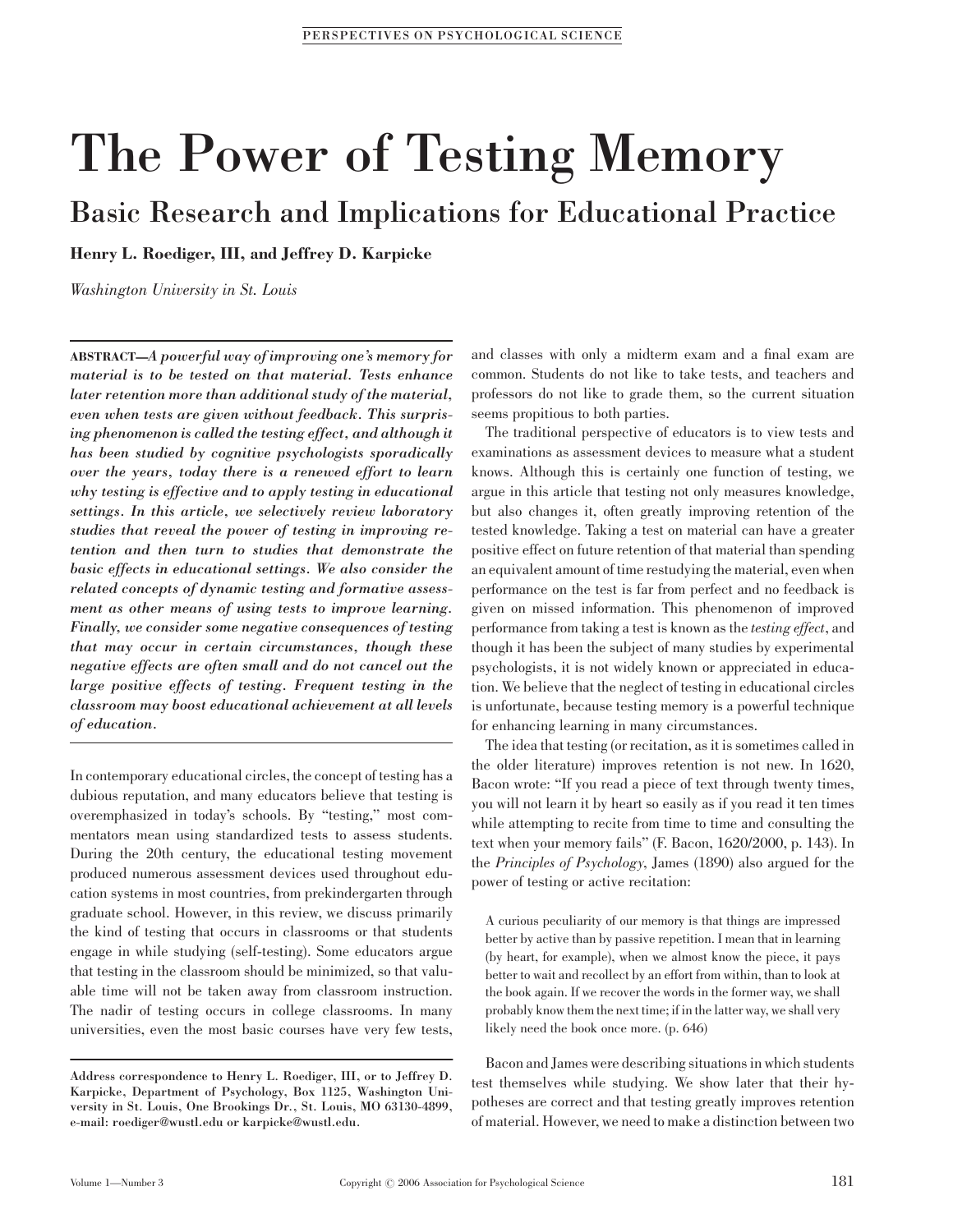# The Power of Testing Memory

types of effects that testing might have on learning: mediated (or indirect) effects and direct (unmediated) effects. Let us consider mediated effects first, because testing can enhance learning in a variety of ways. To give just a few examples, frequent testing in classrooms encourages students to study continuously throughout a course, rather than bunching massive study efforts before a few isolated tests (Fitch, Drucker, & Norton, 1951). Tests also give students the opportunity to learn from the feedback they receive about their test performance, especially when that feedback is elaborate and meaningful, as is the case in the technique of formative assessment, discussed in a later section. In addition, if students test themselves periodically while they are studying (as Bacon and James advocated long ago), they may use the outcome of these tests to guide their future study toward the material they have not yet mastered. The facts that testing encourages students to space their studying and gives them feedback about what they know and do not know are good reasons to recommend frequent testing in courses, but they are not the primary reasons we focus on in this article. In these cases of mediated effects of testing, it is not the act of taking the test itself that influences learning, but rather the fact that testing promotes learning via some other process or processes. For example, when a test provides feedback about whether or not students know particular items and the students guide their future study efforts accordingly, testing promotes learning by making later studying or encoding more effective; thus, testing enhances learning by means of this mediating process.

These examples of mediated effects of testing serve as additional evidence in favor of the use of frequent testing in education. However, our review is focused on direct effects of testing on learning—the finding that the act of taking a test itself often enhances learning and long-term retention. In many of the experiments we describe, one group of students studied some set of materials and then was given an initial test (or sometimes repeated tests). Retention of the material was assessed on a final criterial test, and the tested group's performance was compared with that of one or two control groups. In one type of control, students studied the material and took the final test just as the tested group did, but were not given an initial test. In a second type of control (a restudy control), students studied the material just as the tested group did, but then studied the material a second time when the tested group received the initial test; in this case, total exposure time to the material was equated for the tested and control groups. The typical finding throughout the literature is that the tested group outperforms both kinds of control groups (the no-test control and the restudy control) on the final test, even when no feedback is given after the initial test. In variations on this prototypical experiment, the effects of several variables have been investigated (e.g., the materials to be learned, the format of the initial and final tests, whether or not subjects receive feedback on the first test, the time interval between studying and initial testing, and the retention interval before the final test, to name but a few). As we show, across a wide variety of contexts, the testing effect remains a robust phenomenon.

The direct effects of testing are especially surprising when exposure time is equated in the tested and study conditions, because although the repeated-study group experiences the entire set of materials multiple times, the students in the tested group can experience on the test only what they are able to produce, at least when the test involves recall. Yet despite the differences in initial exposure favoring the study group, the tested group performs better in the long term. That the testing effect is so counterintuitive helps explain why it remains unknown in education. The direct effects of testing on learning are not purely a result of additional exposure to the material, which indicates that processes other than additional studying are responsible for them. The testing effect represents a conundrum, a small version of the Heisenberg uncertainty principle in psychology: Just as measuring the position of an electron changes that position, so the act of retrieving information from memory changes the mnemonic representation underlying retrieval and enhances later retention of the tested information.

In this article, we review research from both experimental and educational psychology that provides strong evidence for the direct effect of testing in promoting learning. After presenting two classic studies, we consider evidence from laboratories of experimental psychologists who have investigated the testing effect. As is the experimentalists' predilection, they have typically used word lists as materials, college students as subjects, and standard laboratory tasks such as free recall and pairedassociate learning (see Cooper & Monk, 1976; Richardson, 1985; and Dempster, 1996, 1997, for earlier and somewhat more focused reviews). Effects on later retention are usually quite large and reliable. We next consider studies conducted in more educationally relevant situations. Such studies often use prose passages about science, history, or other topics as the subject matter and investigate the effects of tests more like those found in educational settings (e.g., essay, short-answer, and multiplechoice tests). Once again, we show that testing promotes strong positive effects on long-term retention. We also review studies carried out in actual classrooms using even more complex materials, and they again show positive effects of testing on learning.

After concluding our review of basic research findings, we provide an overview of theoretical approaches that have been directed toward explaining the testing effect, although many puzzles about testing have not been satisfactorily explained. We then consider the related approaches of dynamic testing (e.g., Sternberg & Grigorenko, 2002) and formative assessment (e.g., Black & Wiliam, 1998a), which are both aimed at using tests to promote learning by altering instructional techniques on the basis of the results of tests (i.e., mediated effects of testing). Because testing does not always have positive consequences, we next review two possible negative effects (retrieval interference and negative suggestibility) that need to be considered when using tests as possible learning devices. Finally, we discuss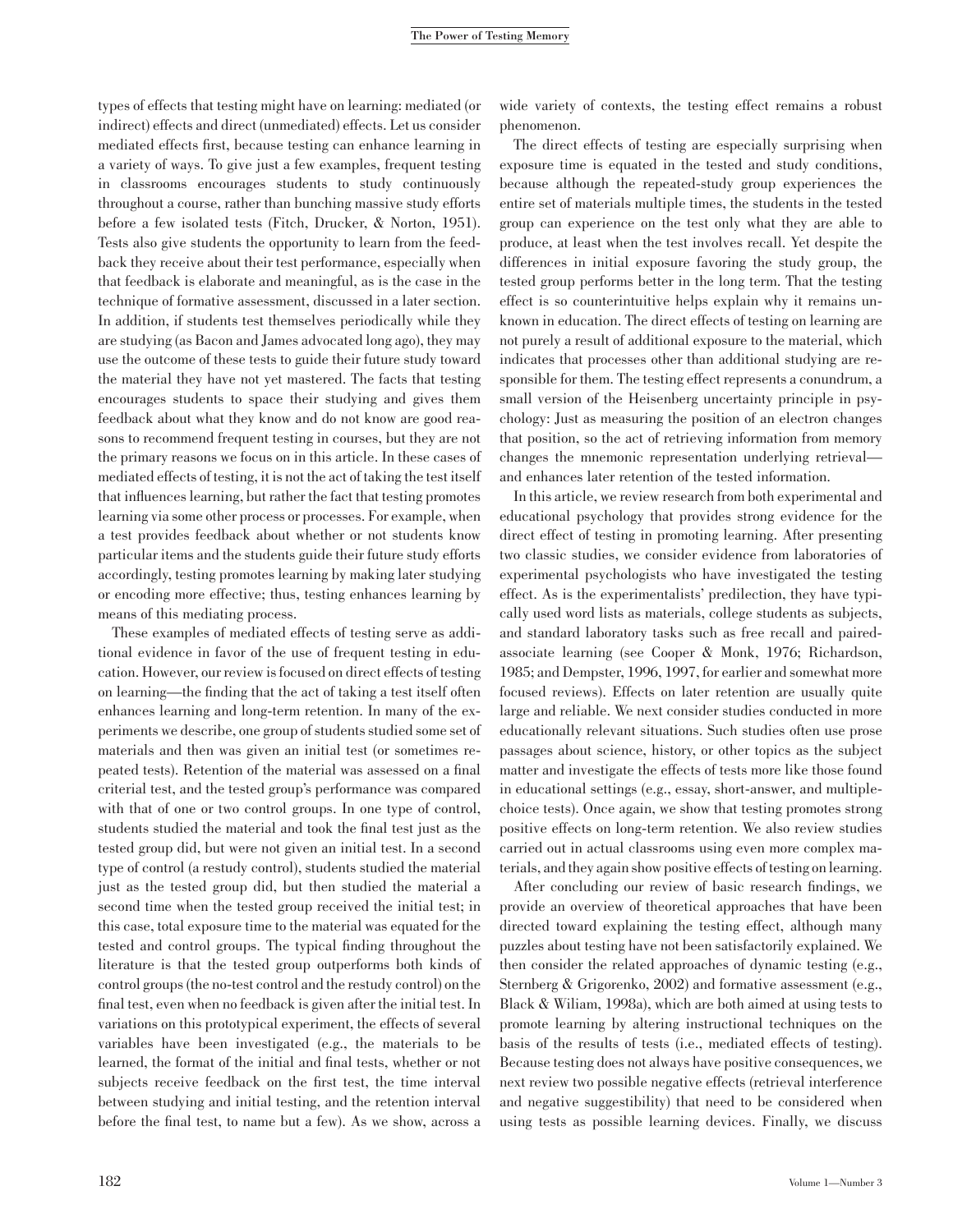common objections to increased use of testing in the classroom, and we tell why we believe that none of these objections outweighs our recommendations for frequent testing.

# TWO CLASSIC STUDIES

Gates (1917) and Spitzer (1939) published two classic studies showing strong positive effects of testing on retention. Both were rather heroic efforts, and so it is unfortunate that neither is accorded much attention in the contemporary literature. Although other research showing the benefits of testing appeared before Gates's work (e.g., Abbott, 1909; Thorndike, 1914), he carried out the first large-scale study. Gates tested groups of children across a range of grades (Grades 1, 3, 4, 5, 6, and 8), and, admirably, he used two different types of materials (nonsense syllables, the classic stimulus of Ebbinghaus, 1885/1964, and brief biographies taken from Who's Who in America). The children studied these materials during a two-phase learning procedure. In the first phase, they simply read the materials to themselves, whereas in the second phase, the experimenter instructed them to look away from the materials and try to recall the information to themselves (covert recitation). During the recitation phase, the students were permitted to glance back at the materials when they needed to refresh their memories. Although this feature of the design relaxed experimental control, it probably faithfully captured what students do when using a recitation or testing strategy to study.

Gates (1917) manipulated the amount of time the children spent reciting by instructing them to stop reading and start reciting after different amounts of study time had elapsed. Different groups of children at each age level spent 0, 20, 40, 60, 80, or 90% of the learning period involved in recitation, or selftesting. Finally, at the end of the period, Gates gave the children a test, asking them to write down as many items as they could in order of appearance. He then retested the children 3 to 4 hr later.

Gates's (1917) basic results are shown in Figure 1, which shows that in almost all conditions, he obtained positive effects of recitation. With nonsense syllables, all groups except first graders showed a strong effect of recitation. For the biographical materials, all groups showed a recitation effect, but one that was less dramatic on the initial tests than on the delayed tests. (Note that first graders were not tested with prose passages because their reading abilities were so poor.) With prose passages, the optimal amount of recitation seemed to be about 60% of the total learning period. Gates concluded that recall attempts during learning (recitation with restudy of forgotten material) are a good way to promote learning. He argued that these results had important implications for educational practice and described ways to incorporate recitation into classroom exercises (Gates, 1917, pp. 99–104). However, Gates's work pointed to limitations of recitation/self-testing, too. First graders did not show the effect, which suggests that it may occur only after a certain point in development. Also, with prose passages, the effect of recitation leveled off and even appeared to drop when the amount of time spent on recitation exceeded 60%, and consequently study time was less than 40%. Thus, the data suggest that a certain amount of study may be necessary before recitation or testing can begin to benefit learning.

A second landmark study showing positive effects of testing was carried out by Spitzer (1939) in his dissertation work. His experiment involved testing the entire population of sixth-grade students in 91 elementary schools in nine Iowa cities—a total of 3,605 students. The students studied 600-word articles (on peanuts or bamboo) that were similar to material they might study in school, and then they took tests according to various schedules across the next 63 days. Each test consisted of 25 multiple-choice items with five alternatives (e.g., ''To which family do bamboo plants belong? A) trees, B) ferns, C) grasses, D) mosses, E) fungi''). Some students took a single test 63 days later, whereas others also took earlier tests so that Spitzer could see what effect these would have on later tests. Several interesting patterns could be discerned in the results, which are shown in Figure 2. First, the dashed line shows a beautiful forgetting curve in that the longer the first test was delayed, the worse was performance on that test. Second, giving a test nearly stopped forgetting; when students were given a first test and then retested at a later time, their performance did not drop much at all (and sometimes increased). Third, the sooner the initial test was given after study, the better students did on later tests. For example, Group 2 was tested immediately after study and then a week later. When tested again 56 days later (day 63), they showed much better performance than Group 6 (which was not tested initially until Day 21). In fact, because forgetting had reached asymptote by Day 21, the first test taken by Group 6 did not enhance later recall at all. The lesson from Spitzer's study is that a first test (without feedback) must be given relatively soon after study (when the student still can recall or recognize the material) in order to have a positive effect at a later time.

The studies by Gates (1917) and Spitzer (1939) were among the most extensive in their times (although see Jones, 1923– 1924, for another impressive study), and in some features the experimental techniques would not hold up to today's standards. However, the essential points Gates and Spitzer made are secure because later researchers replicated their results. For example, Forlano (1936) replicated Gates's work by demonstrating that testing improved children's learning and spelling of vocabulary words, and Sones and Stroud (1940) replicated Spitzer's (1939) research, albeit on a smaller scale. However, around 1940, interest in the effects of testing on learning seemed to disappear. We can only speculate as to why. One reason may be that with the rise of interference theory (McGeoch, 1942; Melton & Irwin, 1940; see Crowder, 1976, chap. 8), interest swung to the study of forgetting. For the purpose of measuring forgetting, repeated testing was deemed a confound to be avoided because, as Figure 2 shows, an initial test interrupts the course of forgetting. McGeoch (1942, pp. 359–360), Hilgard (1951, p. 557), and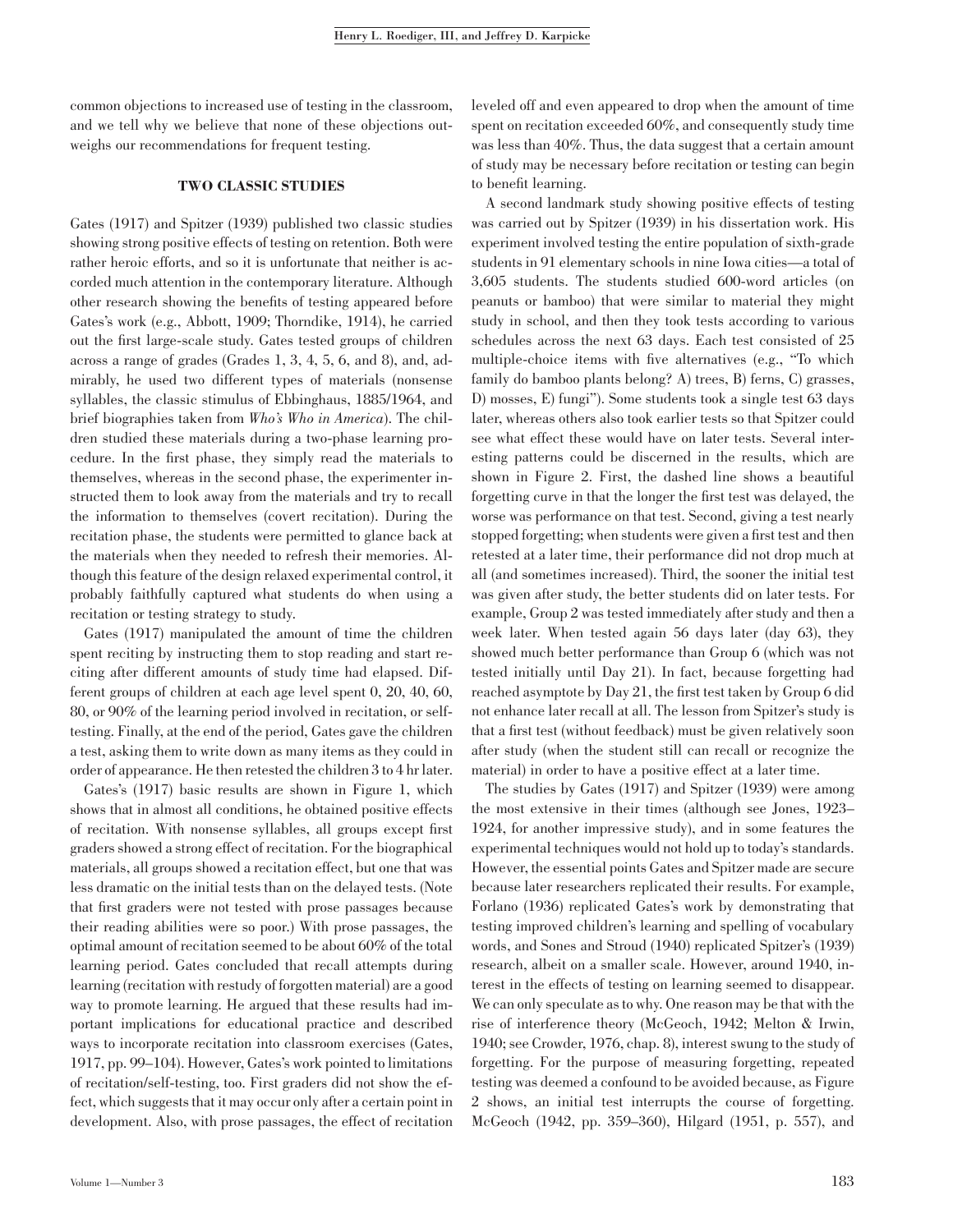

Fig. 1. Proportion of nonsense syllables and biographical facts recalled by children on immediate and delayed tests as a function of the amount of time spent reciting the material. Adapted from data reported by Gates (1917).

Deese (1958) all argued against the use of repeated-testing designs. For example, Deese wrote that ''an experimental study of this sort yields very impure measures of retention after the first test, since all subsequent measures are contaminated by the practice the first test allows'' (pp. 237–238). This statement is true for the study of forgetting, but of course, for studying the effects of tests per se, repeated testing is necessary, and the ''contamination'' that Deese referred to is the phenomenon of interest. Nevertheless, leading experimental psychologists' attitude against repeated-testing designs probably halted the study of testing effects (and the study of phenomena such as reminiscence and hypermnesia, which also require repeated testing; W. Brown, 1923; Erdelyi & Becker, 1974; Roediger & Challis, 1989).

## TESTS AS AN AID DURING LEARNING

One venerable topic in experimental-cognitive psychology is how and why learning occurs. The traditional way of studying learning is through alternating study and test trials. For example, in multitrial free-recall learning, students typically study a list of words (a study trial), recall as many as possible in any order (a test trial), study the list again, recall it again, and so on through numerous study-test cycles (e.g., Tulving, 1962). When data are averaged across subjects, a regular, negatively accelerated learning curve is produced (e.g., see Fig. 3, which presents results of a study we discuss in the next section).

A controversy about the nature of learning erupted in the late 1950s and early 1960s. Some theorists believed that learning of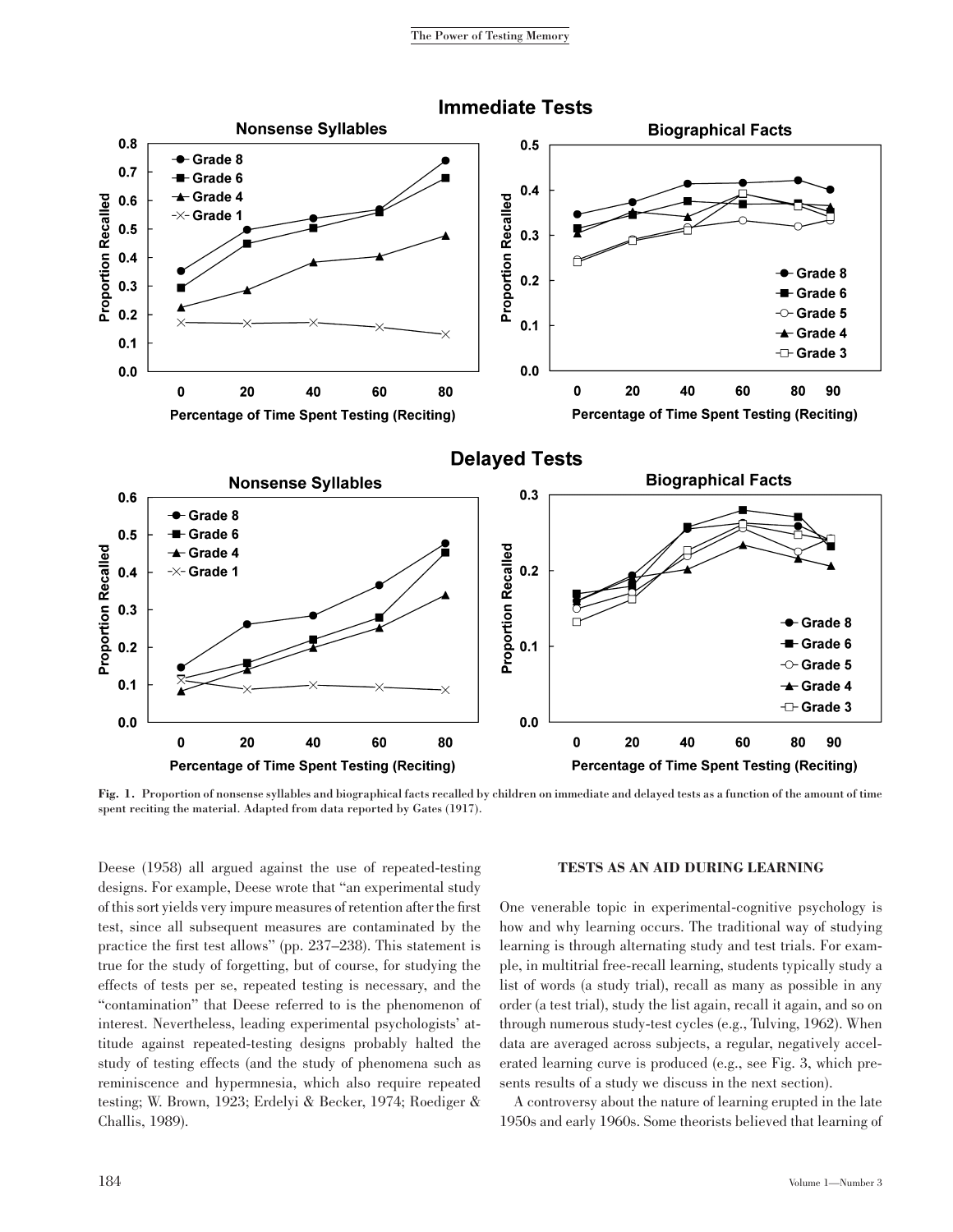

Fig. 2. Proportion correct on multiple-choice tests taken at various delays after studying. After studying the passage, each of the eight groups of subjects was given one, two, or three tests on various schedules across the next 63 days. The solid lines show results for repeated tests for particular groups, and the dashed line represents normal forgetting as the delay between studying and testing increases. Adapted from data reported by Spitzer (1939).

individual items occurs through an incremental process (the standard view), and others argued that learning is all-or-none (Rock, 1957). The incremental-learning position held that each item in the list is represented by a trace that is strengthened a bit by each successive repetition; once enough strength is accrued via repetitions so that some threshold is crossed, an item will be recalled. The all-or-none position held that on each study trial, a subset of items jumps from zero strength to  $100\%$  strength in a step function—hence ''all or none.'' In this view, the fact that learning curves appear to be smooth is an artifact of averaging, and performance would actually be all-or-none if the fate of each item could be examined separately. This controversy about the nature of the learning process raged on in some circles throughout the 1950s and into the 1960s and was never completely decided, although the incrementalist assumption is still largely built into today's theories. Tulving (1964) noted that in one sense the controversy was beside the point, because each item in such an experiment is perfectly learned when it is first presented, in the sense that it can be recalled perfectly immediately after its presentation. Thus, learning is always ''all,'' and the critical issue is why students forget items on the subsequent test (i.e., why there is intratrial forgetting).

The reason for bringing up this controversy in the current context is to examine a hidden assumption. Both the incrementalist and the all-or-none positions make the assumption

Volume 1—Number 3 185

that learning occurs during study trials, when students are exposed to the material, and that the test trials simply permit students to exhibit what they have learned on previous study trials. This is essentially the same attitude that teachers take toward testing in the classroom: Tests simply are assessment devices. An experiment by Tulving (1967) called this assumption into question and helped usher in a new wave of research on testing.

Tulving (1967) had subjects learn lists of 36 words, which were presented in a different random order on every study trial, and then take free-recall tests (subjects recalled out loud as many items as possible in any order, and the experimenter recorded responses). In the standard learning condition, students saw the list, recalled it, saw it, recalled it, and so on for 24 trials. If S stands for a study trial and T stands for a test trial, then the standard condition can be represented as STST STST... (for a total of 12 study trials and 12 test trials). Tulving considered every 4 trials a cycle, for reasons that will be clear when the other conditions are described. In the repeated-study condition, each cycle consisted of 3 study trials and 1 test trial (SSST SSST . . .). If subjects learned only during the study trials, then by the end of learning, performance should have been much better in this condition than in the standard condition, because there were 6 more study trials (18 study trials and 6 test trials over the six cycles). In the repeated-test condition, each cycle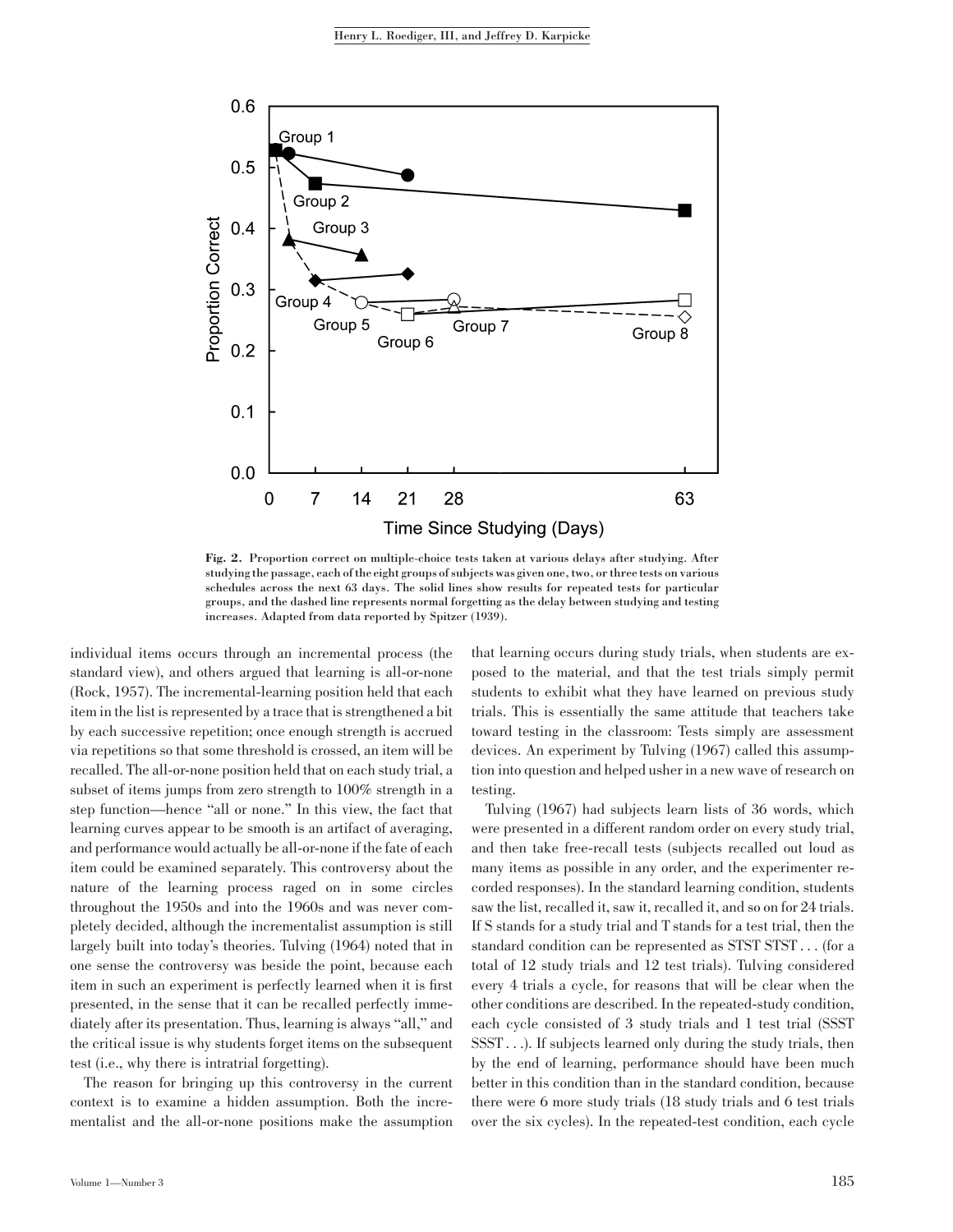

Fig. 3. Proportion of words recalled across trials in standard, repeatedstudy, and repeated-testing conditions. The shorthand condition labels indicate the order of study (S) and test (T) periods. Data are from Karpicke and Roediger (2006b).

contained 1 study trial followed by 3 consecutive test trials (STTT STTT . . .), leading to a total of only 6 study trials and 18 test trials during the entire learning phase. By the common assumption that learning occurs only during study trials, subjects in the repeated-test condition should have been at a great disadvantage relative to those in the other two conditions.

The surprise in Tulving's (1967) research was that the learning curves of all three conditions looked about the same. For example, by the end of the experiment, subjects recalled about 20 words in the standard and the repeated-study conditions, even though subjects in the repeated-study condition had studied the words six more times. The subjects in the repeated-test condition recalled somewhat fewer words, finishing at about 18.5 words. This slight difference is probably partly explained by the fact that these subjects were deprived of using primary or shortterm memory (Glanzer & Cunitz, 1966). That is, subjects in the standard and repeated-study conditions had just heard the list before the very last test trial, so they could use primary memory to recall the last few items. Subjects in the repeated-test condition could not do this, because they had just had two other tests before their last test, and so the short-term component of recall would no longer have been accessible. Given this procedural difference among conditions, it is remarkable that the learning curves of the three conditions were so similar. Apparently, within rather wide limits (6, 12, or 18 study trials), a study trial can be replaced by a test trial. In other words, just as much learning occurs on a test trial as on a study trial. Of course, as a limiting case, there must be some study opportunities before testing can have an effect (as noted by Gates, 1917), but the

surprise is how wide the variability is. There were only 6 study trials in the repeated-test condition, and yet final recall was nearly as good as with 18 study trials (in the repeated-study condition). In our own research, which we review later (Karpicke & Roediger, 2006b), we have shown that if long-term retention is measured after a delay, the repeated-test condition actually shows better recall than the repeated-study condition, a finding that is even more counterintuitive given the customary assumptions about the role of study and test trials in learning.

# TESTING EFFECTS IN FREE RECALL

Tulving's (1967) results seemed hard to believe when they first appeared, which is probably why so many researchers immediately tried to replicate them with minor variations, creating a boomlet in testing research that lasted briefly in the early 1970s, followed by sporadic work thereafter. In the title of their article, Lachman and Laughery (1968) asked, ''Is a test trial a training trial in free recall learning?'' and they answered ''yes'' from their data. Other researchers also replicated Tulving's work, using his conditions or slight variations thereof (Birnbaum & Eichner, 1971; Donaldson, 1971; Rosner, 1970). One methodological detail of Tulving's work and of these replications was unusual. Because Tulving wanted to equate the time of study and test trials, and because he made the presentation rate for words rather fast in the study trials, the duration of the test trials was short. He presented the 36 words at a 1-s rate during study trials, and so he also gave subjects only 36 s to recall the words during test trials. Even with spoken recall, this is a short time to recall 36 words even if they are well learned. In light of later work examining how free recall unfolds over time, tests lasting this long might greatly underestimate the amount of knowledge subjects have acquired (e.g., Roediger & Thorpe, 1978). The short recall time may also explain why subjects were able to recall only about 20 of 36 words after 24 study or test trials; in all probability, they simply did not have time to recall all they knew.

We (Karpicke & Roediger, 2006b) recently conducted an experiment with Tulving's three conditions (standard, repeatedstudy, and repeated-test), but using 40 words and a 3-s rate of presentation, so that the accompanying tests lasted 2 min and time on study trials and recall tests remained equated. We examined learning curves and compared the conditions on the five common test positions out of the total of 20 study and test trials. That is, every 4th trial was a test trial for all three conditions (standard: STST . . . ; repeated-study: SSST . . . ; and repeatedtest: STTT . . .), so we could directly compare recall on the 4th, 8th, 12th, 16th, and 20th trials across the three conditions. We also eliminated short-term memory effects that would normally disadvantage the repeated-test condition by using Tulving and Colotla's (1970) method of separating short-term from long-term memory effects. (Watkins, 1974, concluded that this technique was the best method for this purpose.) Finally, we provided a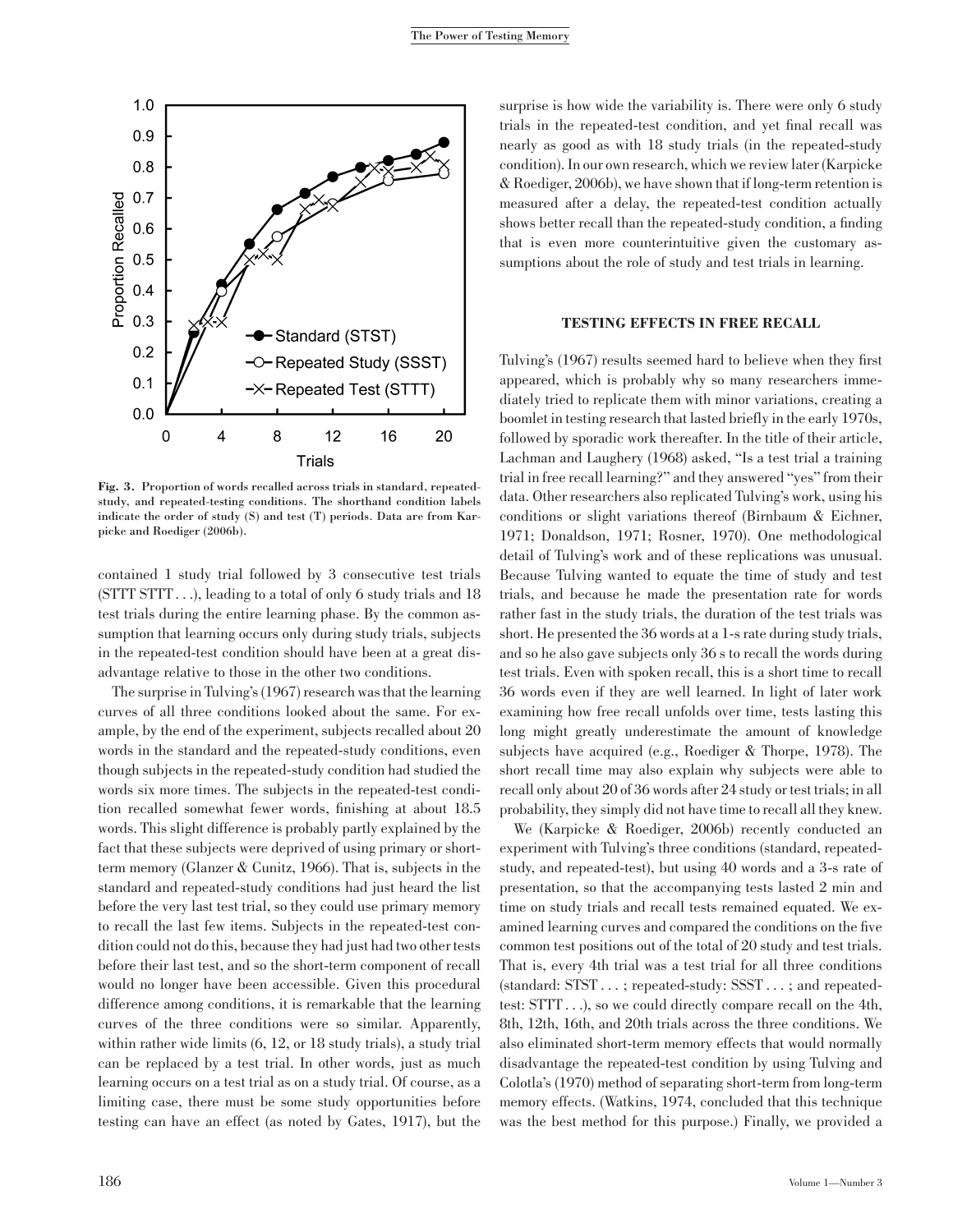delayed test 1 week later to examine lasting effects of the three study schedules on long-term retention.

Our basic results during the learning phase are shown in Figure 3, which indicates recall from secondary memory across tests in the three conditions (Karpicke & Roediger, 2006b). It is clear that subjects in the repeated-test condition were at a disadvantage early in learning (on Trials 4 and 8), but quickly caught up to the repeated-study condition, so that there was little difference between these two conditions later in learning (Trials 12, 16, and 20). However, the standard group performed better than the other two groups over the last four tests (and this difference was statistically significant). Thus, we replicated Tulving's (1967) basic result that learning curves for these three conditions are remarkably similar, although we did find a difference favoring the standard condition. The advantage for the standard condition probably arose because a study trial just after a test trial serves as feedback for what students do not know (they can recognize words they failed to recall and focus their study efforts on these items), and the standard condition had more test trials followed immediately by study trials than the other conditions did. As Izawa (1970) observed, test trials potentiate new learning on the next study trial. We discuss the role of feedback later in this article.

As noted, we (Karpicke & Roediger, 2006b) also measured performance after a 1-week delay. Subjects were given 10 min to recall and at the end of every minute drew a line under the last word recalled, which permitted us to measure how recall cumulates across time (see Wixted & Rohrer, 1994). Figure 4 shows the result, and it is apparent that from the very first minute of the final test period, subjects in the repeated-study condition



Fig. 4. Cumulative recall on a final retention test given 1 week after initial learning. Results are shown separately for standard, repeated-study, and repeated-testing conditions. The shorthand condition labels indicate the order of study (S) and test (T) periods. Data are from Karpicke and Roediger (2006b).

performed worse than those in the other two conditions. At the end of the recall period, subjects in the standard and repeatedtest conditions recalled 68% and 64% of the 40 words, respectively, whereas those in the repeated-study condition recalled only 57% of the words (this was a significant difference from the other two conditions, which did not themselves differ). Thus, despite the fact that the subjects in the repeated-study condition had studied the list 15 times 1 week earlier and those in the repeated-test condition had studied it only 5 times, delayed recall was greater for the latter group. This outcome again shows the power of testing in improving long-term retention.

Although the results just reported are striking, other, earlier experiments also showed testing effects in free recall. For example, Hogan and Kintsch (1971) reported two experiments showing the advantage of test trials over study trials in promoting long-term retention. In one experiment, they had some students study a list of 40 words four times, with only short breaks between presentations of the lists. A second group studied the list once and then took three consecutive free-recall tests (similar to a single cycle in the repeated-test condition of Tulving's, 1967, experiment). Both groups returned 2 days later for a final test. The pure-study group recalled 15% of the words, whereas the group that received only one study trial but three tests recalled 20%. A single study trial and three tests produced significantly better recall than did studying the material four times.

# Repeated Testing and Selective Re-Presentation of Forgotten Material

Thompson, Wenger, and Bartling (1978) replicated Hogan and Kintsch's (1971) results, again using 40-word lists, but with two new twists that deserve special mention. In addition to conditions with four study trials (repeated-study condition) and one study trial and three tests (repeated-test condition), they included a condition in which subjects studied the list once, recalled it, studied only those words they failed to recall, recalled the entire list again, and so on for three more study-test episodes with the study lists becoming shorter and shorter. This test/representation condition mimicked a variation of what students are often told to do in study guides: study the material, test themselves, restudy items they missed, and so on until they achieve perfect mastery (this guidance is similar to what Gates's, 1917, subjects were instructed to do). However, note that the subjects of Thompson et al. were instructed to recall the entire list on each test trial, not just the items they restudied in the previous study phase. Besides adding this condition to Hogan and Kintsch's (1971) design, Thompson et al. also included final tests 5 min after the learning phase and 2 days later. (Retention interval was manipulated between subjects, so the 5-min test would not influence the 2-day test.)

Table 1 summarizes the results Thompson et al. (1978) obtained. It is clear that on the 5-min test, the group that had only one study trial but repeated tests had the poorest recall. The group that only studied the lists did next best, but the group that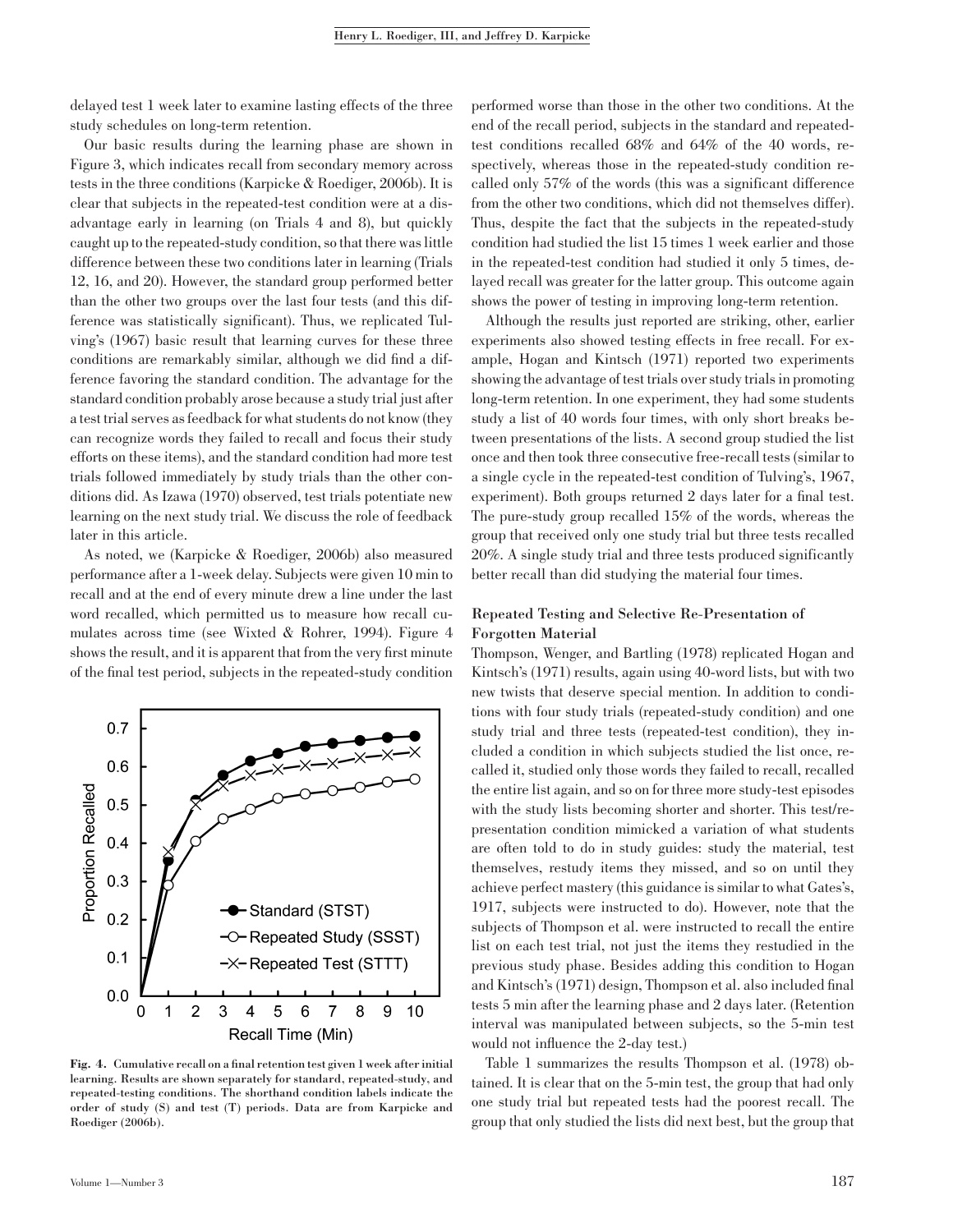## TABLE 1

|                                               |                 | Test  | Difference                        | Percentage |
|-----------------------------------------------|-----------------|-------|-----------------------------------|------------|
| Condition                                     | $5 \text{ min}$ | 48 hr | $(5 \text{ min} - 48 \text{ hr})$ | forgetting |
| Repeated study (SSSS)                         | .50             | .22   | .28                               | 56         |
| Repeated test (STTT)                          | .28             | .25   | .03                               | 13         |
| Repeated test and re-presentation $(STRTRTR)$ | .60             | .44   | .16                               | 26         |

Proportion Correct in Immediate and Delayed Recall in Thompson, Wenger, and Bartling's (1978) Experiment 2

Note. Percentage forgetting was calculated as follows: [(recall at 5 min – recall at 48 hr)/recall at 5 min]  $\times$  100. S = study period;  $T = test$ ;  $T<sup>R</sup> = test$  with re-presentation of forgotten items.

was tested with re-presentation of the missed items performed best of all. However, 2 days later, the situation changed. Although the test/re-presentation group still did best, the repeated-test group slightly outperformed the repeated-study group. Looking at these results another way, subjects in the repeatedstudy condition showed dramatic forgetting over 2 days (measured either as the difference between 5-min and 2-day recall or as a percentage of 5-min recall; see Loftus, 1985). Although subjects in the repeated-study condition forgot 56% of what they originally could recall, those in the test/re-presentation condition forgot 26%, and subjects in the repeated-test condition showed the least forgetting, just 13%. This outcome shows that the advice in study guides appears to be accurate: Students should study, test themselves, and then restudy what they did not know on the test. However, in a later experiment, we (Karpicke & Roediger, 2006b, Experiment 2) showed that the fact that Thompson et al. required recall of the entire list during each test was critical to this outcome. If students in the test/re-presen-



Fig. 5. Proportion of words recalled on immediate (5-min) and delayed (7-day) retention tests after repeated studying or repeated testing. Data are estimated from Wheeler, Ewers, and Buonanno (2003).

tation condition are required to recall only the items that were presented in the preceding re-presentation study phase, they display rather poor recall on a delayed test. Repeated testing of the whole set of material is critical to improve long-term retention.

In sum, the results of Thompson et al. also show the power of testing for enhancing long-term retention: Both tested groups recalled more on the delayed final test than the group that only studied the word lists, without initial testing. On the delayed test in this experiment, the advantage of repeated testing over repeated studying was rather small (Thompson et al., 1978), probably because of the relatively brief amount of time given to subjects to recall on the initial tests. Nevertheless, the effect has been replicated by Wheeler, Ewers, and Buonanno (2003). In their second experiment, subjects studied a 40-word list either five times (repeated-study condition) or one time with four consecutive recall tests (repeated-test condition). Final freerecall tests were given to different groups of subjects either 5 min or 1 week later. The results are shown in Figure 5, which reveals a huge advantage for massed study on the immediate test, but a significant reversal on the test given a week later. This result and others like it are even more surprising when one considers that in the repeated-study condition, subjects are presented with all 40 words in the list on each trial, whereas in the repeated-test condition, they are reexposed only to those words that they can recall (only about 11 of the 40 words in this experiment). Thus, the overwhelmingly greater number of exposures in the repeated-study condition improved performance only on a relatively immediate test. After a 1-week delay, subjects in the repeated-test condition outperformed those in the repeated-study condition despite having studied the material only once. Once again, the power of testing is clear. In a later section, we review evidence that the same pattern holds for recall of text materials like those used in educational settings (Roediger & Karpicke, 2006).

The experiments we have just discussed compared conditions with several recall tests and conditions in which students repeatedly studied the material. Wheeler and Roediger (1992) investigated whether multiple tests are more beneficial than a single test, and also gave subjects fairly lengthy initial recall tests (unlike most of the experiments reviewed thus far). In some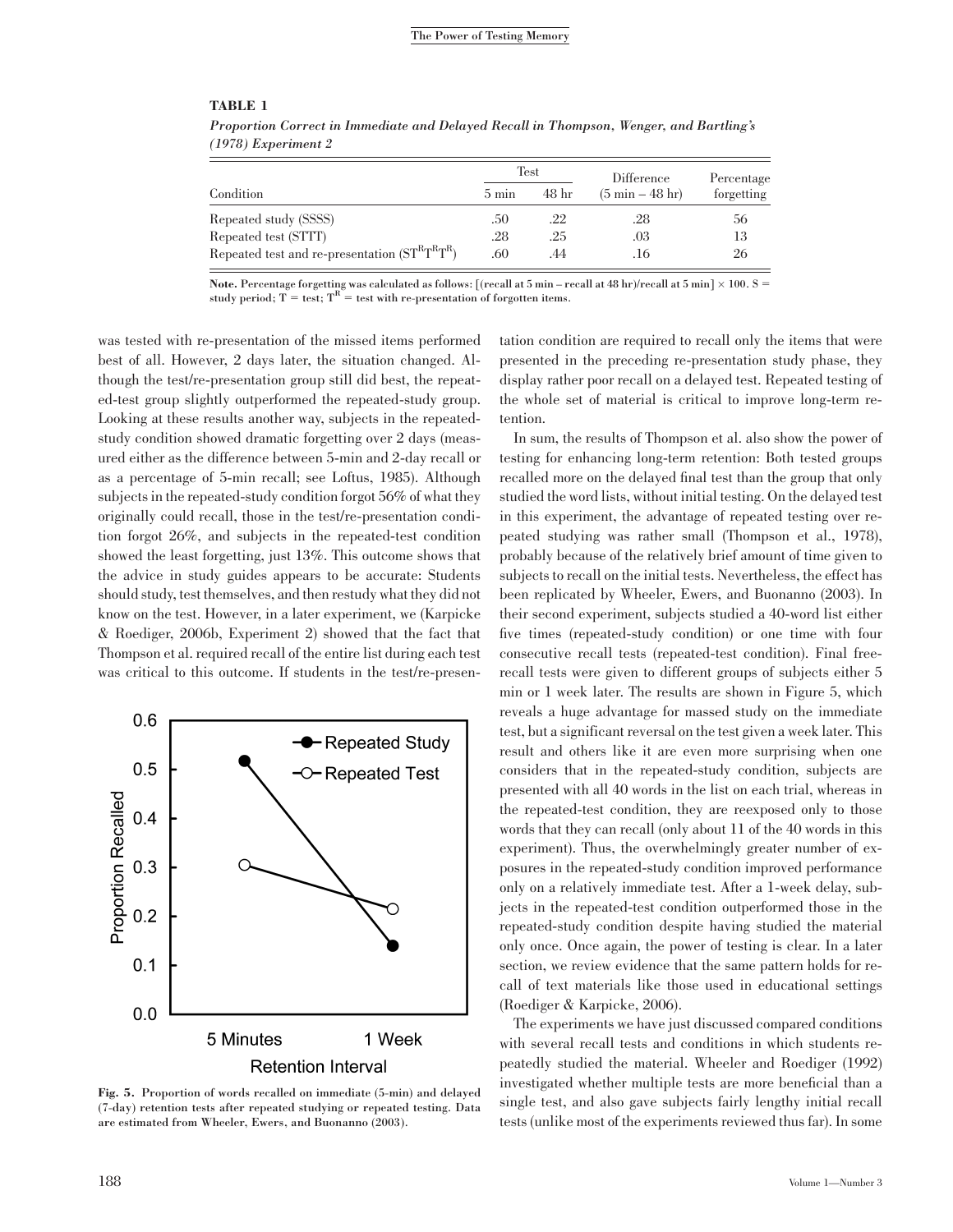conditions, subjects heard a story that named 60 particular concrete objects. A picture of each object was shown on a screen the first time the object was named in the story, and subjects were told that they would be tested on the names of the pictures. After presentation, control subjects were dismissed from the lab and asked to return a week later. Another group of subjects took one 7-min recall test and left, and a third group received three recall tests before being permitted to leave. All subjects returned a week later for a final recall test. The results are shown in Table 2. On the initial test, subjects in the single-test condition recalled 53% of the items; control (no-test) subjects would presumably have recalled about the same number of items had they been tested, so this estimate was used to measure forgetting in that condition. Subjects in the three-test condition recalled 61% of the items on their third test; their recall was higher than that of subjects in the one-test condition because recall often increases upon such repeated testing, a phenomenon called hypermnesia (Erdelyi & Becker, 1974; Roediger & Thorpe, 1978). Final recall after a week was 29% in the no-test condition, 39% in the one-test condition, and 53% in the three-test condition. Clearly, forgetting (as either a difference or a proportion) was inversely related to the number of immediate tests, with subjects exhibiting 13% forgetting after three tests, 27% forgetting after one test, and 46% forgetting after no tests. In a sense, subjects who received three tests were completely immunized against forgetting, because they recalled the same number of pictures after a week that subjects in the single-test condition recalled a week earlier (53%). The two extra tests in the repeated-testing condition maintained performance at a high level 1 week later.

## Summary

The experiments we have reviewed in this section all involved free-recall tests or slight variations of free-recall tests. Tulving (1967), among other researchers, showed that within very broad limits, a free-recall test permits as much learning as restudying material. However, later research showed a more complicated

## TABLE 2

Proportion of Pictures Recalled Immediately After Study and 1 Week Later in Wheeler and Roediger (1992)

|                         | Test                    |            |                                                      |                          |  |
|-------------------------|-------------------------|------------|------------------------------------------------------|--------------------------|--|
| Condition               |                         | Delaved    | Difference<br>Immediate 1 week (immediate – delayed) | Percentage<br>forgetting |  |
| No test                 | $(.53)^{a}$             | .29        | .24                                                  | 46                       |  |
| One test<br>Three tests | .53<br>.61 <sup>b</sup> | .39<br>.53 | .14<br>.08                                           | 27<br>13                 |  |
|                         |                         |            |                                                      |                          |  |

Note. Percentage forgetting was calculated as follows: [(immediate recall – recall at 1 week)/immediate recall  $1 \times 100$ .

Because subjects in this condition did not take an immediate test, the performance of subjects in the one-test condition was used to estimate their likely performance so that their forgetting could be measured. <sup>b</sup>This proportion is taken from the third test.

picture: Repeatedly studying material is beneficial for tests given soon after learning, but on delayed criterial tests with retention intervals measured in days or weeks, prior testing can produce greater performance than prior studying. In the case of delayed recall, test trials produce a much greater gain than study trials. Of course, there must be at least one study opportunity for testing to enhance later recall, but many of the experiments we have discussed used only one study trial followed by several tests and yet demonstrated an advantage in delayed recall for this condition over one in which there were multiple study trials (e.g., five study trials and no tests in Wheeler et al., 2003). Testing reduces forgetting of recently studied material, and multiple tests have a greater effect in slowing forgetting than does a single test (Wheeler & Roediger, 1992). We consider theoretical accounts of these data in a later section, but first we review selected experiments from a different tradition of testing research.

# TESTING EFFECTS IN PAIRED-ASSOCIATE LEARNING

When a person learns names to go with faces, or that *caballo* means "horse" in Spanish, or that  $8 \times 9 = 72$ , or that a friend's telephone number is 792-3948, the task is essentially one of paired-associate learning. Of course, in the laboratory, pairedassociate learning is often studied using word pairs that may vary in association value (*chair-table* or *chair-donkey*) or nonword-word pairings (*ZEP-house*), among many other variations. This task, first used in experiments by Calkins (1894), has been a favorite for studying testing effects. In addition to mimicking many learning situations with which people are faced in daily life, the task is especially tractable in the laboratory. When used to investigate the testing effect, the task makes it possible to manipulate the interval between study and test of a specific pair, and presentation or withholding of feedback can also be easily accomplished. In this section, we briefly review literature showing testing effects in paired-associate learning and then turn to the issue of spaced testing in continuous paired-associate tasks.

Testing Effects in Cued Recall and Paired-Associate Tests Estes (1960) began research on testing effects in paired-associate learning, and this work has been carried forward by other researchers. For example, Allen, Mahler, and Estes (1969) had subjects study a list of paired associates either 5 or 10 times and then take no, one, or five tests on the items. One day later, the subjects were given a final retention test in which they were cued with the stimulus (the left-hand member) of the pair and asked to recall the response. Allen et al. found a modest benefit of studying the list 10 times relative to studying it 5 times, but the effects of initial testing were much larger, with final test performance in both study conditions increasing directly as a function of the number of initial tests (see Table 3). Final test performance of subjects who studied the list 5 times and were tested once was equivalent to that of subjects who studied the list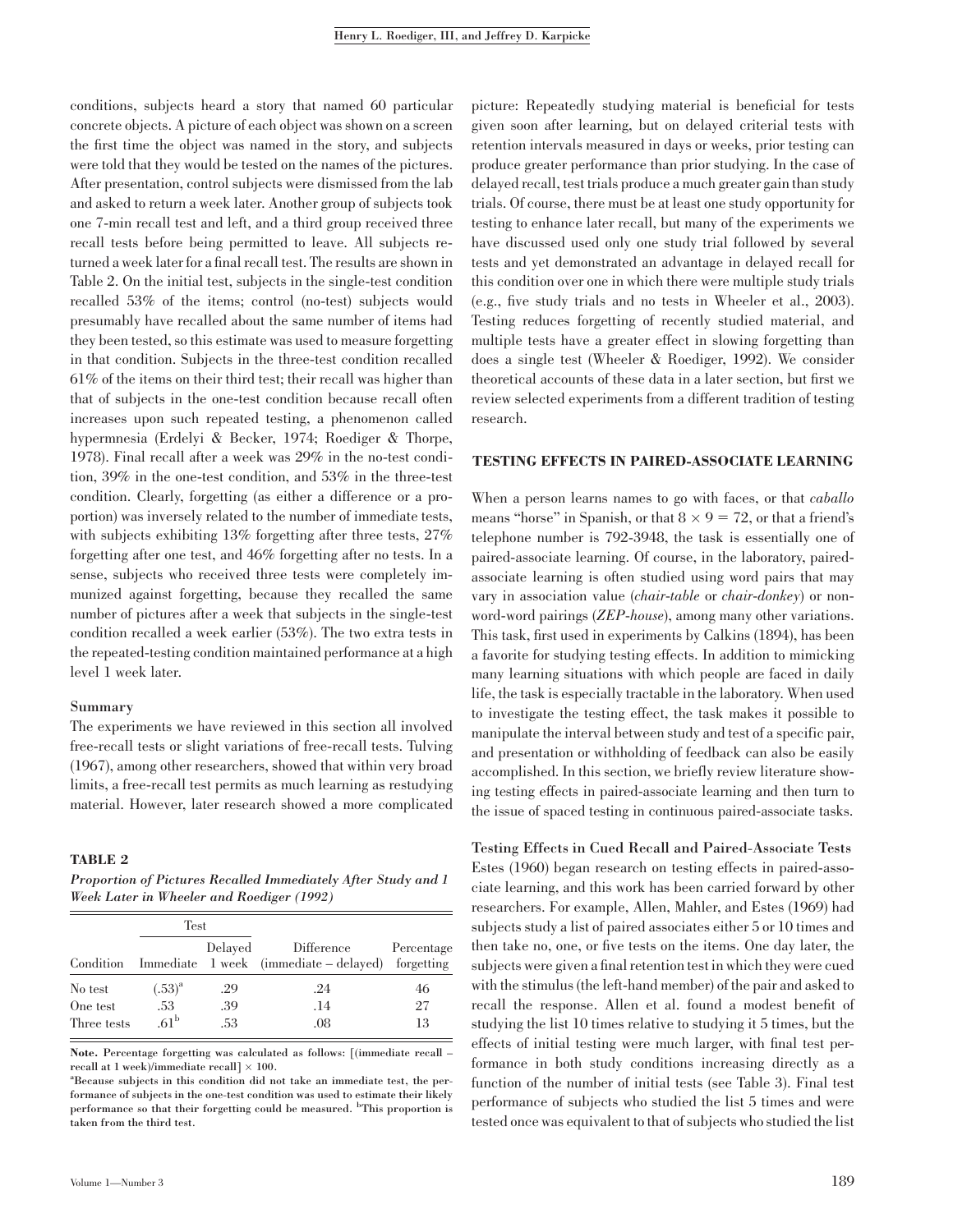## TABLE 3

Proportion of Final Cued Recall on a 24-Hr Retention Test as a Function of Different Levels of Initial Study and Number of Tests on Day 1 (from Allen, Mahler, & Estes, 1969)

| Condition       | Number of initial tests |            |      |  |
|-----------------|-------------------------|------------|------|--|
|                 | None                    | <b>One</b> | Five |  |
| 5 study trials  | .58                     | .66        | .82  |  |
| 10 study trials | .65                     | .81        | .88  |  |

10 times and received no initial test. This outcome led Allen et al. to conclude that taking a single test was as effective for longterm retention as 5 additional study trials. Izawa, in particular, has continued this line of research and produced a large body of work (e.g., Izawa, 1966, 1967, 1970; see Izawa, Maxwell, Hayden, Matrana, & Izawa-Hayden, 2005, for a recent summary of this program of research). Izawa has referred to test trials as potentiating future learning and presented a mathematical model of how this process might operate, although this model is specific to repeated study-test trials (Izawa, 1971).

In a rather different tradition, Jacoby (1978) had subjects study word pairs (e.g., foot-shoe) and then either restudy the pair ( foot-shoe) or take a simple test in which they had to generate the right-hand member of the pair when given the left-hand member and a fragmented form of the right-hand member (foot $s_{-}$   $-e$ ). Further, the second occurrence of the pair (either restudied or tested) was either immediately after the pair had initially been studied or after a delay filled with 20 intervening pairs. Many different pairs were presented in these four conditions (restudy or test after either a short or a long delay). At the end of the experiment, subjects received a final test in which they were given only the left-hand cue word and were asked to recall the right-hand target (*foot-????*). The results on this final test showed that prior testing with the fragment ( $foot-s$ <sub>- $e$ </sub>) led to better retention than restudying the intact word pair (footshoe), once again demonstrating that testing can be better than restudying material even when the "test" seems quite simple. In addition, recall on the final test was much better when the initial test had been delayed by 20 intervening items than when it occurred immediately after study of the pair. Jacoby argued that when the test occurred immediately after the study phase, the effortful processing that usually occurs during memory retrieval was short-circuited, and the test lost its potency. We return to this issue later.

Jacoby's (1978) experiment is often cited as a pioneering study of the generation effect (the fact that generating material often leads to better recall or recognition than reading the same material; see also Slamecka & Graf, 1978), a phenomenon related to the testing effect. The fragment cues led to high levels of recall (above 90%) on the initial tests in Jacoby's experiment, but other researchers using standard cued-recall tests that do not produce such high initial recall levels have also demonstrated positive effects of testing on later retention of pairedassociate material (Carrier & Pashler, 1992; Kuo & Hirshman, 1996; McDaniel & Masson, 1985). Tests during paired-associate learning greatly reduce forgetting (Runquist, 1986), and the effects are increased when feedback is given for items that are missed on the tests (see Cull, 2000; Pashler, Cepeda, Wixted, & Rohrer, 2005). Thus, the testing effects observed in free recall also hold in paired-associate learning.

## Spaced Retrieval Practice With Paired Associates

We now focus on a practical question raised by Landauer and Bjork (1978). Given that testing generally improves retention relative to restudying, they asked if the schedule of testing matters. If a subject learns an A-B pair (where A might be horse and B caballo), what is the best sequence of testing to promote long-term retention? Perhaps testing should occur soon after learning and be repeated in a massed fashion, because multiple tests promote better retention than a single test. Massed testing immediately after study would also permit errorless retrieval on the repeated tests. But perhaps spacing tests over intervals of time is a better schedule, because spaced practice is known to benefit retention in the long term (e.g., Glenberg, 1976; Melton, 1970; for a review, see Cepeda, Pashler, Vul, Wixted, & Rohrer, 2006). However, if tests are spaced at equal intervals, then delaying an initial test after studying a pair (in a spaced schedule) may lead to forgetting. Thus, Landauer and Bjork made the case for an expanding schedule of testing. In this scheme, a first test occurs immediately after an A-B pair is presented, to ensure that subjects can recall B when given A. Then, a longer span of time (with more studied and tested items presented) occurs before A is presented again for a test, and a yet longer time occurs before a third test, and so on. The idea behind expanding retrieval schedules is to gradually shape production of the desired response so that it can be retrieved out of context, at a long delay (the analogy is to shaping of responses in operant conditioning).

Of course, if an expanding schedule of repeated retrieval shows an advantage over massed testing, this advantage might accrue simply because the expanding schedule, unlike the massed schedule, involves spaced presentations (Rea & Modigliani, 1985). For this reason, Landauer and Bjork (1978) tested expanding and equal-interval schedules matched on the average spacing between tests. For example, if the expanding schedule was 1-5-9 (the numbers refer to the number of trials intervening between successive tests of A-B after its study), then the appropriate equal-interval schedule was 5-5-5, which on average produced the same amount of spacing, but distributed equally. Expanding retrieval practice is thought to be an optimal schedule for long-term retention because success is high on an immediate test and then the spacing implemented on the expanding tests gradually increases the difficulty of retrieval attempts, encouraging better later retention.

Landauer and Bjork (1978) reported two experiments that compared these schedules in paired-associate learning (first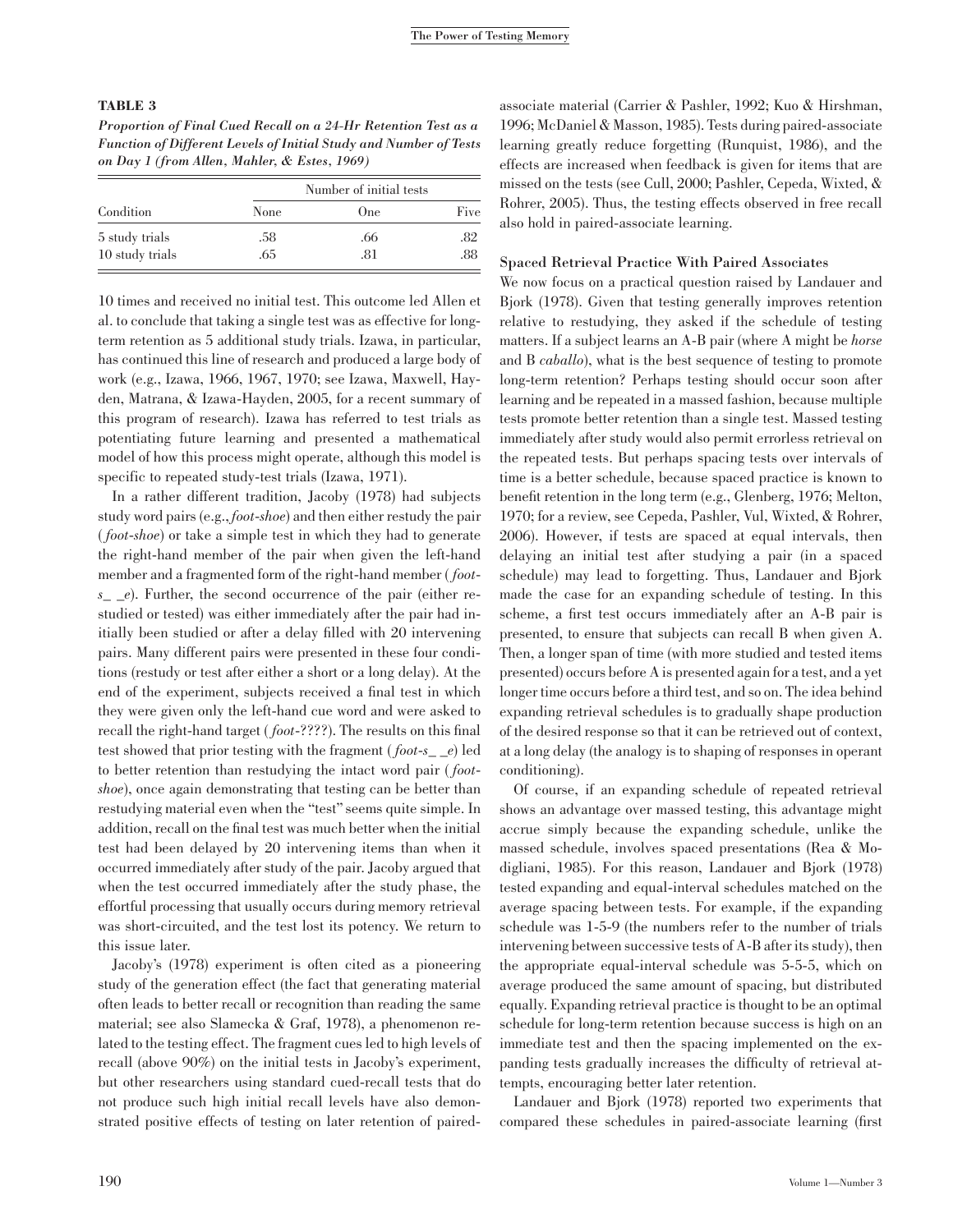name–surname pairs in one experiment and name-face pairs in the other). No feedback or correction was given to subjects if they made errors or omitted answers. Landauer and Bjork found that the expanding-interval schedule produced better recall than equal-interval testing on a final test at the end of the session, and equal-interval testing, in turn, produced better recall than did initial massed testing. Thus, despite the fact that massed testing produced nearly errorless performance during the acquisition phase, the other two schedules produced better retention on the final test given at the end of the session. However, the difference favoring the expanding retrieval schedule over the equal-interval schedule was fairly small at around 10%.

In research following up Landauer and Bjork's (1978) original experiments, practically all studies have found that spaced schedules of retrieval (whether equal-interval or expanding schedules) produce better retention on a final test given later than do massed retrieval tests given immediately after presentation (e.g., Cull, 2000; Cull, Shaughnessy, & Zechmeister, 1996), although exceptions do exist. For example, in Experiments 3 and 4 of Cull et al. (1996), massed testing produced performance as good as equal-interval testing on a 5-5-5 schedule, but most other experiments have found that any spaced schedule of testing (either equal-interval or expanding) is better than a massed schedule for performance on a delayed test. However, whether expanding schedules are better than equal-interval schedules for long-term retention—the other part of Landauer and Bjork's interesting findings—remains an open question. Balota, Duchek, and Logan (in press) have provided a thorough consideration of the relevant evidence and have shown that it is mixed at best, and that most researchers have found no difference between the two schedules of testing. That is, performance on a final test at the end of a session often shows no difference in performance between equal-interval and expanding retrieval schedules.

For example, Balota, Duchek, Sergent-Marshall, and Roediger (2006) compared expanding-interval retrieval tests with equally spaced tests and massed tests in three groups of subjects: young adults, healthy older adults, and older adults with Alzheimer's disease. They presented items twice (to ensure that patients encoded them) and then employed massed testing for some items (0-0-0), equal-interval testing for others (3-3-3), and expanding-interval testing for still others (1-3-5). A final test occurred at the end of the session. During acquisition, all three groups showed the highest level of performance on the massed tests, the next best performance on the expanding-interval tests, and the worst performance on the equal-interval tests. This last outcome was due to the relatively long lag before the first test for the equal-interval condition. However, despite these differences during acquisition, on the final test at the end of the session, there was no difference between the equal-interval and expanding-interval conditions for any of the three groups (although recall in both these conditions was superior to that in the massed-test condition). Carpenter and DeLosh (2005) showed sim-

ilar effects in learning of name-face pairs, except that on their final test they found a slight benefit for an equal-interval condition over an expanding-interval condition.

Thus far, we have reviewed studies comparing expanding- and equal-interval retrieval over a relatively narrow range of possible spacing schedules. Logan and Balota (in press) used a variety of expanding schedules and compared them with appropriate equal-interval schedules in younger and older adults. In younger adults, they found that recall at the end of the session was no better for expanding- than for equal-interval testing, but they did find an advantage for expanding-interval retrieval among older adults. However, Logan and Balota also gave subjects a 24-hr delayed test and discovered that initial equal-interval testing produced better recall on this test than did the expanding-interval testing schedule. This outcome occurred despite the fact that expanding-interval retrieval produced better recall during initial acquisition and (for older subjects) on the test at the end of the first day.

We recently obtained a similar result (Karpicke & Roediger, 2006a), using pairs consisting of vocabulary words and their meanings (e.g., sobriquet-nickname). We tested subjects in massed (0-0-0), equal-interval (5-5-5), and expanding-interval (1-5-9) conditions during acquisition, and then subjects were given a final test either 10 min or 2 days after the learning session. At both retention intervals, the spaced-practice conditions produced better recall than massed practice. On the 10 min test, we replicated Landauer and Bjork's (1978) results by showing that expanding-interval retrieval produced a modest benefit relative to equal-interval retrieval. However, after 48 hr, we found the opposite pattern of results: Items in the equal-interval condition were recalled better than items studied under an expanding-interval schedule. We replicated this pattern of results in a second experiment in which subjects were given feedback after each test trial during the learning phase.

Our results (Karpicke & Roediger, 2006a) and those of Logan and Balota (in press) indicate that in some circumstances, equal-interval retrieval practice may promote greater long-term retention than expanding-interval retrieval practice. We have argued that the factor responsible for the advantage of equalinterval practice is the placement of the first retrieval attempt: The longer interval before the first test demands more retrieval effort and leads to better retention (this argument is similar to what Jacoby, 1978, concluded). Other research with paired associates has shown that increasing the delay before an initial test promotes later retention, even though success on the initial test often decreases with increasing delays (e.g., Jacoby, 1978; Modigliani, 1976; Pashler, Zarow, & Triplett, 2003; Whitten & Bjork, 1977). In the equal-spacing conditions used by Logan and Balota (in press) and by us (Karpicke & Roediger, 2006a), as well as by other researchers, the first retrieval attempt occurred after a brief delay. However, the hallmark of expanding-interval retrieval practice is an initial retrieval attempt immediately after studying, to ensure high levels of recall success. Indeed,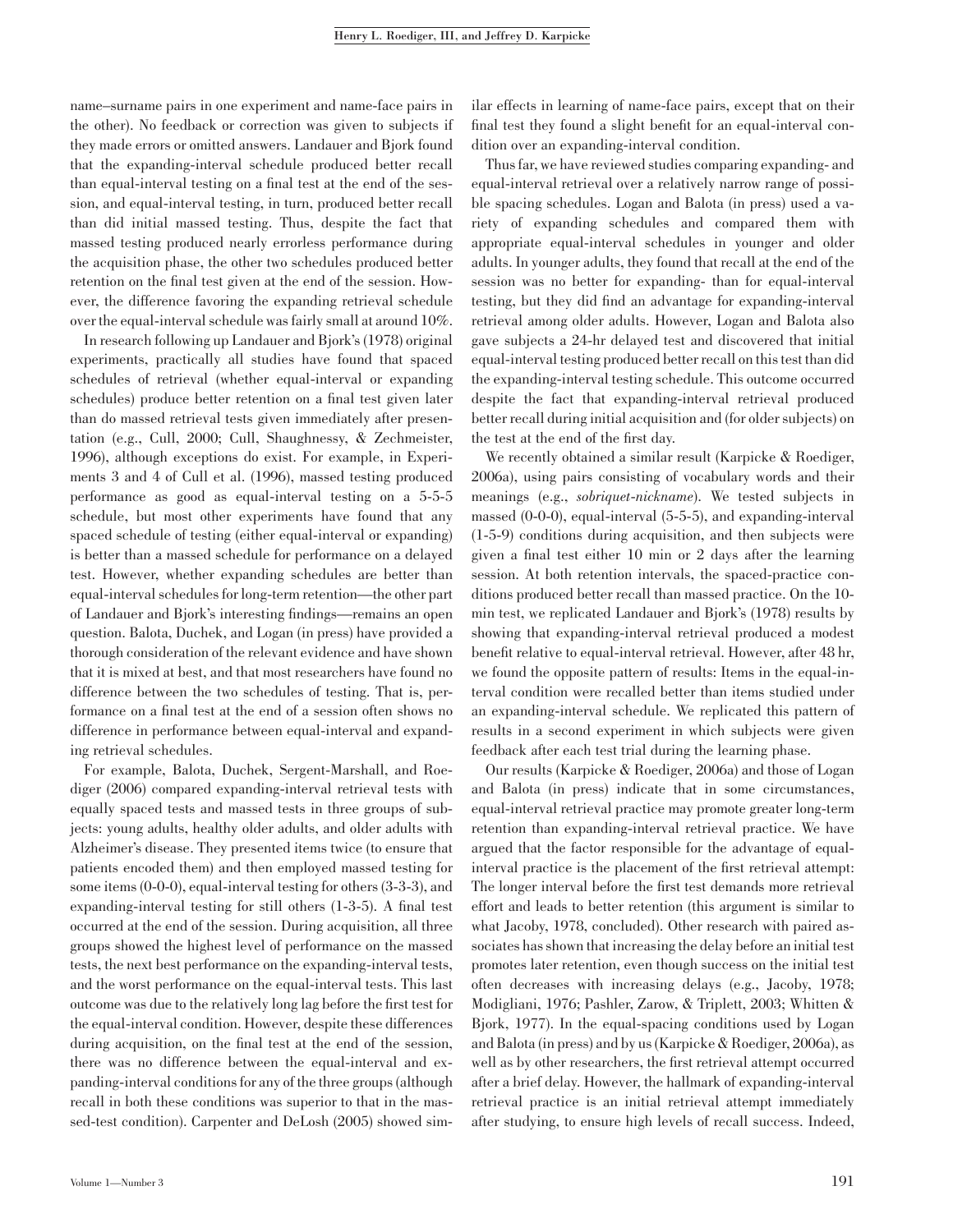performance on this massed initial test is often nearly perfect, most likely because the test involves retrieval from primary or short-term memory. However, retrieval from primary memory usually does not produce benefits for later retention (see also Craik, 1970; Madigan & McCabe, 1971). Thus, equally spaced practice may lead to benefits for long-term retention because of the delayed initial test, and current research is aimed at clarifying why certain spacing conditions are more or less effective for learning (see Balota et al., in press).

## Summary

Many of the testing effects found with free-recall tests hold true in paired-associate learning. Tests promote better retention than do additional study trials with paired associates, and repeated tests provide even greater benefits. In addition, paired associates have been used to investigate whether a particular type of testing schedule is optimal for long-term retention. Most of the research has indicated that spaced retrieval practice leads to better retention than massed practice, but the evidence is mixed regarding whether expanding-interval retrieval is a superior form of spaced retrieval. The most recent evidence points to the conclusion that expanding-interval retrieval may not benefit long-term retention, as was originally thought, because the initial test in an expanding schedule appears too soon after study, rendering it ineffective for enhancing learning. Although the efficacy of expanding and equally spaced schedules remains an open issue, the research we have reviewed shows that delaying an initial retrieval attempt and spacing repeated tests often will boost later retention with paired-associate materials.

# TESTING EFFECTS WITH EDUCATIONAL MATERIALS

Many of the testing effects we have discussed so far have been observed in psychology laboratories, and the effects have been obtained with materials commonly used in the lab, such as lists of words or unrelated word pairs. Some exceptions do exist. Positive effects of testing have been found in experiments using foreign-language vocabulary words (e.g., Carrier & Pashler, 1992), materials taken from test-preparation books for the Graduate Record Examination (Karpicke & Roediger, 2006a; Pashler et al., 2003), and general knowledge questions (McDaniel & Fisher, 1991). The two classic studies by Gates (1917) and Spitzer (1939) also used educational materials, but these examples aside, the majority of the research on testing effects has used materials that are not found in educational settings. Moreover, the limited range of materials most likely is part of the reason why the testing effect is not widely known in education and has not been incorporated into educational practice. One can therefore wonder, does the testing effect generalize to educationally relevant materials and test formats? The answer to this question is "yes," and in this section, we review research using prose materials and then focus on the

effects of different types of tests often used in schools (e.g., short-answer questions and multiple-choice tests).

# Testing Effects With Prose Materials

One area of research related to the testing effect has shown that answering questions while reading textbook material often facilitates comprehension and retention of the material. The beginning of research on such adjunct questions is attributed to pioneering studies by Rothkopf (1966), who referred to brief questions placed at different points throughout an instructional text as ''test-like events.'' The effects of adjunct questions on learning were investigated intensively until the 1980s (see Hamaker, 1986), but have received little attention since. Research on adjunct questions showed that they often facilitate retention and comprehension of text material and also pointed to two other important conclusions. First, questions that follow a text promote better retention than questions that appear in advance of the text or interspersed throughout the text. Second, answering questions that accompany a text will often enhance later performance on related questions (see also Chan, McDermott, & Roediger, in press, which is discussed later). We mention the research on adjunct questions only briefly because that literature has been extensively reviewed elsewhere (see R.C. Anderson & Biddle, 1975; Crooks, 1988; Hamaker, 1986; Rickards, 1979). Although the results indicate that these testlike events do facilitate learning of prose materials, it is not clear how often students actually answer questions that accompany texts or how closely adjunct questions approximate the conditions of actual classroom tests.

Recently, we (Roediger & Karpicke, 2006) have investigated the testing effect taking an approach aimed at integrating the research tradition from cognitive psychology, which we have just reviewed (e.g., Hogan & Kintsch, 1971; Thompson et al., 1978; Wheeler & Roediger, 1992), with educational research that has focused on learning of more complex prose materials. In our experiments, we had college students study prose passages covering general scientific topics. Depending on the condition to which a passage was assigned, the students then either restudied the entire passage or took a free recall test in which they were asked to write down as much as they could remember from the passage (this test was similar to an essay test in school contexts). The students were not given any feedback about their test performance (i.e., they did not restudy the material after the test), but were given ample time (7 min) to study the passage in the restudy condition and to take the recall test in the test condition (as mentioned earlier, the brief amount of time given to subjects in previous experiments probably attenuated the positive effects of testing). Finally, 5 min, 2 days, or 1 week after the learning session, different groups of students took a final freerecall test that was just like the recall test given initially. The results of the experiment are shown in Figure 6. After 5 min, restudying produced a modest benefit over testing (81% vs. 75% of the passage recalled), but the opposite pattern of results was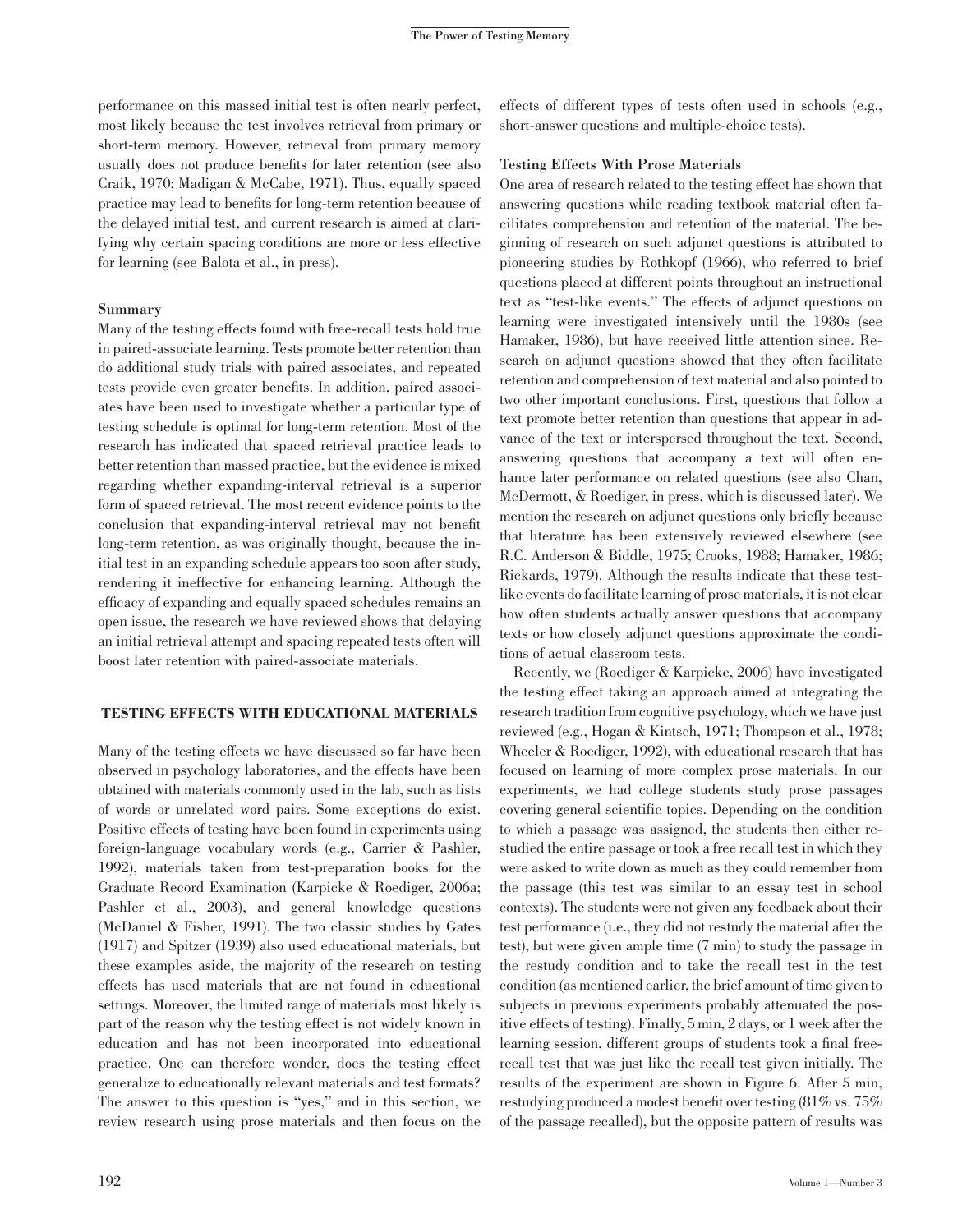

Fig. 6. Mean proportion of idea units recalled from a prose passage after a 5-min, 2-day, or 1-week retention interval as a function of whether subjects studied the passages twice or studied them once before taking an initial test. Error bars represent standard errors of the means. From Roediger and Karpicke (2006).



Fig. 7. Mean proportion of idea units recalled on a final test 5 min or 1 week after learning as a function of learning condition. The shorthand condition labels indicate the order of study (S) and test (T) periods. Error bars represent standard errors of the means. From Roediger and Karpicke (2006).

observed on the delayed retention tests. After 2 days, initial testing produced better retention than restudying (68% vs. 54%), and an advantage of testing over restudying was also observed after 1 week (56% vs. 42%). The results conceptually replicate earlier experiments using free recall and paired-associate learning of lists and generalize them to educational materials.

We conducted a second experiment to investigate the effects of repeated studying and repeated testing on later retention (Roediger & Karpicke, 2006). Subjects studied passages during four separate periods (SSSS), studied during three periods and took one recall test (SSST), or studied during one period and took three tests (STTT). They took a final recall test either 5 min or 1 week after this learning session. The results, which are shown in Figure 7, reveal that after 5 min, recall was correlated with repeated studying: The SSSS group recalled more than the SSST group, who in turn recalled more than the STTT group. However, on the 1-week retention test, recall was correlated with the number of initial tests: The STTT group recalled more than the SSST group, who in turn recalled more than the SSSS group. In terms of proportional measures of forgetting (which take into account differences in the level of original learning), the SSSS group showed the most forgetting (52%), followed by the SSST group (28%), and the repeated-testing group (STTT) showed the least amount of forgetting (10%) over 1 week.

Our results (Roediger & Karpicke, 2006) demonstrate the powerful effect testing has in enhancing later retention, and confirm and extend with prose materials the earlier findings with word-list materials. In addition, we investigated the subjects' experience after repeated studying or repeated testing by asking them to predict how well they thought they would remember the

passage in the future. These predictions were inflated after repeated study, relative to the testing conditions, even though repeated studying produced the worst long-term retention (see Dunlosky & Nelson, 1992, for a similar result). This finding suggests that students may prefer repeated studying because it produces rapid short-term gains, even though it is an ineffective strategy for long-term retention.

Testing effects have also been found using educationally relevant test formats, such as short-answer and multiple-choice tests. In another experiment (Agarwal, Karpicke, Kang, Roediger, & McDermott, 2006), we had students study textbook passages and then complete short-answer tests on some of the passages. An initial short-answer test enhanced retention on a final short-answer test given 1 week later, relative to studying the passage without taking the test. We also investigated the effects of giving students feedback about their test performance. Providing feedback (by having students restudy the passage) enhanced retention to a greater extent than testing alone, but the effectiveness of feedback depended on when it occurred. In one condition, students were shown the passage while they took the test. This condition was similar to open-book testing commonly used in education and also similar to taking notes while reading. Subjects in this condition had access to feedback continuously during the test. In another condition, students took the test and then were given the passage and instructed to look over their responses (a delayed-feedback condition). Although the immediate-feedback condition produced the best performance on the initial test (not surprisingly), the delayed-feedback condition promoted better long-term retention. The results of this study are analogous to those obtained with motor learning tasks (see Schmidt & Bjork, 1992) and suggest that students should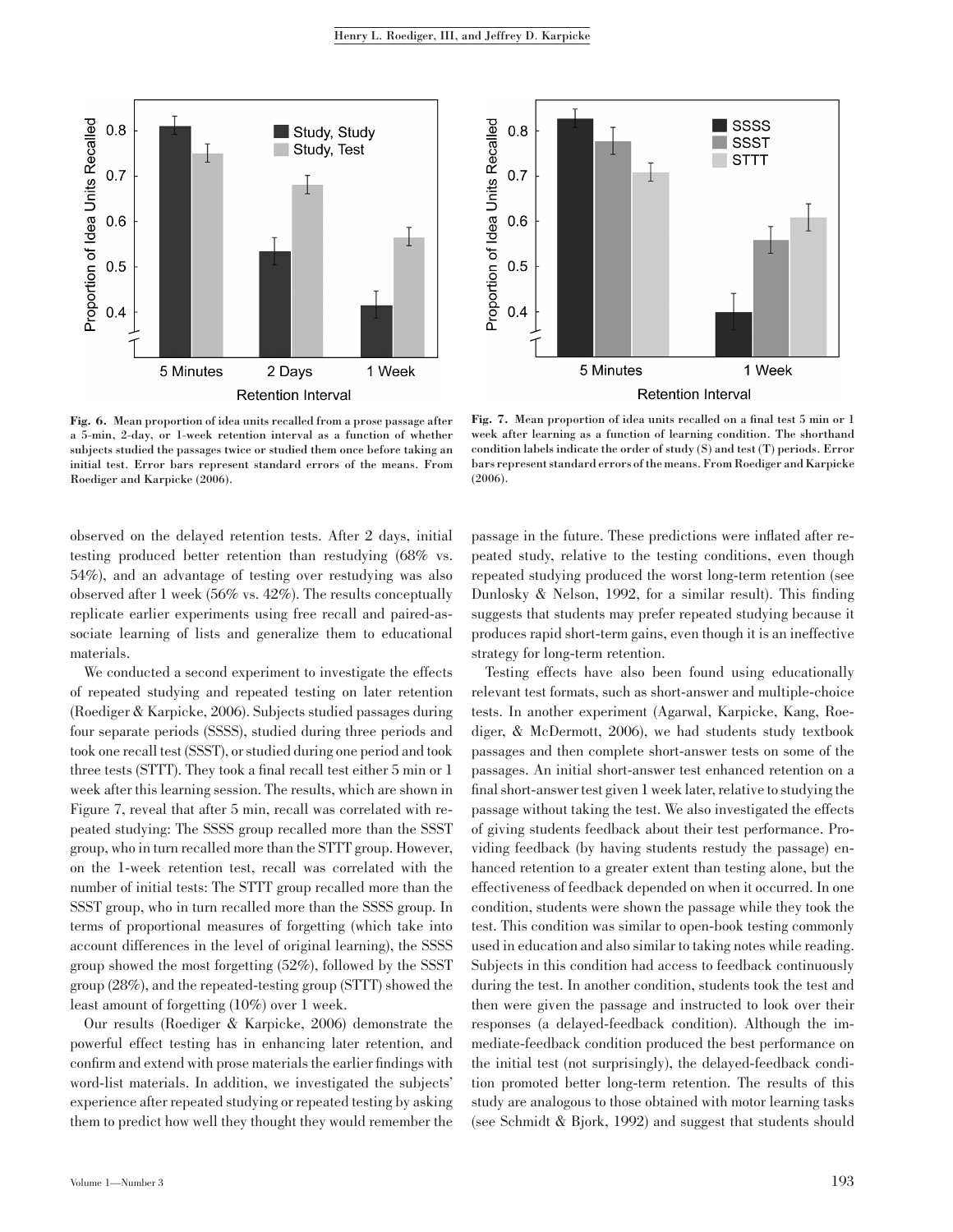delay feedback or reviewing their answers until after completing a test in order to optimize later retention.

Nungester and Duchastel (1982) investigated the effects of multiple-choice and short-answer tests on later retention of a prose passage. In their experiment, one group of subjects studied the passage and then took an initial test in which half of the questions were short-answer questions and half were fivealternative multiple-choice questions. Another group of subjects studied the passage and then reviewed portions of it, and a third group studied the passage only once. All the students returned 2 weeks later for a final retention test, in which each question was in the alternate format relative to the initial test (i.e., items that were initially tested in short-answer format were tested in multiple-choice format on the final test, and likewise initial multiple-choice questions were tested as short-answer questions on the final test). Nungester and Duchastel found that reviewing the passage enhanced retention relative to just studying it once, but taking the initial test led to the best retention. This testing effect was found for both the multiple-choice and the short answer-test formats (see also LaPorte & Voss, 1975). In addition, in a follow-up to this original experiment, Nungester and Duchastel had the same subjects take another multiplechoice retention test 5 months after the initial learning session (see Duchastel & Nungester, 1981). The pattern of results was identical on this 5-month test, with the initially tested group performing better than the study-once and study-twice groups. Nungester and Duchastel's work provides a compelling demonstration that the testing effect persists over very long retention intervals (see also Butler & Roediger, in press, and Spitzer, 1939).

# Transfer of Testing Effects Across Different Test Formats

The research just described shows that both short-answer and multiple-choice tests produce positive testing effects on later retention. Other research on testing effects with prose materials has investigated whether certain types of tests (e.g., essay, shortanswer, or multiple-choice) are more effective than others for enhancing retention, or whether a particular test format facilitates later performance only for that test format. These issues have also been addressed in laboratory research on the effects of recall tests on performance on later recognition tests (e.g., Darley & Murdock, 1971; Lockhart, 1975; Wenger, Thompson, & Bartling, 1980) and the effects of recognition tests on later recall (e.g., Mandler & Rabinowitz, 1981; Runquist, 1983; see also Carpenter & DeLosh, 2006; Hogan & Kintsch, 1971). In this section, we review studies that have used educational materials to investigate the effects of different test formats.

To address the issue of whether testing effects are greater with certain types of tests than with others, we again return to the work of Duchastel and Nungester. Although these researchers carried out several investigations of the testing effect in the early 1980s, their work is rarely cited in discussions of the testing effect. In one study, Duchastel (1981) gave some students an initial short-answer or multiple-choice test on a prose passage

and then a final short-answer test 2 weeks later. Both types of initial tests produced better long-term retention than studying alone, but taking the initial short-answer test promoted superior retention 2 weeks later on the final short-answer test. Thus, this work provides evidence that perhaps short-answer tests yield greater testing effects than multiple-choice tests (but see Duchastel & Nungester, 1982, for a somewhat different conclusion).

Glover (1989) had students study a prose passage similar to the one used by Duchastel and Nungester (1982). Two days after studying the passage, the students took a free-recall test, a cuedrecall (fill-in-the-blank) test, or a recognition test that involved identifying whether statements had or had not been in the original passage. Two days later, the students took a final freerecall, cued-recall, or recognition test. Glover found that taking the initial free-recall test produced the best final retention, regardless of the format of the final test, and the cued-recall test produced better retention than the recognition test on both the final cued-recall test and the final recognition test. Glover's study indicates that recall tests promote greater retention than recognition tests, which is also a conclusion generally reached by researchers studying testing effects in word-list paradigms. However, one oddity in Glover's study was that scores on the free-recall test were consistently higher than scores on the cuedrecall test, which indicates that subjects could recall more in free recall than they did on Glover's cued-recall test, a result directly in contrast to the results of fundamental research on human memory (e.g., Tulving & Pearlstone, 1966). This strange aspect of Glover's data is most likely an artifact of the type of questions asked on the cued-recall test, which somehow led to subjects being able to recall more in free recall than they could express on the cued-recall test. Thus, Glover's results should be interpreted with some caution.

Recently, Kang, McDermott, and Roediger (in press) reexamined the testing effect with short-answer and multiple-choice tests in a study with better control of test content, to try to ensure that the same information was being tested by the two formats. They also examined transfer across test format and examined the role of feedback on a first test in enhancing the testing effect. The students studied articles from Current Directions in Psychological Science, and after each article, they took a short-answer or a multiple-choice test. We consider Experiment 2, in which subjects received feedback after the tests, a procedure that equates exposure to information for multiple-choice and short-answer tests. In addition, in a control condition, the students read statements from the articles after reading them; these statements were the same as the items that were tested in the other two conditions, again to equate exposure to the information. Three days later, the students took a final test in either a short-answer or a multiple-choice format. The initial shortanswer test produced the best retention for both final-test formats (results consistent with those of Glover, 1989). Butler and Roediger (in press) and McDaniel, Anderson, Derbish, and Morrisette (in press) have reported similar outcomes.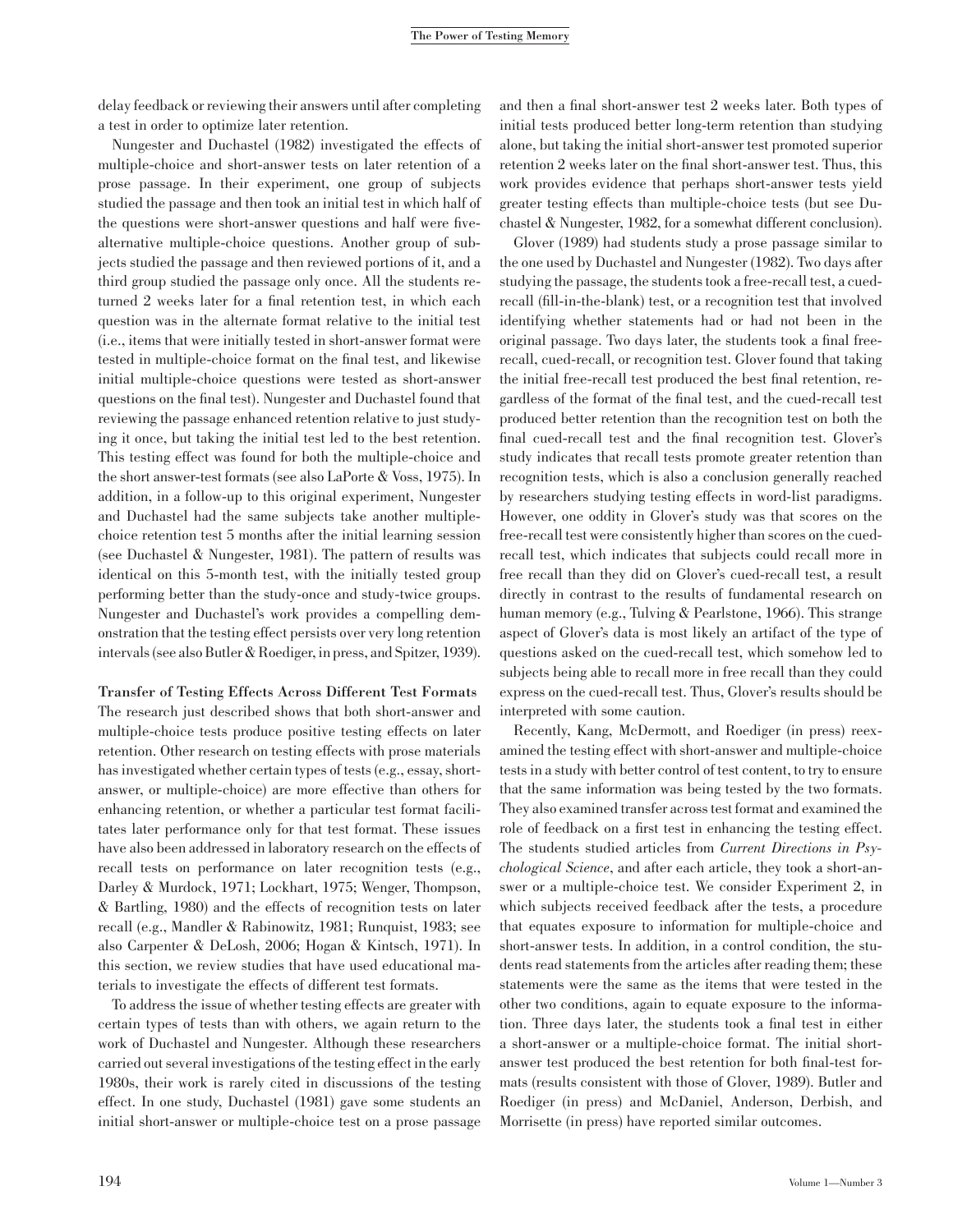# Summary

Clearly, the work using educationally relevant materials has not resolved all the questions concerning the effect of test format. However, some conclusions are warranted. In virtually all the experiments, taking an initial test led to better later retention than not taking a test or than engaging in a period of additional study. The testing effect is secure. Most evidence points to the conclusion that tests involving production of information (essay and short-answer tests) produce greater benefits on later tests than do multiple-choice tests, which involve recognition of a correct answer among alternatives. The literature is not totally consistent on this point, however, so it remains a hypothesis for further investigation. One problem is that performance is usually much higher on initial multiple-choice tests than on initial short-answer tests; unless feedback is given to equate exposure to answers, multiple-choice tests may have an advantage over short-answer tests simply for this reason. Kang et al. (in press) found that a short-answer test (with feedback) produced a greater testing effect than did a multiple-choice test (also with feedback), regardless of the format of the final test. A greater testing effect for production tests than for recognition tests would be similar to the generation effect during study of material. That is, generating or producing material during study usually creates greater retention than reading the material (Jacoby, 1978; Slamecka & Graf, 1978).

## TESTING EFFECTS IN THE CLASSROOM

The experiments we have described show that the testing effect generalizes to educationally relevant materials (e.g., prose passages) and to test formats like those used in education (e.g., short-answer and multiple-choice tests). Nonetheless, most of the studies described so far have been carried out in the laboratory, and one can still ask whether the testing effect generalizes to actual classroom situations. Several differences between the laboratory and the classroom may lead to different results in these two contexts. For example, the amount of information that students are responsible for learning is much greater in the classroom than in the laboratory (even when the laboratory materials include prose passages taken from educational textbooks). Also, the to-be-learned materials in the classroom are presented in a variety of ways—in textbooks, in lectures, in class discussions, and so on. Students also differ greatly in the amount of studying they do before exams, in how soon they begin studying (relative to when exams occur), in their interest in the course material, and in their motivation to learn. All these factors are typically controlled in well-designed experiments, but they are free to vary in the classroom. In this section, we review evidence from classroom studies of the testing effect. This evidence shows that despite the differences between psychology laboratories and school classrooms, the testing effect is a robust phenomenon in educational settings, and frequent testing in the classroom improves students' learning.

Although classroom studies of frequent testing date back to the 1920s (Deputy, 1929; Maloney & Ruch, 1929), relatively few systematic studies have been carried out since that time. Bangert-Drowns, Kulik, and Kulik (1991) conducted a meta-analysis of 35 classroom studies (22 published, 13 unpublished), carried out from 1929 through 1989, that manipulated the number of tests given to students during a semester. All of the studies compared a frequently tested group of students against a control group of students who received fewer tests. Bangert-Drowns et al. obtained the studies from the Educational Resources Information Center (ERIC) and Dissertation Abstracts databases, and only studies in which the frequent-testing and control groups received identical instructions were included in the meta-analysis. Twenty-eight of the studies were carried out in college classrooms, and 7 were carried out in high school classrooms. Most of the classes covered math and science, but some covered other topics (e.g., reading, government, law), and the tests were conventional classroom tests, such as multiplechoice and short-answer tests (though Bangert-Drowns et al. did not analyze different test formats separately). The criterial measure for all studies was performance on a final examination given at the end of the class.

The majority of the studies Bangert-Drowns et al. (1991) included (29 of 35, 83%) found positive effects of frequent testing, and the mean effect size (standardized mean difference, d) was .23. Five of the studies found negative effects, and 1 study found no difference between frequent testing and the control condition. There was great variation in the number of tests given during the semester, with the number of tests in the control group ranging from 0 to 15, and number of tests in the frequent-testing group ranging from 3 to 75. To investigate the effects of increasing the number of tests during a semester-long class, Bangert-Drowns et al. fit the data from the frequent-testing and control conditions to a regression equation predicting the size of the effect (indicating gains in learning due to testing) from frequency of testing. The function they obtained, showing the relation between the number of tests given during the semesterlong class and the expected effect size, is displayed in Figure 8, which shows that performance on the final test increased as a negatively accelerated function of the number of tests given in class. Most notably, giving just 1 test produced a big gain relative to giving no tests at all, and subsequent repeated tests added to these gains in learning. (Of course, unlike the experimental studies described earlier, the repeated-testing studies in this meta-analysis involved testing different sets of material, not the same set of material repeatedly.) Bangert-Drowns et al. noted that in 11 studies in which the control group received no tests, the effect size comparing the frequent-testing and control conditions was .54. However, when the control group received at least 1 test, the effect size dropped to .15. The implication is that including a single test in a class produces a large improvement in final-exam scores, and Figure 8 shows that gains in learning continue to increase as the frequency of classroom testing increases.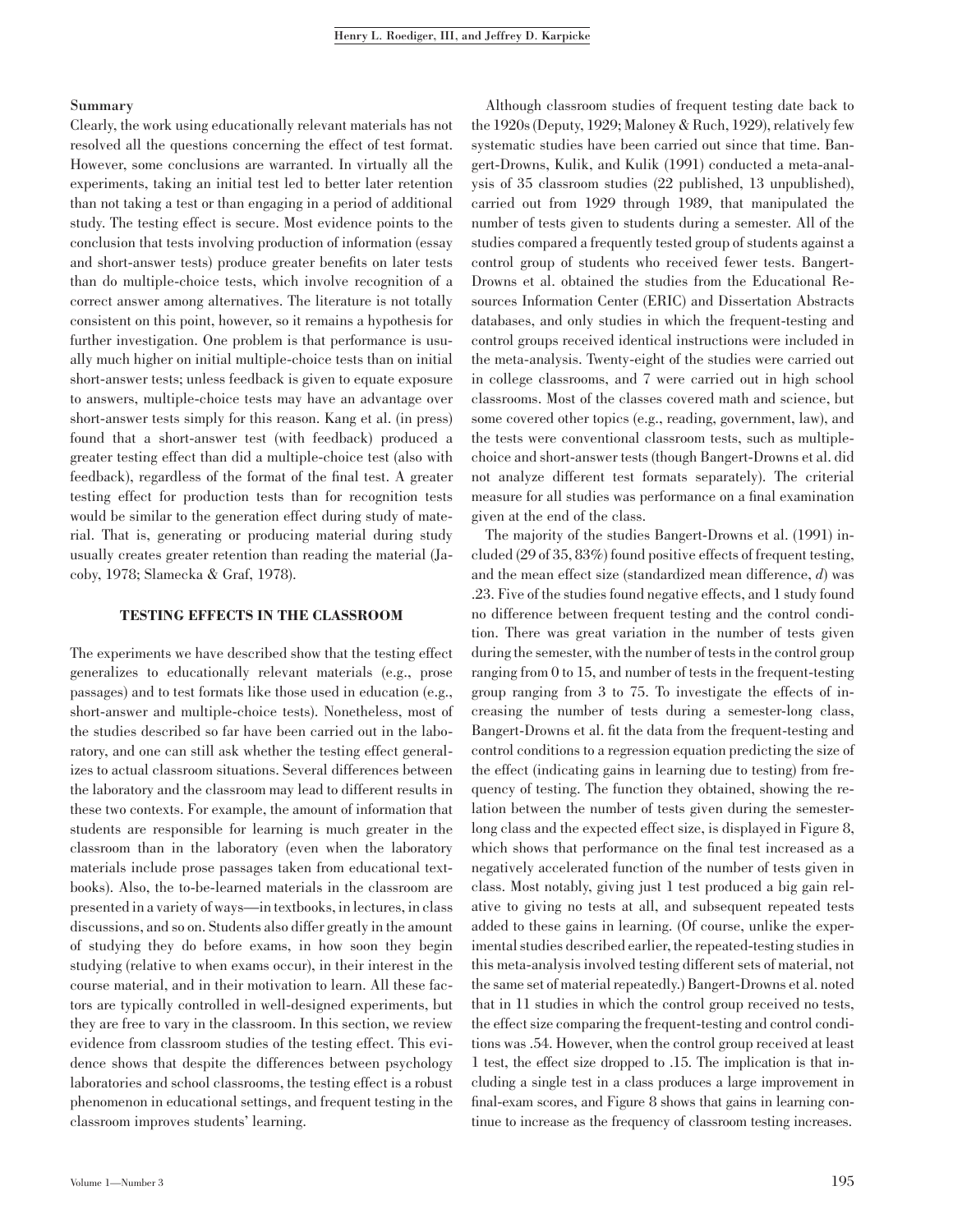

Fig. 8. Expected effect size for classroom testing as a function of the number of tests given during a semester-long course. From ''Effects of Frequent Classroom Testing,'' by R.L. Bangert-Drowns, J.A. Kulik, and C.L.C. Kulik, 1991, Journal of Educational Research, 85, p. 96. Copyright 1999 by Heldref Publications. Reprinted with permission of the Helen Dwight Reid Educational Foundation.

One other result from this meta-analysis (Bangert-Drowns et al., 1991) is worth noting. Four of the studies reported students' attitudes toward the amount of testing in their classes, and all four studies found that the students who were tested frequently rated their classes more favorably (in course ratings at the end of the semester) than the students who were tested less frequently. We return to this point later.

The meta-analysis of Bangert-Drowns et al. (1991) is lacking in some important respects. For instance, the authors did not analyze possible differences between test formats, nor did they include any information about what kind of feedback students received on their tests. In addition, most (29) of the studies included in the analysis did not randomly assign students to the frequent-testing or control conditions. Nevertheless, the implications of this meta-analysis are important: The testing effect works in the classroom, and students react favorably to frequent testing in their courses.

Leeming (2002) recently reported that giving a brief test each day in college courses on introductory psychology and on learning and memory improved students' final grades (relative to the grades in other courses he taught without daily testing). Leeming began each class period with a 10- to 15-min test that included about seven short-answer questions. After each test, he spent 2 to 3 min discussing the correct answers with the students (i.e., giving immediate feedback) before starting the lecture. Thus, a typical semester-long class that met 2 days a week could involve 22 to 24 exams. Leeming reported that the final grades in his courses with this exam-a-day procedure were better than the final grades in previous versions of the same courses that he had taught without daily testing (80% vs. 74% for the introductory psychology course and 89% vs. 80% for the learning and memory course). In addition, near the end of the course, Leeming had some introductory psychology students take a retention test covering material that had not been discussed in class for at least 6 weeks (thus, the retention interval before the test was approximately 6 weeks). Leeming compared students in the frequent-testing course with students in other sections of the introductory psychology course that did not involve daily testing and found that students in the frequent-testing course performed better on this test than did students in the other sections.

Leeming's (2002) report provides yet another example of how frequent testing in the classroom can enhance students' learning. Also, students in the frequent-testing classes completed a questionnaire about the procedure at the end of the course. The responses indicated that, overall, students liked the frequenttesting procedure. Although the majority of students agreed that they were skeptical about the procedure at the beginning of the course, they also indicated that they studied more frequently in this class than in other classes with fewer tests and believed that they learned more. The majority of students also said they liked daily testing and would choose frequent testing over fewer exams.

One problem with these classroom studies, noted earlier, is that they lack some of the controls included in laboratory experiments, such as random assignment of students to tested versus nontested conditions. Recently, McDaniel et al. (in press) were able to overcome the problem of random assignment by instead randomly assigning different items to the tested and nontested conditions in a within-subjects design. They had volunteer students enrolled in a brain and behavior course take weekly 10-min quizzes during the semester. The quizzes were administered and scored over the Internet and included shortanswer questions or multiple-choice questions. Some individual statements or facts that were not included on the quizzes were presented to the students for them to reread, and other items were not reexposed to the students at all (no-exposure control condition). After completing each quiz, the students were given feedback about their performance on each question. The students also took two unit tests during the semester and then a cumulative final exam at the end of the course. Some items that appeared on the quizzes were repeated on the later criterial tests, and other items on the criterial tests had not been on a quiz (the items in the no-exposure control condition). However, the items that were repeated from the quizzes were worded differently when they appeared on the criterial tests.

McDaniel et al. (in press) observed similar patterns of results on the unit tests and final exams. Being reexposed to the facts (restudy, multiple-choice quiz, or short-answer quiz) produced a modest benefit over not being reexposed to them (no-exposure control condition), and both of the quiz conditions produced better performance on the unit and final tests than the restudy condition. Although taking multiple-choice quizzes produced better performance than studying the statements, short-answer quizzes produced even greater gains on the criterial tests. Thus,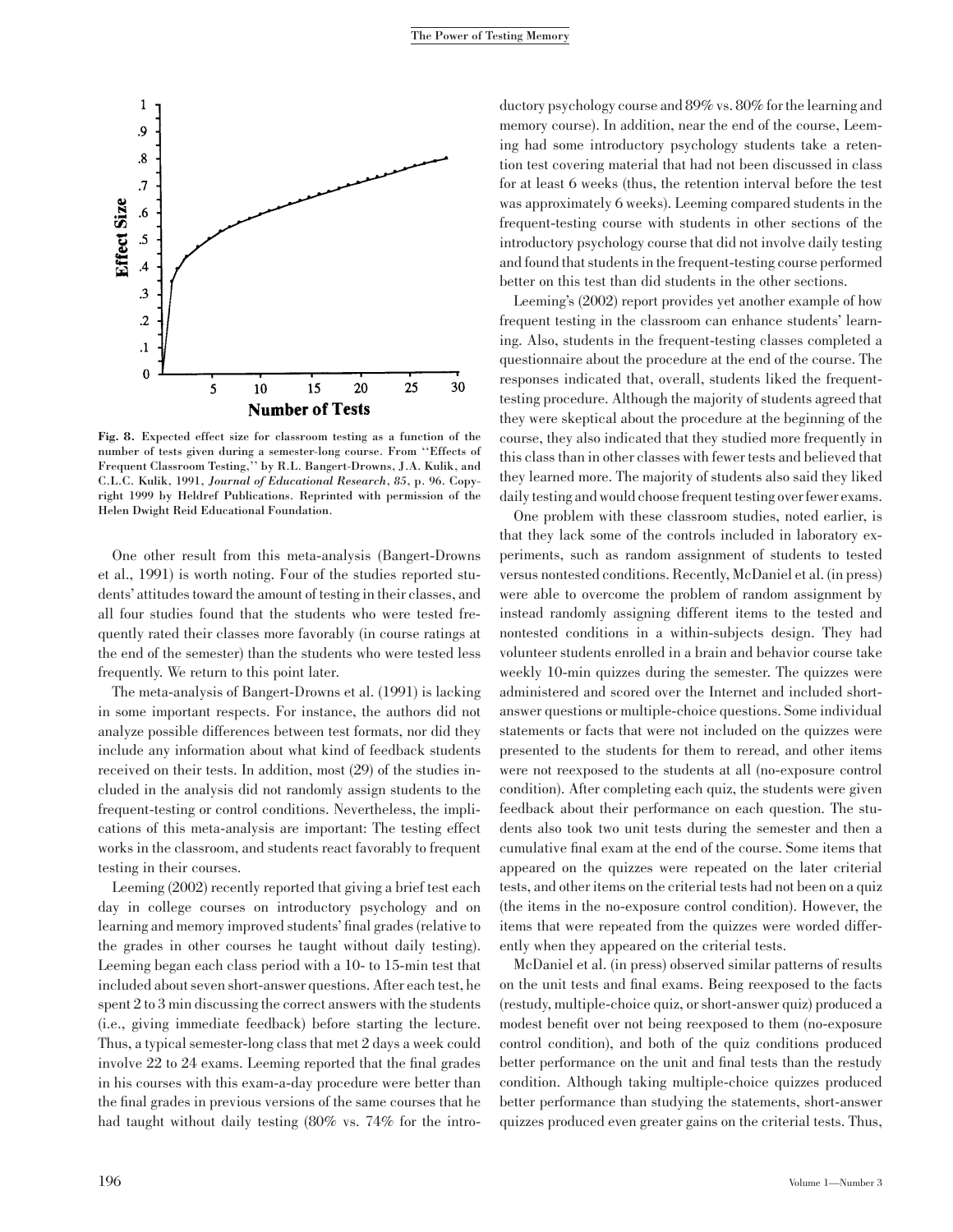the results of this classroom experiment converge with the results of other experiments in demonstrating the effectiveness of frequent testing for enhancing learning. Further, they confirm that short-answer tests produce greater testing effects than multiple-choice tests, supporting the results of the laboratory studies of Butler and Roediger (in press), Glover (1989), and Kang et al. (in press).

# Summary

Classroom studies often lack the control over variables found in laboratory studies. Nonetheless, the meta-analytic study by Bangert-Drowns et al. (1991) reviewing the literature on frequency of classroom testing, Leeming's (2002) work in his own courses, and the within-subjects, within-course experiment of McDaniel et al. (in press) all point to the same conclusion, that the testing effect does generalize to the classroom.

# THEORIES OF THE TESTING EFFECT

Prior reviews of the literature by Dempster (1996, 1997) identified two theories to account for the positive effects of testing on learning. He referred to these theories as the amount-ofprocessing hypothesis and the retrieval hypothesis (see also Glover, 1989). In this section, we evaluate and expand upon these two theories and provide additional explanations to account for the data we have reviewed. We first consider the idea that the testing effect is merely a result of additional exposure to material during the test (i.e., the amount-of-processing hypothesis), or more specifically, that testing simply leads to overlearning of a portion of the to-be-learned materials. As we have noted throughout this review, the bulk of evidence about the testing effect leads us to reject these ideas. Next, we discuss several ideas emphasizing that tests enhance learning via retrieval processes that reactivate and operate on memory traces either by elaborating mnemonic representations or by creating multiple retrieval routes to them (Bjork, 1975; McDaniel & Masson, 1985), and we discuss the related notion of creating ''desirable difficulties'' for learners, an idea championed by Bjork (1994, 1999; see also Bjork & Bjork, 1992). Finally, we consider the concept of transfer-appropriate processing (e.g., Blaxton, 1989; Morris, Bransford, & Franks, 1977; Roediger, 1990) and how it can be applied to the testing effect.

## Additional Exposure and Overlearning

One idea that we sketched at the outset of our review is that a test provides additional exposure to the tested material, and that this extra exposure is responsible for the testing effect (an idea suggested by Thompson et al., 1978). We believe that the evidence is inconsistent with this simple explanation. The probable reason this idea arose is that many experiments on the testing effect have compared a condition in which students study material and then take a delayed final test with a condition in which subjects study, take an initial test, and then take the delayed final test. The latter condition shows better performance on the final criterial test—the testing effect—but this design confounds the effects of testing with the effects of total exposure time. Other experiments we have reviewed have equated exposure to the material in the two conditions (by re-presenting material for study in the control condition) and have still obtained robust testing effects. In fact, the usual restudy control condition provides a greater (rather than equal) exposure to the material, because in the testing condition subjects are reexposed only to the material that they could produce on the test. This suggests that some process other than additional exposure is responsible for the effect.

Nevertheless, some authors have argued that the testing effect simply reflects overlearning of items practiced on the test (e.g., Slamecka & Katsaiti, 1988; Thompson et al., 1978), concluding that it is not the process of retrieval per se that promotes later retention, but rather overlearning of a subset of the materials. This explanation, however, encounters problems explaining why additional studying produces better retention in the short term than repeated testing does, even though testing produces better long-term retention (e.g., Roediger & Karpicke, 2006; Wheeler et al., 2003). That is, repeated studying apparently leads to ''overlearning'' on immediate tests, but this initial overlearning does not translate into greater long-term retention because the testing conditions show better recall than the repeated-study conditions on delayed tests. In short, the additional-exposure, or overlearning, account predicts a main effect at all retention intervals and cannot explain the interaction that has been obtained in several experiments. Finally, an account of the testing effect based on additional exposure to, or overlearning of, the material practiced on the test does not provide an explanation for how tests can facilitate later retention of related material that was not tested (Chan et al., in press). We agree with previous researchers (Dempster, 1996; Glover, 1989) that accounts of the testing effect based on additional processing or overlearning are not satisfactory.

One other problem related to the exposure-overlearning account of the testing effect is also worth addressing. Some investigators may worry that the testing effect is nothing more than the result of some sort of item-selection artifact because subjects themselves select which items are recalled on an initial test. The logic would be as follows: Some items are inherently easier than other items (for whatever reason), and those easy items are recalled on an initial test and then again on the final test, producing the illusion that the test has caused learning when all it did was show that easy items can be recalled twice. That is, the "easy" items receive additional practice through the test and are better recalled later than items in the nontested control condition, in which they were not selected and practiced (see Modigliani, 1976, for discussion). However, this account cannot explain many important phenomena in the literature, such as the crossover interactions observed as a function of retention interval (e.g., Roediger & Karpicke, 2006; Wheeler et al., 2003). Moreover, procedures developed to estimate and remove item-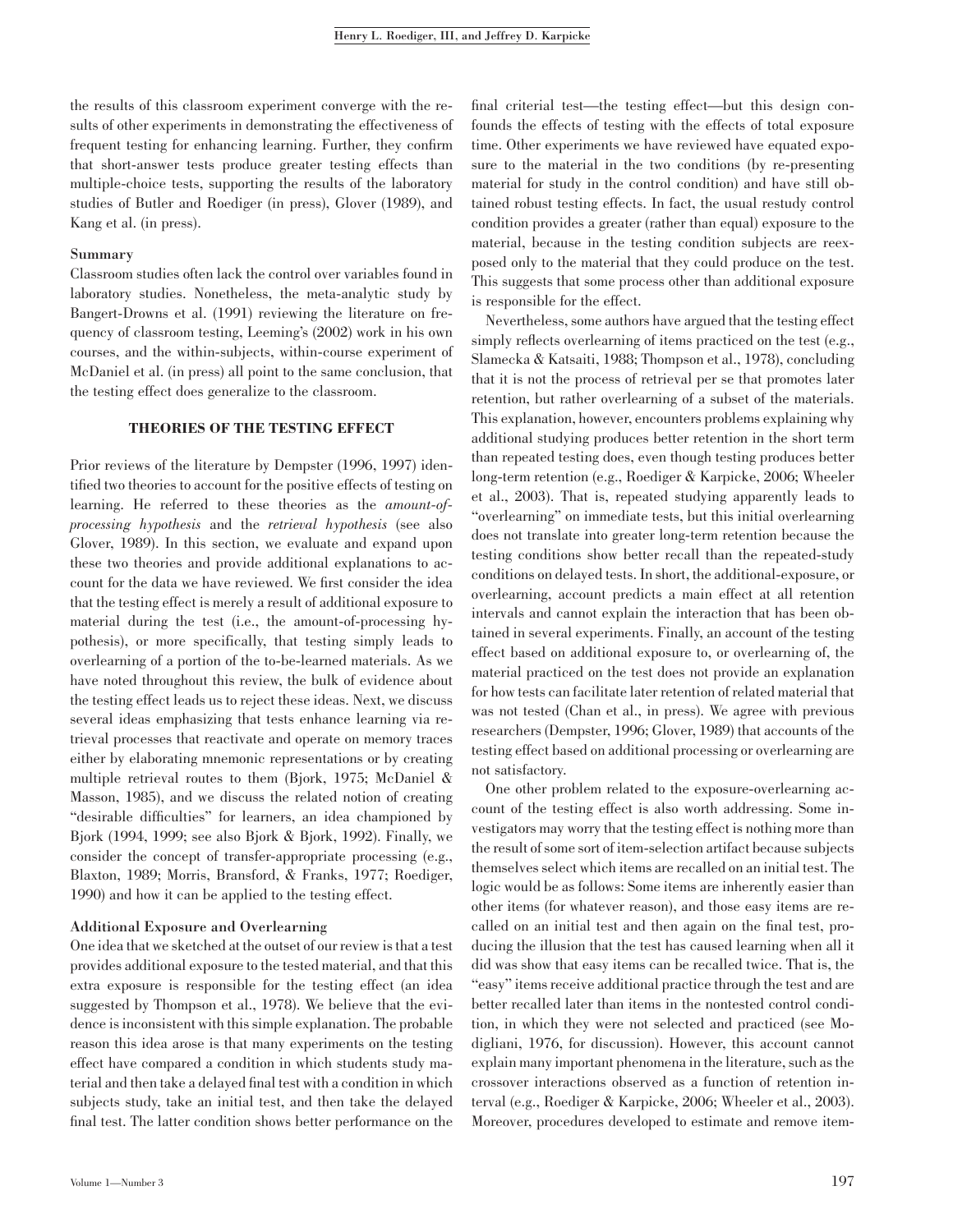selection effects (when initial test performance differs across conditions) demonstrate that testing facilitates learning even when item-selection effects are present in the data. For example, Modigliani (1976) showed that increasing the delay before an initial test led to increasingly greater effects of testing (Jacoby, 1978; Karpicke & Roediger, 2006a), and when the enhancement effects due to testing were mathematically separated from itemselection effects, the positive effects of delaying the initial test were attributed entirely to enhancement effects, whereas itemselection estimates remained invariant across the delays (and were quite negligible to begin with). Other procedures for handling item-selection problems were developed by Lockhart (1975) and Bjork, Hofacker, and Burns (1981) and show similar results. To conclude, the testing effect is not simply a result of additional exposure, or overlearning, or item-selection artifacts.

## Effortful Retrieval and Desirable Difficulties

If additional exposure and overlearning cannot explain the testing effect, then the alternative is that some aspect of the retrieval process itself must be at work. This is what Dempster (1996) called the retrieval hypothesis. A variety of ideas about how retrieval may affect later retention have been advanced, although they may be describing the same process in somewhat different words. Various writers have argued that retrieval effort causes the testing effect (e.g., Gardiner, Craik, & Bleasdale, 1973; Jacoby, 1978). Alternatively, retrieval may increase the elaboration of a memory trace and multiply retrieval routes, and these processes may account for the testing effect (e.g., Bjork, 1975, 1988; McDaniel, Kowitz, & Dunay, 1989; McDaniel & Masson, 1985). We consider these ideas in turn, but note that they need not be mutually exclusive.

One explanation for why tests that require production, or recall, of material lead to greater testing effects than tests that involve identification, or recognition, is that recall tests require greater retrieval effort or depth of processing than recognition tests (Bjork, 1975; Gardiner et al., 1973). Bjork (1975) argued that depth of retrieval may operate similarly to depth of processing at encoding (e.g., Craik & Tulving, 1975), and that deep, effortful retrieval may enhance the testing effect. As already discussed, increasing the spacing of an initial test which can be assumed to increase retrieval effort—promotes better retention (Jacoby, 1978; Karpicke & Roediger, 2006a; Modigliani, 1976), so long as material is still accessible and able to be recalled on the test (Spitzer, 1939) or feedback is provided after the test (Pashler et al., 2003). This positive testing effect probably reflects greater retrieval effort on delayed tests.

Other evidence from different sorts of research also leads to the general conclusion that retrieval effort enhances later retention. Gardiner et al. (1973) asked students general knowledge questions and measured the amount of time it took them to answer the questions. At the end of the session, they gave subjects a final free-recall test on the answers. The longer it took

subjects to produce the answer to a question (indicating greater retrieval effort), the more likely they were to recall the answer on the final test (see also Benjamin, Bjork, & Schwartz, 1998). In a similar line of research, Auble and Franks (1978) gave subjects sentences that were initially incomprehensible (e.g., The home was small because the sun came out) and varied the amount of time before they provided a key word that made the sentences comprehensible (igloo). They found that the longer subjects puzzled over the incomprehensible sentences (making an ''effort toward comprehension''), the greater their retention of the sentence on a final test. These studies demonstrate the positive effects of retrieval effort on later retention, and the testing effect reflects another example of retrieval effort promoting retention.

Other experiments have examined the multiplexing of retrieval routes by using the technique of varying cues given on a first test to examine how the type of retrieval on the first test affects performance on a second test given later (e.g., Bartlett, 1977; Bartlett & Tulving, 1974; McDaniel et al., 1989; Mc Daniel & Masson, 1985). The general finding is that the nature of the cues on the first test can affect how much that test enhances performance on the second test (although in some case, the exact nature of the experimental design matters; see McDaniel et al., 1989, p. 434). For example, McDaniel and Masson (1985) manipulated whether studied words were processed with semantic or phonemic encoding tasks, the typical levels-of-processing manipulation (Craik & Tulving, 1975). Soon after study, subjects were given cued-recall tests with phonemic or semantic cues, and the cues either matched or mismatched the type of initial encoding. Subjects took a final cued-recall test 24 hr later. (There were also conditions in which items were tested only on the second test, to assess the testing effect.) McDaniel and Masson found that the testing effect that appeared on the second test was greater when the cues for the first test mismatched the original encoding and yet successful retrieval occurred than when the cues on the first test and the type of encoding matched. This result can be understood as due to an increase in the types of retrieval routes that permit access to the memory trace (or perhaps a multiplexing of the features of the memory trace itself).

Recently, Jacoby and his colleagues have obtained direct experimental evidence for different depths of retrieval in a memory-for-foils paradigm (Jacoby, Shimizu, Daniels, & Rhodes, 2005; Jacoby, Shimizu, Velanova, & Rhodes, 2005). In this type of experiment, subjects encode material under shallow or deep encoding conditions. During a first recognition test, subjects discriminate between old words that were studied under either the shallow or the deep conditions and new items (foils or lures). They are later given a second recognition test that assesses memory for the foils on the first test. For college students, having taken the first recognition test with the meaningfully studied (or deeply studied) items enhanced recognition of foils on the later test, compared with having taken the first test with the shallowly studied items. Interestingly, older adults did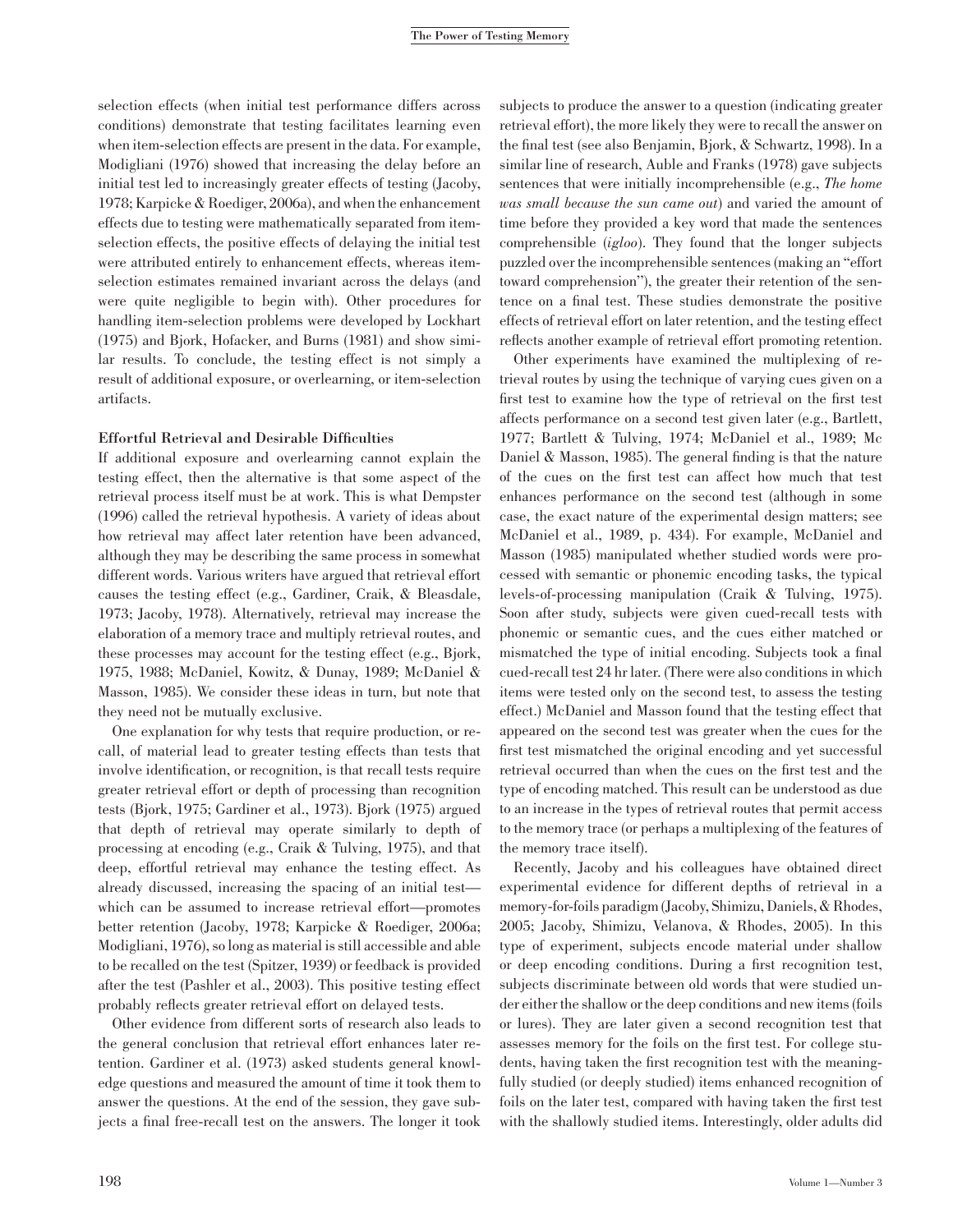not show this difference (Jacoby, Shimizu, Velanova, & Rhodes, 2005), but for present purposes, the critical aspect of these studies is that manipulation of the depth of retrieval on the first test produced a large effect on recognition of the foils on the later test among younger adults.

Bjork and Bjork (1992) developed a theory to explain the testing effect and other effects of retrieval effort. They distinguished between storage strength, which reflects the relative permanence of a memory trace or permanence of learning, and retrieval strength, which reflects the momentary accessibility of a memory trace and is similar to the concept of retrieval fluency, or how easily the memory represented by the trace can be brought to mind. Their model assumes that retrieval strength is negatively correlated with increments in storage strength; that is, easy retrieval (high retrieval strength) does not enhance storage strength, whereas more effortful retrieval practice does enhance storage strength and promotes more permanent, longterm learning. However, because students often use the fluency of their current processing (retrieval strength) as evidence about the status of their current learning (e.g., see Jacoby, Bjork, & Kelly, 1994), they may elect poor study strategies. That is, students may choose strategies to maximize fluency of their current processing, even though conditions that involve nonfluent processing may be more beneficial to long-term learning. For example, students may prefer massed study (or repeated rereading) because it leads to fluent processing, although other strategies (such as spaced processing or effortful self-testing) would lead to greater long-term gains in knowledge.

Bjork (1994, 1999) has referred to techniques that promote long-term retention even though they slow initial learning as desirable difficulties and has argued that teachers should focus on creating desirable difficulties for students in order to enhance their learning. Techniques such as spaced practice (relative to massed practice) and delayed feedback (relative to immediate feedback) constitute desirable difficulties. We have argued that relative to studying, testing also constitutes a desirable difficulty (Roediger & Karpicke, 2006). Repeated testing tends to slow initial learning relative to repeated studying (as evidenced on final tests at a short retention interval), but testing promotes far greater long-term retention (e.g., see Fig. 7).

Not surprisingly, people often do not voluntarily engage in difficult learning activities, even though such activities may improve learning. To give but one relevant example, Baddeley and Longman (1978) trained postal workers on typing and keyboard skills under massed- or spaced-practice conditions. The subjects reported that they preferred the massed-practice condition (and some refused to participate in further spacedpractice training), even though spaced practice promoted far better retention than massed practice. In many contexts, conditions that lead to rapid gains in initial learning will produce poor long-term retention, and likewise, conditions that make learning slower or more effortful often enhance long-term retention, with the testing effect being an example of the latter scenario. To the extent that students monitor and guide their learning on the basis of the fluency of their current processing, they may fall prey to illusions of competence, believing that their future performance will be greater than it really will be (see Bjork, 1999; Jacoby et al., 1994; Koriat & Bjork, 2005, in press). Because repeated testing is more effortful than repeated studying, students may choose not to test themselves while learning, and likewise, teachers may choose not to give many tests in their classes. Implementing test-enhanced learning as a desirable difficulty remains a challenge for education.

# Transfer-Appropriate Processing

The concept of transfer-appropriate processing is also useful in understanding the testing effect, although it should be seen as perhaps incorporating some of the ideas discussed earlier in this section at a more general level. Encoding may emphasize many different strategies and types of processing, such as rote or meaningful processing, as described in the levels-of-processing tradition (Craik & Tulving, 1975), or item-specific (focused on isolated facts) or relational (focused on relating ideas) processing, as described in a different framework (Hunt & McDaniel, 1993). The idea behind transfer-appropriate processing is that performance on a test of memory benefits to the extent that the processes required to perform well on the test match encoding operations engaged during prior learning (Morris et al., 1977; see also Kolers & Roediger, 1984; McDaniel, Friedman, & Bourne, 1978). Thus, the same study strategies or processes of encoding that may greatly aid performance on one type of test may have no effect or even an opposite effect on a different type of test that emphasizes different types of information or processing (e.g., Blaxton, 1989; Fisher & Craik, 1977). The idea is similar to the encoding-specificity principle (Tulving & Thomson, 1973) and emphasizes the critical relation between encoding and retrieval processes. The concept of transfer-appropriate processing has been applied to a wide array of phenomena. For example, Roediger, Weldon, and Challis (1989) argued that transfer-appropriate processing is critical for understanding differences between performance on explicit and implicit memory tests (see also Blaxton, 1989; Roediger, 1990).

McDaniel (in press) pointed out that all situations in which information is learned and then expressed through tests or actions involve transfer. He noted that although the idea of transfer-appropriate processing seems obvious in prospect, in practice it is often violated. He used the example of a teacher who encourages excellent classroom study strategies that permit deep understanding of the core concepts of the subject and how they relate to one another, but then gives students a multiplechoice test emphasizing recognition of isolated facts and wonders why the students perform so poorly. In this case, relational processing strategies (although they may be good for long-term retention) are poor for the specific test that the instructor gives. Thomas and McDaniel (in press) provided experimental evidence to bolster this point. Educators make the same point about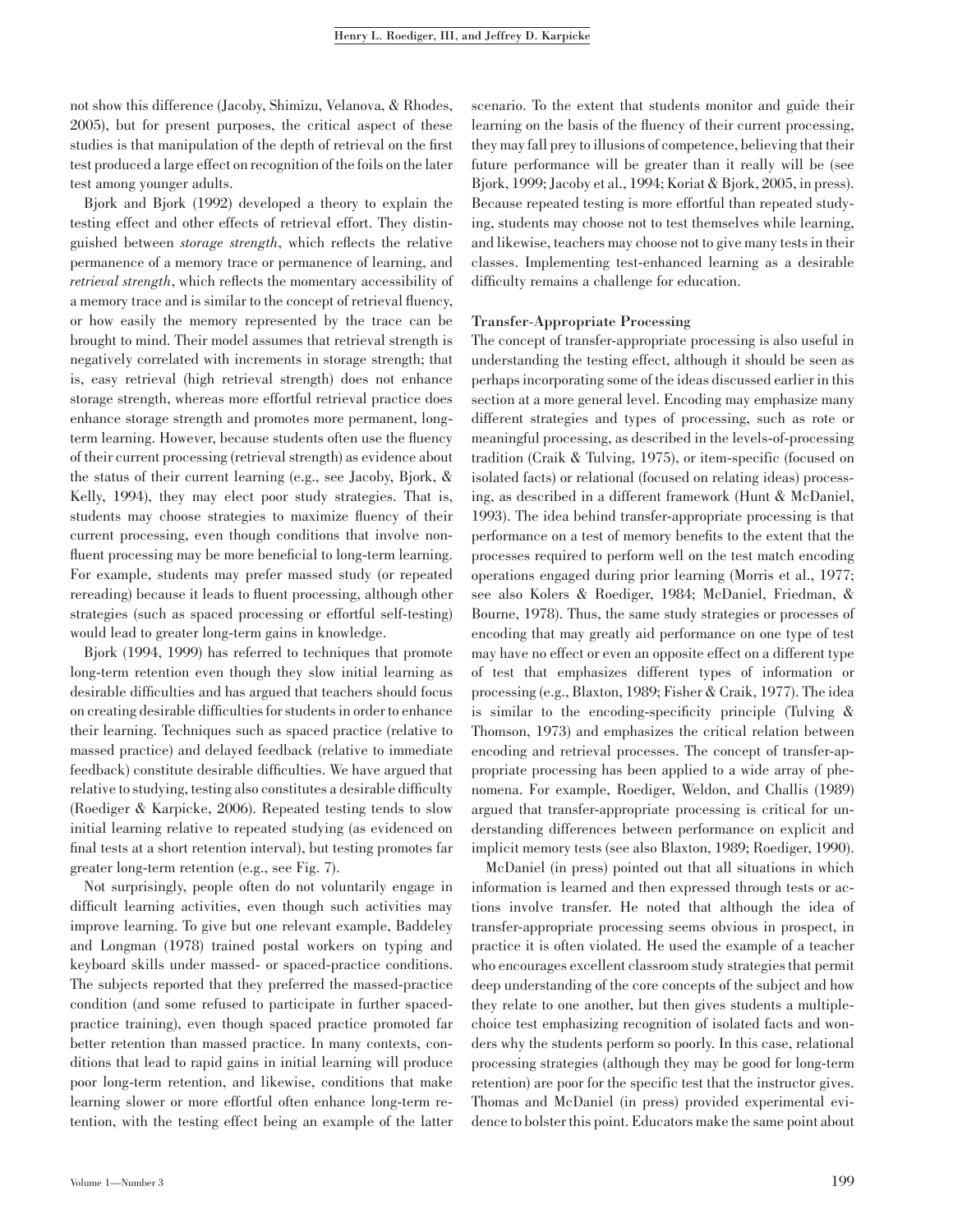standardized tests; such tests may assess what is easy to measure rather than the complex skills students may develop in class.

In applying transfer-appropriate processing to education, the key question is what knowledge and skills the instructor wants the students to know when they leave the course. One goal would be being able to retrieve the information when it is needed, and retrieval practice is critical to developing this skill. Taking tests allows students to engage in retrieval operations during learning and thus to practice the same skills needed to enhance subsequent retrieval. Such retrieval practice in taking tests permits greater retention than does engaging in additional encoding operations such as repeated reading (Roediger & Karpicke, 2006). Transfer-appropriate processing provides an explanation for why taking memory tests often enhances performance on later memory tests, especially when effortful retrieval is required. The results we have reviewed show that testing under conditions of effortful retrieval has a greater transfer effect on later test performance than testing under conditions of easy retrieval. Of course, another educational goal is to have students transfer information learned in courses to new problems they face later in their jobs, but this kind of distant transfer is more difficult to study although it remains a target for future research (see Barnett & Ceci, 2002, for a review).

We believe that the concept of transfer-appropriate processing offers an intuitive explanation for the somewhat counterintuitive testing effect, and for this reason, the concept may be useful in helping educators understand why taking tests should benefit learning—testing leads students to engage in retrieval processes that transfer in the long term to later situations and contexts. However, we note one drawback to this approach. One prediction that may be drawn from transfer-appropriate processing is that performance on a final test should be best when that test has the same format as a previous test. As we have shown, the general finding is that recall tests promote learning more than recognition tests, regardless of the final test's format (e.g., Kang et al., in press). This result needs confirmation through additional experiments, but if it is true, it would seem to be good news for educators, because it would lead to a straightforward recommendation for educational practice. Nonetheless, the same outcome (e.g., better transfer from a short-answer test than from a multiple-choice test to a later multiple-choice test) may be construed as inconsistent with transfer-appropriate processing. However, it may not be inconsistent with the broader idea embodied in transfer-appropriate processing. If, for example, a final multiple-choice test requires effortful retrieval and a prior short-answer test fostered such effortful processes more than a prior multiple-choice test did, then it could be understandable that the prior short-answer test leads to better final performance than the prior multiple-choice test. We realize that such reasoning can quickly become circular and invulnerable to disconfirmation; the real challenge for the future is to specify how transfer-appropriate processing ideas apply to educational contexts so that they can be tested, as

Thomas and McDaniel (in press) have recently done in one situation.

## Summary

The testing effect cannot be explained by additional exposure to the material. This suggests that retrieval processes engaged in during a test are responsible for enhancing learning. More specifically, elaboration of encoding, more effortful or deeper encoding, and creation of different routes of access can account for the basic effect. Further, proponents of each of these ideas can point to evidence consistent with their viewpoint. The concept of transfer-appropriate processing is also congenial, albeit at a general level, to explaining the testing effect. It seems safe to say that empirical efforts to understand the testing effect have outstripped theoretical understanding, but the database is now firm enough to permit deeper understanding of the effect at a theoretical level and does permit the conclusive rejection of at least one prominent theory, that the testing effect is due to additional study, or overlearning.

# DYNAMIC TESTING AND FORMATIVE ASSESSMENT

We have emphasized that the act of testing memory can have powerful effects on learning and later retention of material. Other perspectives on testing have also emphasized that learning can occur during testing or that tests may be used to promote learning through mediated effects. In this section, we describe two approaches that are complementary but that developed in different contexts to serve different aims. In the area of mental-abilities testing, dynamic testing uses tests and test feedback to assess students' learning potential rather than the products of previous learning, providing a more accurate measure of students' ability to learn. In education, the practice of formative assessment involves the use of testing to give feedback to teachers and students that may guide future classroom practices. The common thread between these techniques is using testing to generate feedback that can be used to assess learning potential or to promote future learning.

#### Dynamic Testing

Many tests of mental abilities, like IQ tests or the SAT, measure developed abilities and the results of prior learning but are aimed at assessing general learning capabilities. These tests can be considered static tests, because they involve an examiner giving the test to the examinee without providing feedback about performance during the test (except perhaps for overall results at some later point in time). Grigorenko and Sternberg (1998) and Sternberg and Grigorenko (2001, 2002) have advocated the use of dynamic testing procedures instead of static testing to measure individuals' strengths and weaknesses in cognitive skills, as well as their learning potential. Dynamic testing is another example of using tests to promote learning in addition to merely assessing learning.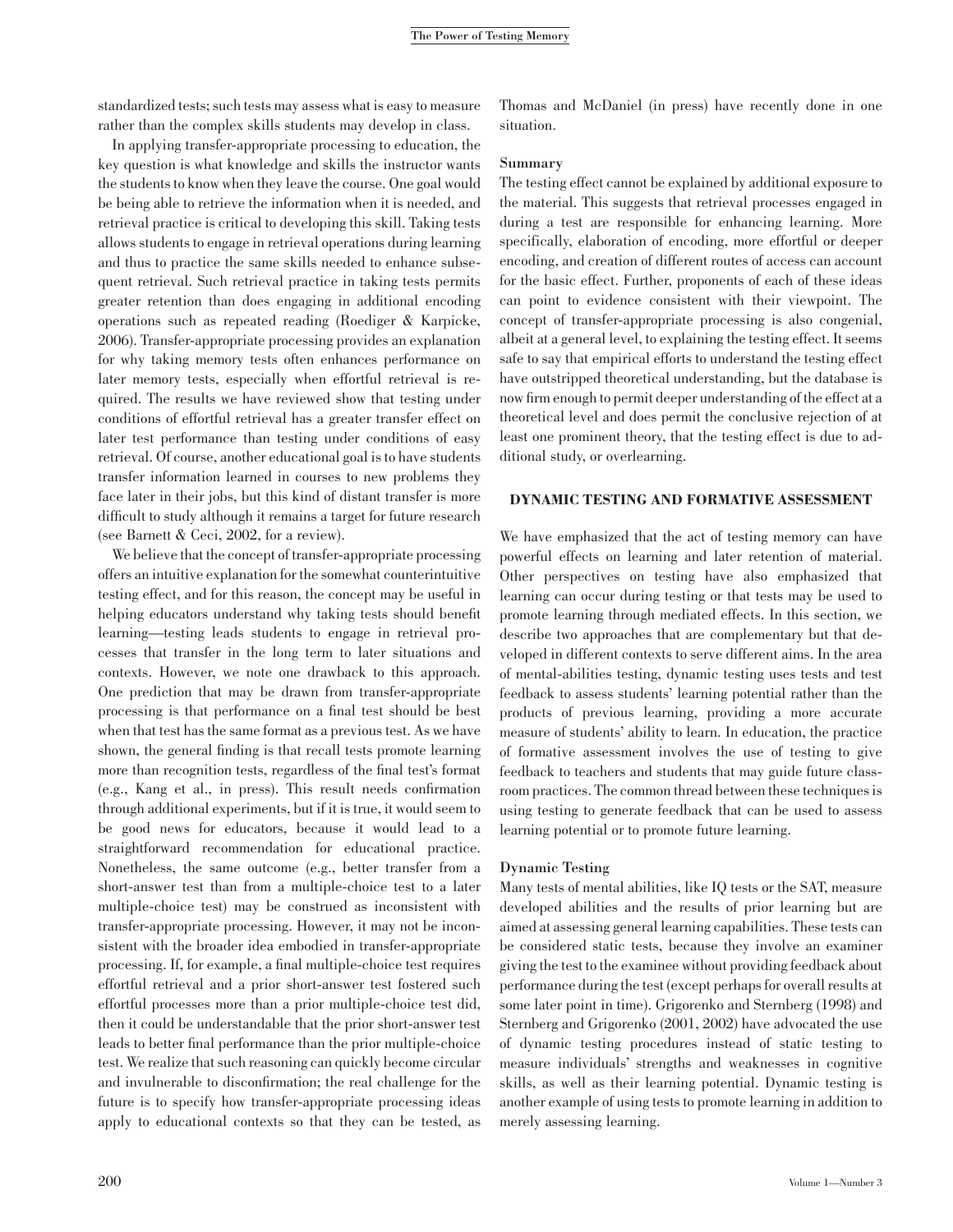The key difference between static and dynamic testing is that dynamic testing uses feedback to measure learning during the test. In both static and dynamic testing, the examiner gives students a series of problems that typically become progressively more difficult. However, in dynamic testing, the examiner gives the students feedback about their performance after each problem on an initial test in order to help improve their scores on a second test. Feedback is typically aimed at helping the students understand the principles underlying their errors. When the students are retested, performance gains from the pretest to the posttest reflect their ability to learn from the feedback, which is indicative of their learning potential. Thus, individuals learn during dynamic testing, and the assessment procedure is used to improve learning and simultaneously to measure learning potential.

Sternberg and Grigorenko (2001, 2002) have argued that dynamic tests not only serve to enhance students' learning of cognitive skills, but also provide more accurate measures of ability to learn than do traditional static tests. For example, some students may not have had sufficient educational experience to perform well on traditional static tests. Although these students would show poor performance on such tests, they may respond well to the feedback given in dynamic testing and thus demonstrate their learning potential. Sternberg and Grigorenko gave an example of administering mental-abilities tests to children in rural Tanzania, who had not received the same levels of education as do children in Western cultures. Not surprisingly, the Tanzanian children performed poorly on static tests relative to the typical performance levels of Western children of the same ages, because in their schooling they had not learned the skills required to do well on the tests. On the basis of the results of only static tests, one might conclude that the Tanzanian children were simply not intelligent or perhaps mentally retarded. However, when the children were given dynamic tests involving feedback during the initial test and a second assessment of their performance, they demonstrated their underlying capacities to learn by improving their scores when retested (see Sternberg et al., 2002). Static and dynamic testing procedures clearly led to different conclusions about the learning abilities of these Tanzanian children. The implication of dynamic testing is that standardized testing can be used to promote learning if meaningful feedback about test performance is given to students.

## Formative Assessment

An idea similar to that embodied in dynamic testing is gaining currency in education. Formative assessment refers to the general procedure of using the results of classroom assessments as feedback for teachers to guide future instruction and also for students to guide their future studying (Black & Wiliam, 1998a, 1998b). Formative assessment is often contrasted with summative assessment, a distinction similar to that between dynamic and static testing. Most tests in education are summative: The tests are used to summarize performance, to measure prior learning, and often to assign grades and to rank students. Summative assessments become formative assessments when teachers use the results of their classroom assessments to change classroom instruction and to promote further learning (see Leahy, Lyon, Thompson, & Wiliam, 2005; McTighe & O'Connor, 2005). Proponents of formative assessment define the concept of assessment broadly to include formal classroom testing, the teacher's interactions with students in class (how the students answer questions), and other more dynamic classroom activities (e.g., working in groups). In all these cases, feedback is used to guide future teaching practices. Thus, formative assessment is often referred to as assessment for learning, in contrast to assessment of learning.

The evidence shows that formative assessment promotes learning. Black and Wiliam (1998a) carried out an extensive review of 250 studies of formative assessment and showed that classrooms that used formative assessments promoted better student performance than those that used only summative assessments. In addition, Black and Wiliam identified several areas in which teachers may improve their use of formative assessment. These areas included giving students elaborate and detailed feedback about how to improve their work and then giving them the opportunity to improve, providing students with clear performance goals, and instructing students on how to use the feedback on their tests to improve their performance.

Despite the benefits of formative assessment, many teachers may choose not to use its techniques because they can be difficult to implement. Obviously, it is much easier to administer tests to students as summative measures, grade the tests, and not change one's teaching practices in response to the test results. (In fact, this is probably what most teachers do.) Just as the concept of desirable difficulties may be useful for students (because often the study strategies that produce more difficult initial learning are better for long-term retention; Bjork, 1994, 1999), so too might the concept of desirable difficulties be useful for teachers. Often the best instruction may require teachers to implement the difficult process of using tests to assess performance and then changing the style and content of their teaching on the basis of the outcome of the tests. Even though using formative-assessment techniques may be difficult for teachers, the evidence shows that they benefit students' learning.

## Summary

The techniques of formative assessment and dynamic testing are examples of how tests can be used to enhance learning. However, the learning benefits gained from use of these techniques are not examples of the direct effects of testing on learning, which we emphasized earlier. Formative assessment and dynamic testing illustrate mediated effects of testing on learning: The test gives knowledge about current levels of performance, and improvements in learning (as indexed by later tests) occur because of the studying or instruction that occurs between tests—and the instruction is guided by the performance on the test. Many educators have argued against simply using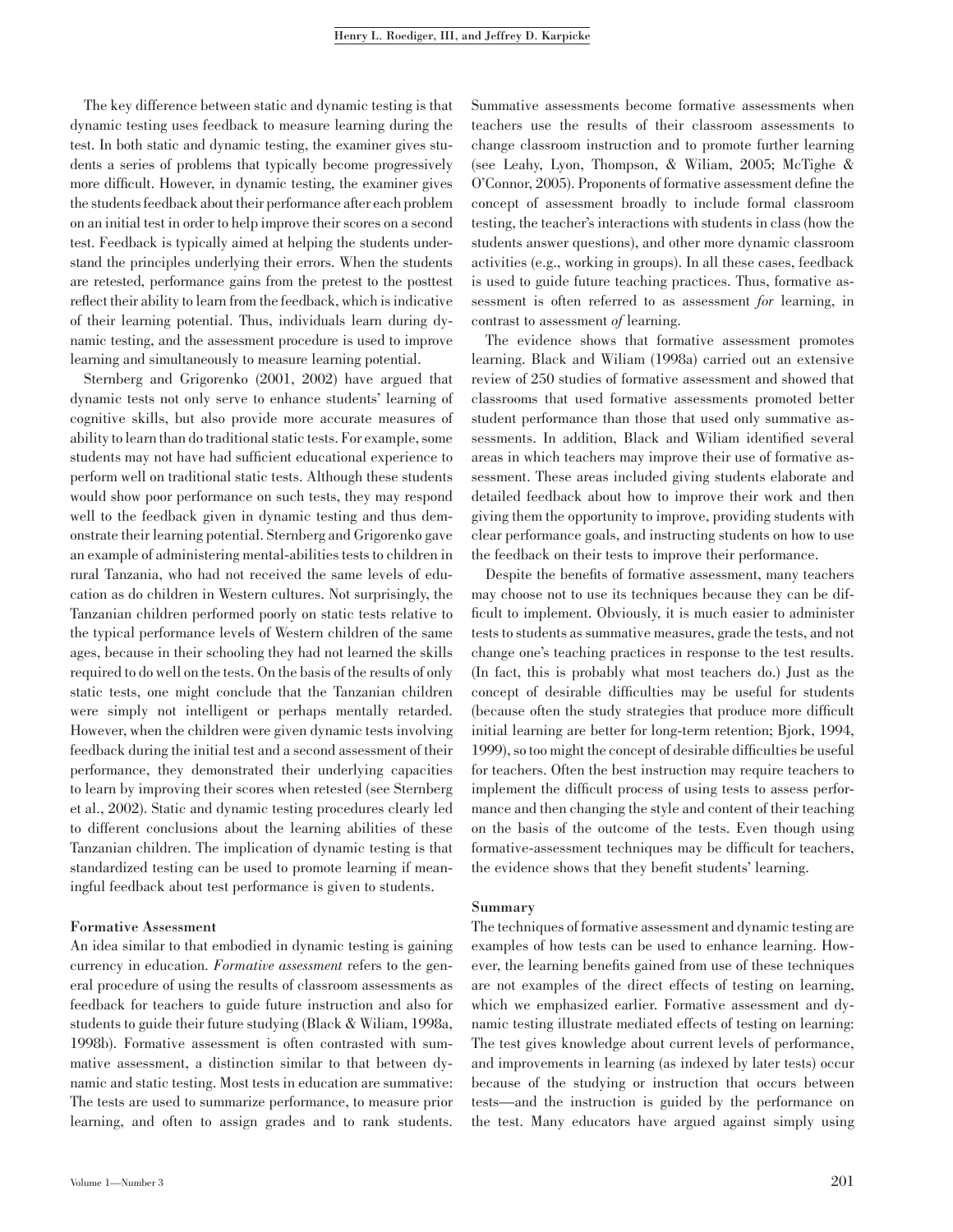summative assessments. For example, McTighe and O'Connor (2005) wrote, ''By themselves, summative assessments are insufficient tools for maximizing learning. Waiting until the end of a teaching period to find out how well students have learned is simply too late'' (p. 11). Quite to the contrary, the evidence for the testing effect, which we have described in this review, suggests that taking tests, even without feedback, can enhance later retention of material. Frequent classroom testing can both directly aid students' learning and give teachers continuous assessments of how well students are learning, so that they can review material that many students did not understand and change teaching strategies appropriately. In short, frequent testing in the classroom can serve dual purposes of direct enhancement of learning and mediated enhancement in the form of dynamic testing and formative assessment.

# POSSIBLE NEGATIVE CONSEQUENCES OF TESTING

We have emphasized the positive effects of testing, but there can also be negative effects in some situations. In this section, we describe two classes of problems: how the act of recall during a test can sometimes impair recall of material that is tested later and how certain types of tests can produce a negative influence on a person's knowledge as expressed on a later test.

## Interfering Effects of Recall

The act of recall increases the probability of later recall for the tested material, but sometimes can impair recall of other studied material. Using a paired-associate learning paradigm and varying the order in which items were tested, Tulving and Arbuckle (1963, 1966) observed a decline across output positions, such that items tested later in a sequence were recalled worse than those tested earlier. This pattern held over rather short time intervals in their experiments, and so arguably could be only a short-term effect. That is, the act of recalling some pairs could serve as a distractor task, and distractor tasks reduce recall over the short term (e.g., Glanzer & Cunitz, 1966). However, Smith (1971) reported similar findings when subjects recalled lists of categorized items (types of fruit, birds, articles of furniture, etc.) in situations in which short-term memory effects did not play a role, and this finding has been replicated (e.g., Roediger & Schmidt, 1980). Analogous processes can occur in recognition memory (e.g., Neely, Schmidt, & Roediger, 1983). To our knowledge, such output-interference experiments have never been performed with educationally relevant tests in which output order of questions (say, in a multiple-choice test) is counterbalanced across subjects. (The experiment could be done in classroom conditions without students even being aware of the manipulation.) The inhibitory effects observed in output-interference paradigms are often not large, and we expect that even if they occur in the classroom, they simply reduce the size of the positive testing effect for items tested late in the sequence. That is, we expect that the overall effect of testing will be positive

despite output-interference effects, but this hypothesis needs to be tested.

Another type of interference phenomenon occurs when people are given cues for part of a set of material with instructions to recall the entire set (Slamecka, 1968). For example, Roediger (1978) gave students categorized lists that contained five words from each of 10 categories. On the test, the students were instructed to recall the entire set of items from all the categories; different groups of students were given no, three, five, or seven category names to aid recall. The groups receiving category names recalled well the items from the cued categories (relative to the free-recall subjects, who received no category-name cues); however, they did worse than the free-recall subjects in recalling categories for which they received no cues. That is, subjects first recalled items from the cued categories, and this act of recall inhibited their ability to access the other categories that had been part of the list; further, the more categories subjects were given as cues, the greater was the inhibition. Recall thus seems to be a self-limiting process; the act of recalling some items inhibits recall of others (see also J. Brown, 1968).

M.C. Anderson, Bjork, and Bjork (1994) developed a similar within-category paradigm, sometimes called the retrieval practice paradigm. The experiment involves three phases study, retrieval practice, and final test—and thus has a design similar to that of experiments on the testing effect. During the study phase, subjects are exposed to items such as fruit-orange and fruit-banana (always a category name and category member). During the practice phase, they are cued with items such as fruit-o\_\_\_\_ and are asked to recall the missing words. Some of the study items are tested and others are not. During the final test, subjects are given the category name by itself and are asked to recall all the items from the studied list belonging to that category. Many experiments have shown that final recall of the items that received retrieval practice is greatly enhanced (a version of the testing effect), whereas recall of items that were not practiced is inhibited.

There is by now a large literature on the phenomenon of retrieval-induced forgetting (see M.C. Anderson, 2003, for a review). For present purposes, one boundary condition is that wellintegrated materials do not show the effect (M.C. Anderson & McCulloch, 1999). Therefore, retrieval-induced forgetting and related phenomena may not occur with highly interrelated materials such as textbook chapters and lectures, although this is an open question. In fact, there is some evidence that in testing of prose materials, retrieval of some facts from the text may facilitate recall of other, untested facts. Chan et al. (in press) had subjects read passages with interrelated facts and concepts about geographic and historical topics. For example, one of the passages was about toucans, and the body of the text stated that toucans sleep in tree holes at night and that woodpeckers create these tree holes (because toucans have soft bills, they cannot make tree holes and must sleep in those made by woodpeckers). Chan et al. prepared two tests containing some items that were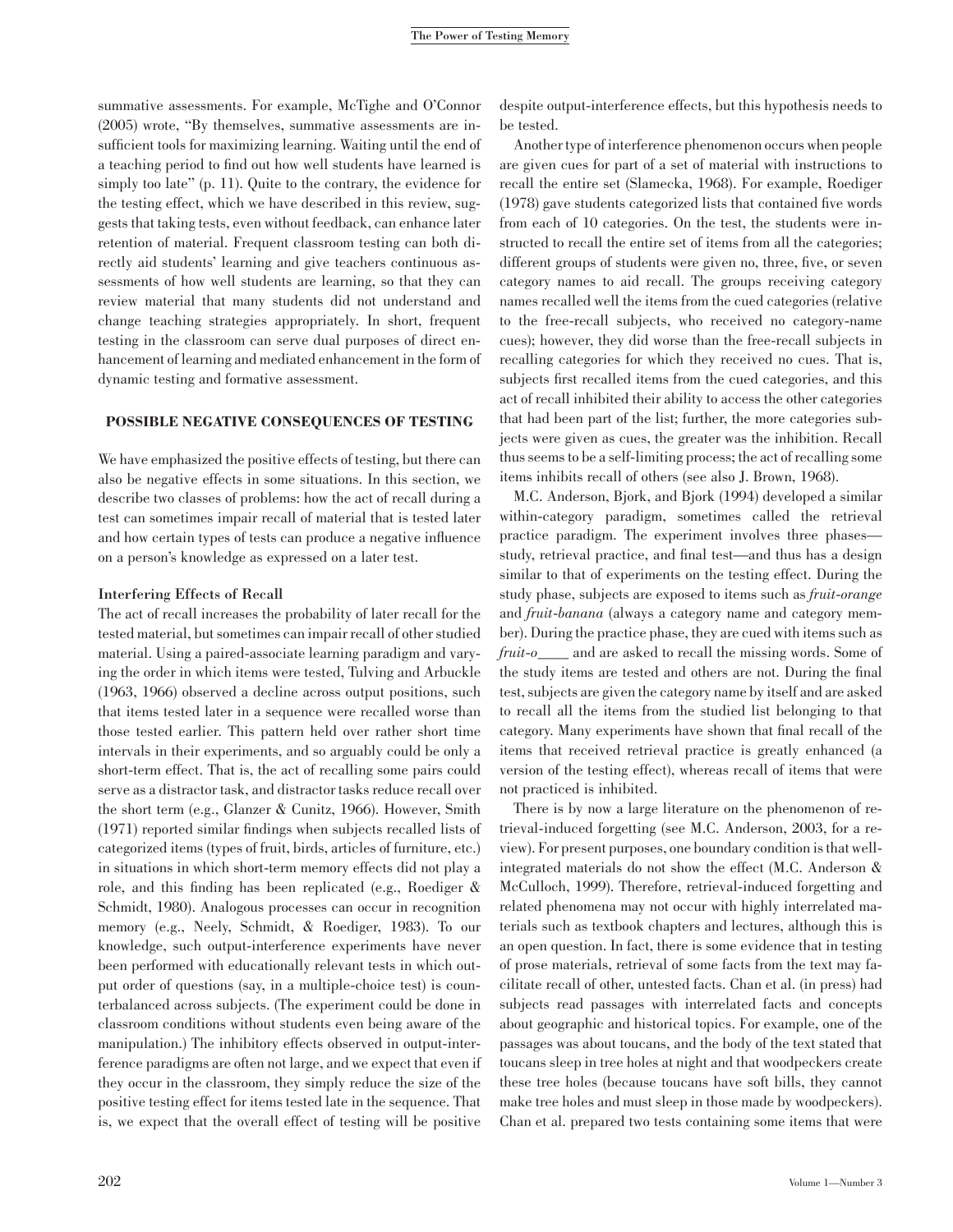related across the tests. For example, the first test asked, ''Where do toucans sleep at night?'' and the second test asked, ''What other bird species is the toucan related to?'' Because answering the first question (''tree holes'') might have activated information about woodpeckers (the answer to the question on the second test), a positive testing effect might have been expected in this situation, and this is just what Chan et al. found. Further studies are needed to determine how well this finding generalizes to other types of prose materials, but clearly, testing does not always cause retrieval interference, as M.C. Anderson (2003) has also noted.

In sum, although various types of recall interference are quite real (and quite interesting) phenomena, we do not believe that they compromise the notion of test-enhanced learning. At worst, interference of this sort might dampen positive testing effects somewhat. However, the positive effects of testing are often so large that in most circumstances they will overwhelm the relatively modest interference effects. The types of interference we discuss next may prove more problematic for certain types of tests.

# Negative Suggestion Effects

If people learn from tests (and we have reviewed copious evidence showing that they do), then what happens if people are presented erroneous information on tests? Although teachers would never deliberately provide false or misleading information during class or in reading materials, they routinely do so on some of the most popular kinds of tests that they give: multiplechoice and true/false tests. Many multiple-choice tests present three erroneous answers along with one correct answer. For some items, students may pick the wrong alternative, and because the act of retrieval enhances later retrieval, they may acquire erroneous information. Similarly, in true/false tests, typically half the items are true and half are false. Students may sometimes endorse false items as being true and thereby learn erroneous information. However, even if they read a false item and know it is false, the mere act of reading the false statement may make it seem true at a later point in time. Hasher, Goldstein, and Toppino (1977) showed that when people were asked to judge the truth of statements on a rating scale, they judged statements they had previously read repeatedly as more likely to be true than new statements of the same sort, regardless of whether they were actually true. This mere-truth effect has been replicated and extended (e.g., F.T. Bacon, 1979; Begg, Armour, & Kerr, 1985) and is presumably due to the fact that a familiar statement has a true ring to it (''Yes, I think I remember hearing that somewhere'').

Many years ago, Remmers and Remmers (1926) coined the term negative suggestion effect to refer to the increased belief in erroneous information that students may acquire from tests. The topic is quite important for practical reasons, so it is rather surprising that it has not been more thoroughly studied. However, the studies that have been reported all show that the effect is quite real. We briefly review what is known.

Toppino and Brochin (1989) gave students true/false tests and later asked them to judge the truth of objectively false state-

ments to which they had been exposed, mixed in with similar false items to which they had not been exposed. The repeated items were judged as truer than the new items. Toppino extended this finding to the distractor items from multiple-choice tests in a later experiment (Toppino & Luipersbeck, 1993; see also Rees, 1986). A.S. Brown, Schilling, and Hockensmith (1999) exposed subjects to misinformation after an original test and showed negative effects on later cued-recall and multiple-choice tests. In some cases, they told subjects that the erroneous information was false, yet the negative effects were still obtained. In other work, A.S. Brown (1988) and Jacoby and Hollingshead (1990) showed that if students were exposed to misspelled words, this experience caused them to misspell the words later on an oral spelling test. Jacoby and Hollingshead pointed out that this sort of negative suggestion effect does not affect only students; teachers' spelling may get worse from reading frequent misspellings in students' papers.

Roediger and Marsh (2005) examined the negative suggestion effect from multiple-choice tests in a design in which testing effects could also be measured. At issue was the question of whether negative suggestion effects are so pernicious as to overcome the positive effects of testing. Subjects read 18 short nonfiction passages about a wide variety of topics, including science, geography, famous people, and animals. The students then took a multiple-choice test covering both these passages and 18 other passages that were not read. The two types of items (read vs. nonread) provided conditions analogous to students' having studied versus not having studied for a test. The items on the multiple-choice test had two, four, or six alternatives (one correct answer and one, three, or five lures). The number of incorrect answers was varied to test whether being exposed to more incorrect answers would increase the negative suggestion effect, if one were found. Results on the multiple-choice test showed, not surprisingly, that students did much better answering items on passages they had read than answering items on passages they had not read, and that their performance became worse as the number of distractors on the multiple-choice test increased.

The results of primary interest come from the third phase of the experiment, which involved a cued-recall test that asked the same questions that had been on the multiple-choice test but without any alternatives from which to choose. This final test also asked questions about information that had not appeared on the multiple-choice test, so that a baseline could be established to examine whether the multiple-choice test produced a testing effect. Instructions on the final test warned students not to guess and to be sure of any answers they produced. The results are presented in Table 4. There was a large testing effect for both the read passages and the nonread passages. For the read passages, correct recall was 63% for tested items (averaged across the number-of-distractors variable) and only 40% for nontested items. For nonread passages, the corresponding figures were 29% and 16%, so students learned from testing even when they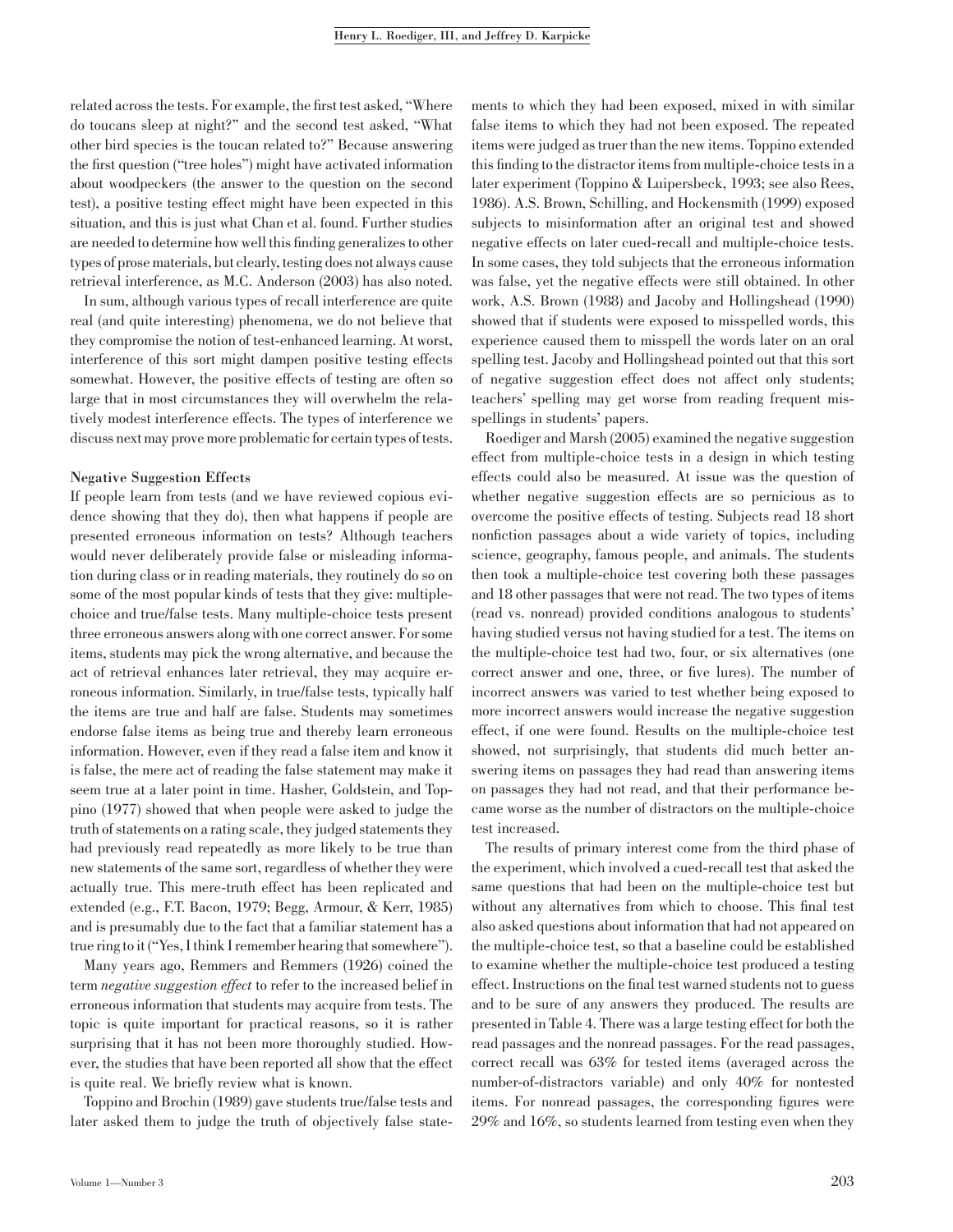## TABLE 4

Proportion of Final Cued Recall as a Function of Experimental Condition in Roediger and Marsh (2005)

| Measure and condition        |                      | Number of multiple-choice alternatives<br>on the initial test |      |            |  |  |
|------------------------------|----------------------|---------------------------------------------------------------|------|------------|--|--|
|                              | Zero<br>(not tested) | Two                                                           | Four | <b>Six</b> |  |  |
| Proportion correct           |                      |                                                               |      |            |  |  |
| Read passages                | .40                  | .67                                                           | .61  | .61        |  |  |
| Nonread passages             | .16                  | .34                                                           | .28  | -26        |  |  |
| Proportion of lures recalled |                      |                                                               |      |            |  |  |
| Read passages                | .04                  | .06                                                           | .08  | .09        |  |  |
| Nonread passages             | .06                  | .09                                                           | .13  | .15        |  |  |

had not read the relevant material. However, a negative suggestion effect is also apparent in the data, because correct responding on the tested items decreased as a function of the number of prior distractors on the multiple-choice test. Yet even after subjects took a six-alternative test, their performance on the cued-recall test was better for the previously tested items than for the items that had not been tested; this was true for both read and nonread passages.

The error data at the bottom of Table 4 tell a similar story. Erroneous recall was greater for the items that had been tested on the multiple-choice test than for the nontested items, and the error rate increased with the number of distractors on the prior test. These errors occurred despite stringent instructions to subjects not to guess. These results probably underestimate the negative suggestion effect of multiple-choice tests in educational settings, because students taking exams usually are not penalized for guessing and likely make more errors than in this experiment, at least under similar sorts of conditions (Marsh, Fazio, & Roediger, 2006).

Butler, Marsh, Goode, and Roediger (in press) sought to determine why the negative suggestibility effect arises from multiple-choice tests and to reconcile this effect with list-learning experiments by Whitten and Leonard (1980) that showed positive effects from the number of distractors on a multiple-choice test on later free recall. Butler et al. concluded from three experiments that the level of performance on the multiple-choice test is the key factor. If the multiple-choice test is very easy, so that the correct answer can almost always be selected, then the number of lures on the test seems to exert a positive effect recall of the target item on the later test increases as the number of lures on the initial test increases. However, under more realistic conditions, when multiple-choice performance is far from perfect, negative suggestion effects occur and become larger as the number of distractors on the multiple-choice test increases. In related research, Butler and Roediger (2006) showed that if students are given feedback soon after taking the multiplechoice test, the negative suggestion effect is eliminated. The educational implication is clear—students should receive

feedback promptly after taking a test—but often this practice is not followed in classrooms, either because of practical difficulties (large classes with many tests to be graded) or because teachers do not want banks of test items to be distributed among students.

Negative suggestion effects are not restricted to multiplechoice and true/false tests. For example, on short-answer and essay tests, students who do not know the correct answer may try to write as intelligently as possible about the subject at hand in hopes of earning some points. Classroom tests implicitly use what Jacoby (1991) has called inclusion instructions, because in answering a question, students can include what they learned in class and what they knew before taking the class, and they can also guess the answer for purposes of trying to do well on the test. Penalties for guessing are rarely imposed. Laboratory evidence shows that subjects who erroneously recall information on one test are quite likely to do so again on a later test (e.g., McDermott, 2006; Meade & Roediger, 2006; Roediger, Wheeler, & Rajaram, 1993). Because laboratory studies show a testing effect for erroneously recalled information, as well as for correct information, we assume similar effects occur in classroom settings.

## Summary

In this section, we have considered two types of negative effects of testing: interfering effects of recall and negative suggestion effects. Both are real, and both are interesting, but in our opinion, neither undermines our advocating the frequent use of testing in classrooms. Most of the results show that the magnitude of negative suggestion effects is not so great as to undercut the large positive effects of testing. Of course, there may be other negative effects of testing, such as test anxiety and stereotype threat (see Steele, 1997), but these have been shown to apply to standardized tests such as the SAT and may not apply to classroom testing. We suspect that if classroom testing were made more routine and there were few ''big tests'' that counted for most of a student's grade, phenomena such as test anxiety and stereotype threat would diminish through habituation (see Leeming, 2002, for some evidence supporting this speculation). Future research is needed to put these conclusions on a firmer foundation.

# OBJECTIONS AND CAVEATS

When we and our colleagues have proposed our ideas on testenhanced learning to various audiences in recent years, we have met with varying reactions, from enthusiastic endorsement to stunned disbelief that anyone could be seriously suggesting increased testing in the schools. People who have the latter reaction, who are often in schools of education, raise several points that we now consider in turn.

First, these critics say that there is already too much testing in the schools and that increasing the amount would be even worse. However, what they usually mean is that there is too much standardized testing in schools. As we have discussed, our aim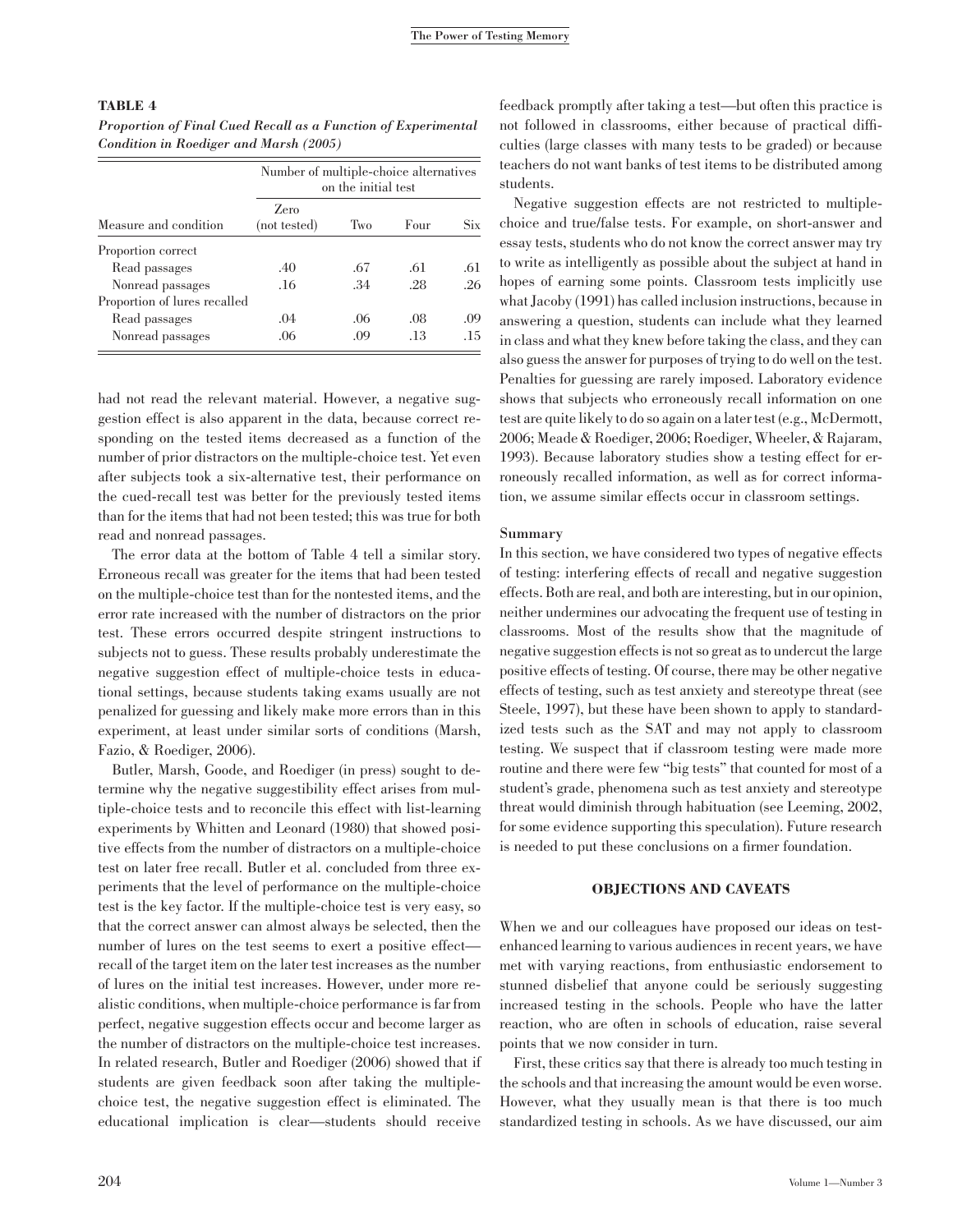in encouraging testing is not to increase the number of standardized assessment tests given (although we do believe they can be useful indicators of students' knowledge, or lack thereof). The one exception is that we do advocate using standardized testing in ways envisioned by Grigorenko and Sternberg in their dynamic-testing program. This use of standardized tests seems excellent, as the gathering evidence shows (Sternberg & Grigorenko, 2002).

Second, critics object that taking valuable classroom time for testing will deprive students of other activities, such as lectures, exercises, creative use of materials, group discussion, and so on. After all, learning material and then being tested on it smacks of the ''drill and practice'' routines that seem to foster rote learning and bored students. We have several replies to this objection. We certainly encourage the current emphasis on creativity in the classroom, but we do not view testing as inimical to creative uses of knowledge. If students have not mastered basic knowledge of the subject matter, they have no chance of thinking critically and creatively about the subject, and testing can help students acquire this body of knowledge. Also, we note that teachers in certain situations know that testing works, and they recommend it. (In fact, when we discuss our ideas and evidence with teachers in elementary schools, they are usually enthusiastic.) When multiplication tables are taught in the primary grades, teachers have students create flash cards with a problem on one side and the answer on the other side. Students are taught to test themselves at home to prepare for the test of this exact nature that they will take in class. Such self-testing works, as shown by Gates (1917) long ago. The same is true for learning foreign-language vocabulary, another task for which flash cards and similar learning strategies are routine. The testing we advocate is simply an extension of these strategies that are already used as study tools, in the classroom and at home, in certain circumstances.

Of course, we do not mean to imply that testing works only for multiplication and foreign-language vocabulary, and that the general strategy cannot be adapted for more complex learning situations and materials. We believe frequent testing (or more neutrally, frequent assignments to be handed in) will increase learning at all grade levels. If the principle of transfer-appropriate processing is applied to educational settings, the types of assignments and tests given in class can be determined depending on the nature of the class and the type of learning desired. The fundamental question is what knowledge the teacher would like the students to take from the class and be able to use in (transfer to) other situations. Key principles should be emphasized in class and should be tested repeatedly. Test formats should be appropriate to the knowledge structures that are desired. Exclusive reliance on multiple-choice tests or true/false tests that examine only specific items and tidbits of information (say, only names and dates in a history class) will lead students to study and retain only such item-specific information (see Hunt & McDaniel, 1993; McDaniel & Einstein, 1989; Thomas & McDaniel, in press). If teachers are interested in fostering creativity, then they can construct creative essay questions for daily (or weekly) tests that cause students to combine domains of knowledge. Even multiple-choice tests need not assess knowledge of rote facts; teachers can create questions requiring more complex reasoning according to Bloom's (1956) taxonomy of types of knowledge and types of questions. However, creating such thought-provoking multiple-choice questions is difficult.

A third issue, which relates to the second, is whether our proposal of testing is really appropriate for courses with complex subject matters, such as the philosophy of Spinoza, Shakespeare's comedies, or creative writing. Certainly, we agree that most forms of objective testing would be difficult in these sorts of courses, but we do believe the general philosophy of testing (broadly speaking) would hold—students should be continually engaged and challenged by the subject matter, and there should not be merely a midterm and final exam (even if they are essay exams). Students in a course on Spinoza might be assigned specific readings and thought-provoking essay questions to complete every week. This would be a transfer-appropriate form of weekly ''testing'' (albeit with take-home exams). Continuous testing requires students to continuously engage themselves in a course; they cannot coast until near a midterm exam and a final exam and begin studying only then.

Finally, critics ask us whether using frequent testing in the classroom (and encouraging students to use self-testing to study) can work at all levels of education and with all types of students. Of course, this is an empirical question, and it is too early to answer it with certainty. However, many elementary schools do have frequent testing (e.g., spelling and vocabulary tests every Friday). Although we are not aware of any concrete data on the subject, we suspect from talking to teachers at various levels in the educational system that the frequency of classroom tests declines throughout the years in American education, with classes in colleges and universities representing a nadir. In many large college classes, there may be a midterm and a final exam using only multiple-choice or other objective questions.

Some critics wonder if college students would not rebel in shock at the introduction of weekly or even daily testing. We suspect not. Frank Leeming (2002) at the University of Memphis described a system of frequent testing that worked very well and that students enjoyed. Roberto Cabeza at Duke University also employs daily testing in his cognitive psychology course with positive results. David Pisoni at Indiana University has students use the Internet to answer questions about the main points covered in class after each lecture in courses on cognitive psychology and language and cognition.

Our colleague Kathleen McDermott gives daily tests in her undergraduate human memory course. The class meets twice a week for 1.5 hr, and the last 10 min of each class are used to quiz students on the assigned reading for that day and the lecture material that they have just heard. In addition, three longer exams are given, each covering a third of the course content. The process requires students to keep up with the reading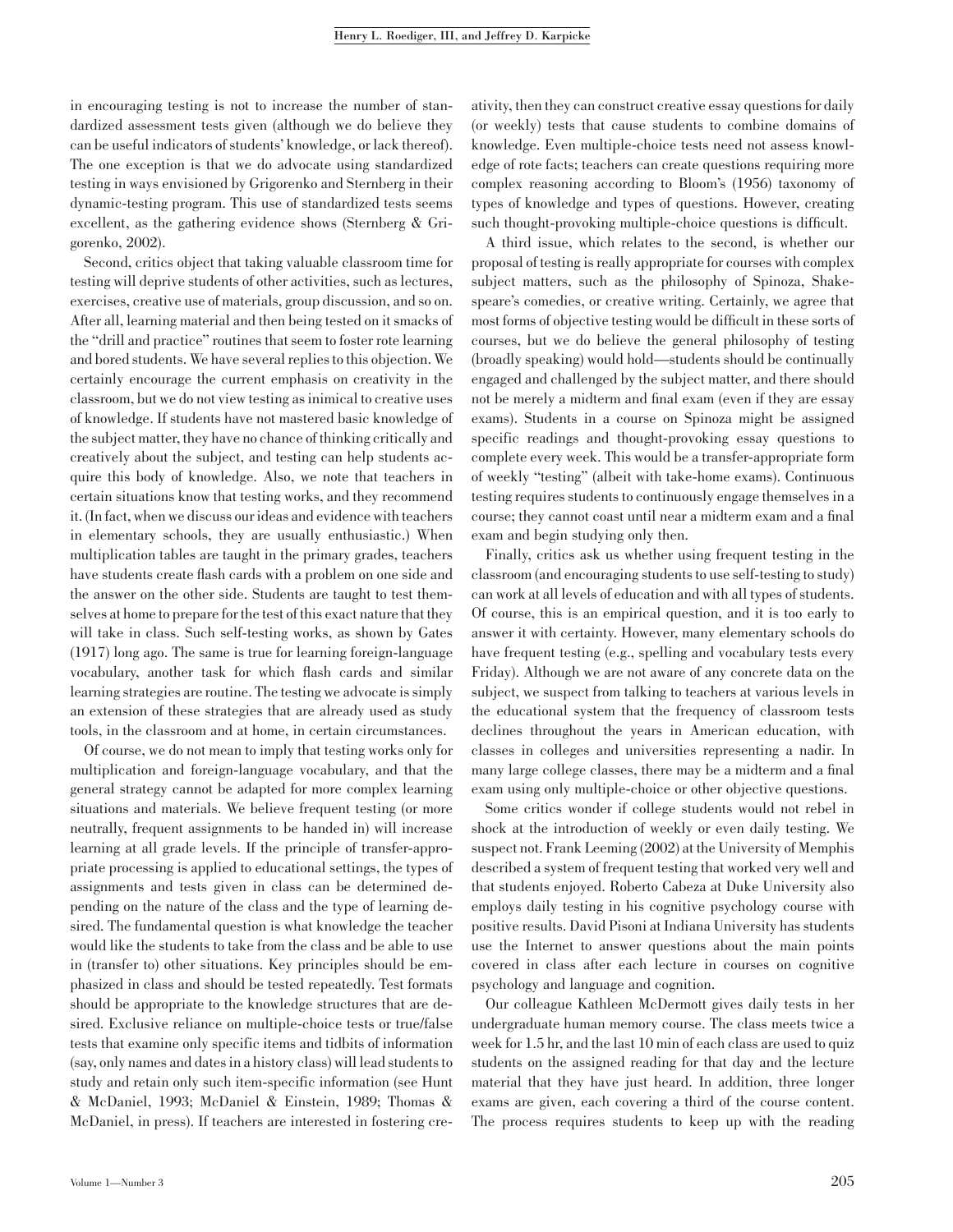assignments, to attend class, and to pay attention, and the ratings of the course are very high. One student's comment is representative: ''I liked having quizzes at the end of each class, because they didn't add too much pressure and caused me to focus and to retain information during each class better.''

In short, we see no reason why students at all levels of education cannot profit from a system of frequent testing. Of course, the form of testing would depend on the nature of the course, as we discussed earlier. In the case of very large introductory courses, quizzes with an objective format might be given once a week, with immediate feedback (so as to correct errors and overcome negative suggestion effects). As previously noted, small upper-level courses might replace frequent testing with frequent assignments (e.g., written essays on the material) that require students to remain continuously engaged.

Will frequent testing work as a strategy with all types of students? Again, this is an empirical question, but we suspect that the answer is ''yes.'' Strong students should thrive because they will prepare for class (and, in fact, they may use self-testing as a study method already). Weaker students who know that they will be quizzed frequently may try to keep up with the course more systematically than if they had tests only once or twice during a semester. One reason to expect that poorer students might benefit from testing is that several researchers have successfully used repeated testing as a way to teach information to memory-impaired individuals (e.g., Camp, Bird, & Cherry, 2000; Schacter, Rich, & Stampp, 1985).

No single change to educational practice is a panacea, but from the evidence we have reviewed in this article, we believe that testing (or continuous assignments that function as tests) has the important effect of enhancing learning of the tested material. We also believe that testing causes students to study more in preparation for the tests. Tests serve as a motivator to keep up with course assignments and to engage in study activities.

## **CONCLUSION**

Testing is a powerful tool to enhance learning. Many laboratory studies have demonstrated this point, and the few systematic applications in the classroom have been successful in improving performance. Of course, much remains to be learned, both about basic cognitive mechanisms that lead to the testing effect and about practical applications in classrooms at all levels of education. Although cognitive and educational psychologists have studied testing off and on over the years, we believe the time is ripe for a dedicated and thorough examination of issues surrounding testing and its application in the classroom. The broad ideas of transfer-appropriate processing and creating desirable difficulties provide a guide to how testing may be implemented in the classroom. If teachers determine what critical knowledge and skills they want their students to know after leaving the class, these points can be emphasized in class and tested re-

peatedly at spaced intervals to ensure that students acquire this knowledge. Frequent testing not only has a direct effect on learning, but also should encourage students to study more, to be continuously engaged in the material, to experience less test anxiety, and probably even to score better on standardized tests. However, this last point remains a promissory note for future research. Direct effects of testing, as well as mediated effects from the use of dynamic testing and formative assessment, have the potential to greatly improve learning in the schools.

Acknowledgments—The writing of this article, as well as some of the research reported, was supported by grants from the Institute of Education Sciences and the James S. McDonnell Foundation. We thank Jane McConnell for her help with preparing the manuscript and for her suggestions. Elena Grigorenko, Sean Kang, and Robert Sternberg provided helpful comments on an earlier draft of the article.

# **REFERENCES**

- Abbott, E.E. (1909). On the analysis of the factors of recall in the learning process. Psychological Monographs, 11, 159–177.
- Agarwal, P.K., Karpicke, J.D., Kang, S.H.K., Roediger, H.L., III, & McDermott, K.B. (2006). Examining the testing effect with openand closed-book tests. Unpublished manuscript, Washington University in St. Louis, St. Louis, MO.
- Allen, G.A., Mahler, W.A., & Estes, W.K. (1969). Effects of recall tests on long-term retention of paired associates. Journal of Verbal Learning and Verbal Behavior, 8, 463–470.
- Anderson, M.C. (2003). Rethinking interference theory: Executive control and the mechanisms of forgetting. Journal of Memory and Language, 49, 415–445.
- Anderson, M.C., Bjork, E.L., & Bjork, R.A. (1994). Remembering can cause forgetting: Retrieval dynamics in long-term memory. Journal of Experimental Psychology: Learning, Memory, and Cognition, 20, 1063–1087.
- Anderson, M.C., & McCulloch, K.C. (1999). Integration as a general boundary condition on retrieval-induced forgetting. Journal of Experimental Psychology: Learning, Memory, and Cognition, 25, 608–629.
- Anderson, R.C., & Biddle, W.B. (1975). On asking people questions about what they are reading. In G.H. Bower (Ed.), The psychology of learning and motivation: Advances in research and theory (Vol. 9, pp. 90–132). New York: Academic Press.
- Auble, P.M., & Franks, J.J. (1978). The effects of effort toward comprehension on recall. Memory & Cognition, 6, 20–25.
- Bacon, F. (2000). Novum organum (L. Jardine & M. Silverthorne, Trans.). Cambridge, England: Cambridge University Press. (Original work published 1620)
- Bacon, F.T. (1979). Credibility of repeated statements: Memory for trivia. Journal of Experimental Psychology: Human Learning and Memory, 5, 241–252.
- Baddeley, A.D., & Longman, D.J.A. (1978). The influence of length and frequency of training sessions on the rate of learning to type. Ergonomics, 21, 627–635.
- Balota, D.A., Duchek, J.M., & Logan, J.M. (in press). Is expanded retrieval practice a superior form of spaced retrieval? A critical review of the extant literature. In J.S. Nairne (Ed.), The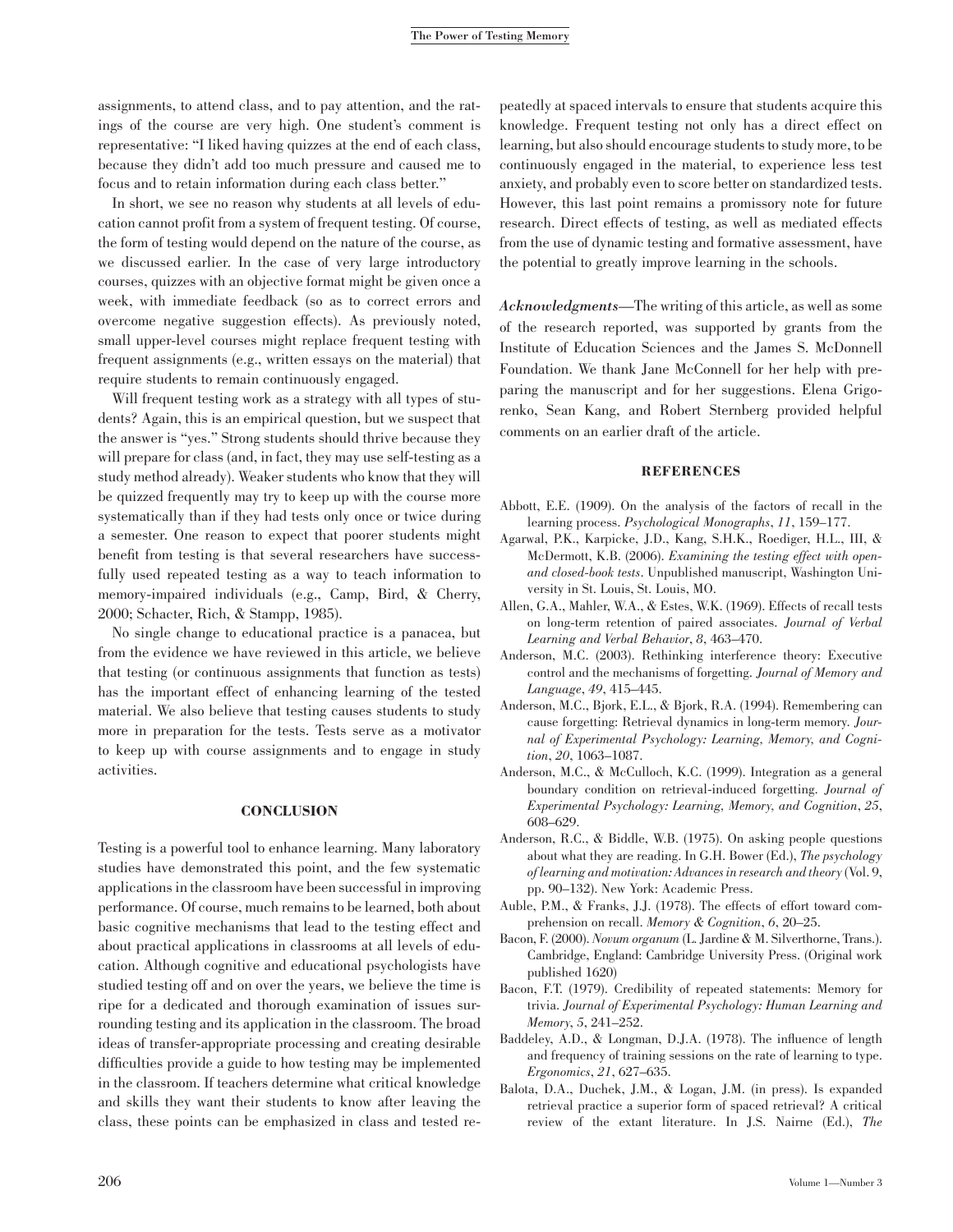foundations of remembering: Essays in honor of Henry L. Roediger, III. New York: Psychology Press.

- Balota, D.A., Duchek, J.M., Sergent-Marshall, S.D., & Roediger, H.L. (2006). Does expanded retrieval produce benefits over equal-interval spacing? Explorations of spacing effects in healthy aging and early stage Alzheimer's disease. Psychology and Aging, 21, 19–31.
- Bangert-Drowns, R.L., Kulik, J.A., & Kulik, C.L.C. (1991). Effects of frequent classroom testing. Journal of Educational Research, 85, 89–99.
- Barnett, S.M., & Ceci, S.J. (2002). When and where do we apply what we learn? A taxonomy for far transfer. Psychological Bulletin, 128, 612–637.
- Bartlett, J.C. (1977). Effects of immediate testing on delayed retrieval: Search and recovery operations with four types of cue. Journal of Experimental Psychology: Human Learning and Memory, 3, 719– 732.
- Bartlett, J.C., & Tulving, E. (1974). Effects of temporal and semantic encoding in immediate recall upon subsequent retrieval. Journal of Verbal Learning and Verbal Behavior, 13, 297–309.
- Begg, I., Armour, V., & Kerr, T. (1985). On believing what we remember. Canadian Journal of Behavioral Science, 17, 199–214.
- Benjamin, A.S., Bjork, R.A., & Schwartz, B.L. (1998). The mismeasure of memory: When retrieval fluency is misleading as a metamnemonic index. Journal of Experimental Psychology: General, 127, 55–68.
- Birnbaum, I.M., & Eichner, J.T. (1971). Study versus test trials and long-term retention in free-recall learning. Journal of Verbal Learning and Verbal Behavior, 10, 516–521.
- Bjork, R.A. (1975). Retrieval as a memory modifier: An interpretation of negative recency and related phenomena. In R.L. Solso (Ed.), Information processing and cognition: The Loyola Symposium (pp. 123–144). Hillsdale, NJ: Erlbaum.
- Bjork, R.A. (1988). Retrieval practice and the maintenance of knowledge. In M.M. Gruneberg, P.E. Morris, & R.N. Sykes (Eds.), Practical aspects of memory: Current research and issues (Vol. 1, pp. 396–401). New York: Wiley.
- Bjork, R.A. (1994). Memory and metamemory considerations in the training of human beings. In J. Metcalfe & A. Shimamura (Eds.), Metacognition: Knowing about knowing (pp. 185–205). Cambridge, MA: MIT Press.
- Bjork, R.A. (1999). Assessing our own competence: Heuristics and illusions. In D. Gopher & A. Koriat (Eds.), Attention and performance XVII: Cognitive regulation of performance: Interaction of theory and application (pp. 435–459). Cambridge, MA: MIT Press.
- Bjork, R.A., & Bjork, E.L. (1992). A new theory of disuse and an old theory of stimulus fluctuation. In A. Healy, S. Kosslyn, & R. Shiffrin (Eds.), From learning processes to cognitive processes: Essays in honor of William K. Estes (Vol. 2, pp. 35–67). Hillsdale, NJ: Erlbaum.
- Bjork, R.A., Hofacker, C., & Burns, M.J. (1981, November). An ''effectiveness-ratio'' measure of tests as learning events. Paper presented at the annual meeting of the Psychonomic Society, Philadelphia, PA.
- Black, P., & Wiliam, D. (1998a). Assessment and classroom learning. Assessment in Education: Principles, Policy, and Practice, 5, 7–74.
- Black, P., & Wiliam, D. (1998b). Inside the black box: Raising standards through classroom assessment. Phi Delta Kappan, 80, 139–147.
- Blaxton, T.A. (1989). Investigating dissociations among memory measures: Support for a transfer-appropriate processing framework. Journal of Experimental Psychology: Learning, Memory, and Cognition, 15, 657–668.
- Bloom, B.S. (1956). Taxonomy of educational objectives: The classification of educational goals. Essex, England: Harlow.
- Brown, A.S. (1988). Experiencing misspellings and spelling performance: Why wrong isn't right. Journal of Educational Psychology, 80, 488–494.
- Brown, A.S., Schilling, H.E.H., & Hockensmith, M.L. (1999). The negative suggestion effect: Pondering incorrect alternatives may be hazardous to your knowledge. Journal of Educational Psychology, 91, 756–764.
- Brown, J. (1968). Reciprocal facilitation and impairment in free recall. Psychonomic Science, 10, 41–42.
- Brown, W. (1923). To what extent is memory measured by a single recall? Journal of Experimental Psychology, 6, 377–382.
- Butler, A.C., Marsh, E.J., Goode, M.K., & Roediger, H.L., III. (in press). When additional multiple-choice lures aid versus hinder later memory. Applied Cognitive Psychology.
- Butler, A.C., & Roediger, H.L., III. (2006). Feedback neutralizes the detrimental effects of multiple choice testing. Unpublished manuscript, Washington University in St. Louis, St. Louis, MO.
- Butler, A.C., & Roediger, H.L., III. (in press). Testing improves longterm retention in a simulated classroom setting. European Journal of Cognitive Psychology.
- Calkins, M.W. (1894). Association: I. Psychological Review, 1, 476– 483.
- Camp, C.J., Bird, M.J., & Cherry, K.E. (2000). Retrieval strategies as a rehabilitation aid for cognitive loss in pathological aging. In R.D. Hill, L. Backman, & A.S. Neely (Eds.), Cognitive rehabilitation in old age (pp. 224–248). New York: Oxford University Press.
- Carpenter, S.K., & DeLosh, E.L. (2005). Application of the testing and spacing effects to name learning. Applied Cognitive Psychology, 19, 619–636.
- Carpenter, S.K., & DeLosh, E.L. (2006). Impoverished cue support enhances subsequent retention: Support for the elaborative retrieval explanation of the testing effect. Memory & Cognition, 34, 268–276.
- Carrier, M., & Pashler, H. (1992). The influence of retrieval on retention. Memory & Cognition, 20, 633–642.
- Cepeda, N.J., Pashler, H., Vul, E., Wixted, J.T., & Rohrer, D. (2006). Distributed practice in verbal recall tasks: A review and quantitative synthesis. Psychological Bulletin, 132, 354–380.
- Chan, J.C.K., McDermott, K.B., & Roediger, H.L., III. (in press). Retrieval induced facilitation: Initially nontested material can benefit from prior testing. Journal of Experimental Psychology: General.
- Cooper, A.J.R., & Monk, A. (1976). Learning for recall and learning for recognition. In J. Brown (Ed.), Recall and recognition (pp. 131– 156). New York: Wiley.
- Craik, F.I.M. (1970). The fate of primary memory items in free recall. Journal of Verbal Learning and Verbal Behavior, 9, 143–148.
- Craik, F.I.M., & Tulving, E. (1975). Depth of processing and the retention of words in episodic memory. Journal of Experimental Psychology: General, 104, 268–294.
- Crooks, T.J. (1988). The impact of classroom evaluation practices on students. Review of Educational Research, 58, 438–481.
- Crowder, R.G. (1976). Principles of learning and memory. Hillsdale, NJ: Erlbaum.
- Cull, W.L. (2000). Untangling the benefits of multiple study opportunities and repeated testing for cued recall. Applied Cognitive Psychology, 14, 215–235.
- Cull, W.L., Shaughnessy, J.J., & Zechmeister, E.B. (1996). Expanding understanding of the expanding-pattern-of-retrieval mnemonic: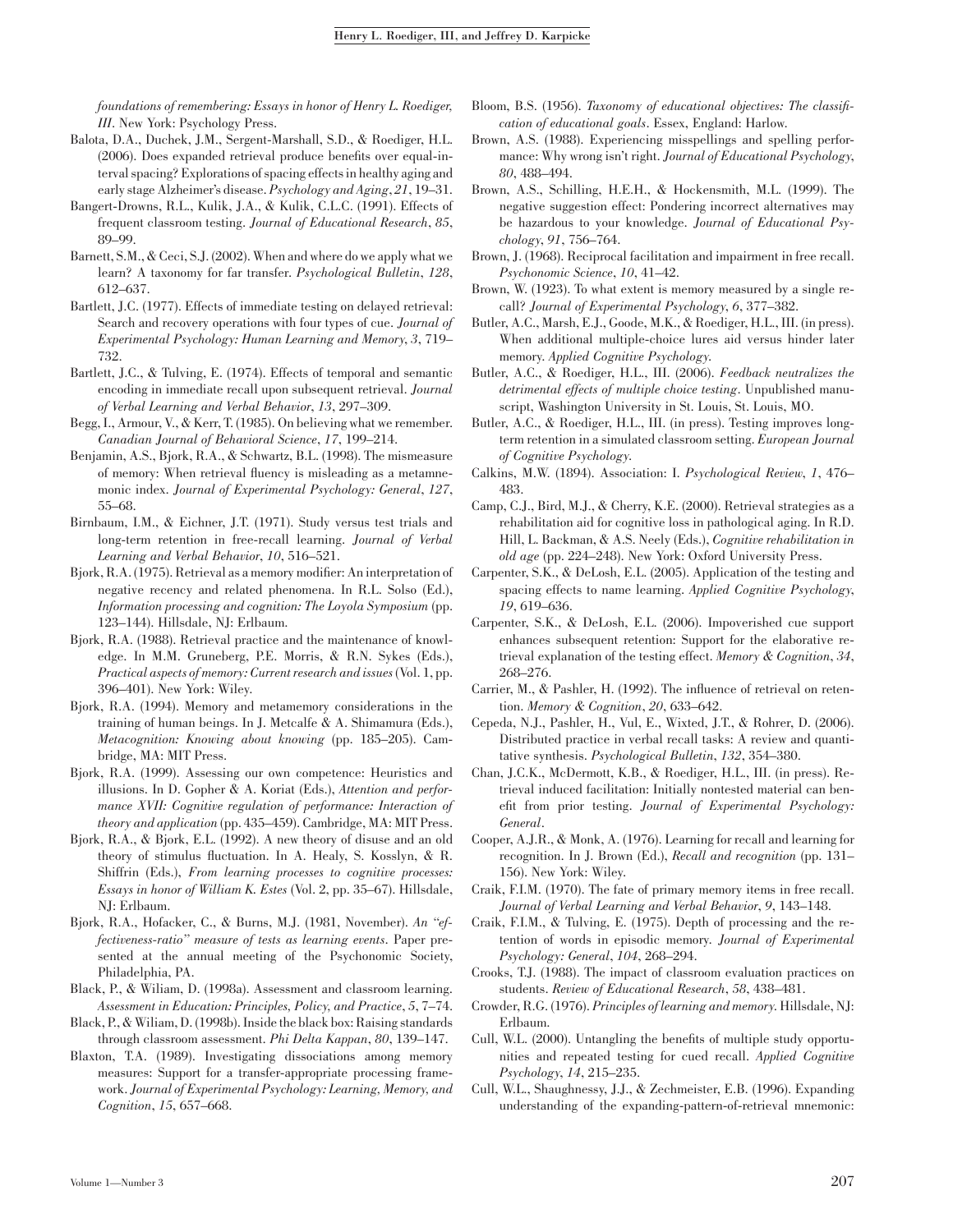Toward confidence in applicability. Journal of Experimental Psychology: Applied, 2, 365–378.

- Darley, C.F., & Murdock, B.B., Jr. (1971). Effects of prior free recall testing on final recall and recognition. Journal of Experimental Psychology, 91, 66–73.
- Deese, J. (1958). The psychology of learning. New York: McGraw-Hill.
- Dempster, F.N. (1996). Distributing and managing the conditions of encoding and practice. In E.L. Bjork & R.A. Bjork (Eds.), Human memory (pp. 197–236). San Diego, CA: Academic Press.
- Dempster, F.N. (1997). Using tests to promote classroom learning. In R.F. Dillon (Ed.), Handbook on testing (pp. 332–346). Westport, CT: Greenwood Press.
- Deputy, E.C. (1929). Knowledge of success as a motivating influence in college work. Journal of Educational Research, 20, 327–334.
- Donaldson, W. (1971). Output effects in multitrial free recall. Journal of Verbal Learning and Verbal Behavior, 10, 577–585.
- Duchastel, P.C. (1981). Retention of prose following testing with different types of test. Contemporary Educational Psychology, 6, 217–226.
- Duchastel, P.C., & Nungester, R.J. (1981). Long-term retention of prose following testing. Psychological Reports, 49, 470.
- Duchastel, P.C., & Nungester, R.J. (1982). Testing effects measured with alternate test forms. Journal of Educational Research, 75, 309–313.
- Dunlosky, J., & Nelson, T.O. (1992). Importance of the kind of cue for judgments of learning (JOL) and the delayed-JOL effect. Memory & Cognition, 20, 374–380.
- Ebbinghaus, H. (1964). Memory: A contribution to experimental psychology (H.A. Ruger & C.E. Bussenius, Trans.). New York: Dover. (Original work published 1885)
- Erdelyi, M.H., & Becker, J. (1974). Hypermnesia for pictures: Incremental memory for pictures but not words in multiple recall trials. Cognitive Psychology, 6, 159–171.
- Estes, W.K. (1960). Learning theory and the new ''mental chemistry.'' Psychological Review, 67, 207–223.
- Fisher, R.P., & Craik, F.I.M. (1977). Interaction between encoding and retrieval operations in cued recall. Journal of Experimental Psychology: Human Learning and Memory, 3, 701–711.
- Fitch, M.L., Drucker, A.J., & Norton, J.A. (1951). Frequent testing as a motivating factor in large lecture courses. Journal of Educational Psychology, 42, 1–20.
- Forlano, G. (1936). School learning with various methods of practice and rewards (Teachers College Contributions to Education No. 688). New York: Teachers College, Columbia University, Bureau of Publications.
- Gardiner, J.M., Craik, F.I.M., & Bleasdale, F.A. (1973). Retrieval difficulty and subsequent recall. Memory & Cognition, 1, 213–216.
- Gates, A.I. (1917). Recitation as a factor in memorizing. Archives of Psychology, 6(40).
- Glanzer, M., & Cunitz, A.R. (1966). Two storage mechanisms in free recall. Journal of Verbal Learning and Verbal Behavior, 5, 351– 360.
- Glenberg, A.M. (1976). Monotonic and nonmonotonic lag effects in paired-associate and recognition memory paradigms. Journal of Verbal Learning and Verbal Behavior, 15, 1–16.
- Glover, J.A. (1989). The ''testing'' phenomenon: Not gone but nearly forgotten. Journal of Educational Psychology, 81, 392–399.
- Grigorenko, E.L., & Sternberg, R.J. (1998). Dynamic testing. Psychological Bulletin, 124, 75–111.
- Hamaker, C. (1986). The effects of adjunct questions on prose learning. Review of Educational Research, 56, 212–242.
- Hasher, L., Goldstein, D., & Toppino, T. (1977). Frequency and the conference of referential validity. Journal of Verbal Learning and Verbal Behavior, 16, 107–112.
- Hilgard, E.R. (1951). Methods and procedures in the study of learning. In S.S. Stevens (Ed.), Handbook of experimental psychology (pp. 517–567). New York: Wiley.
- Hogan, R.M., & Kintsch, W. (1971). Differential effects of study and test trials on long-term recognition and recall. Journal of Verbal Learning and Verbal Behavior, 10, 562–567.
- Hunt, R.R., & McDaniel, M.A. (1993). The enigma of organization and distinctiveness. Journal of Memory and Language, 32, 421–445.
- Izawa, C. (1966). Reinforcement-test sequences in paired-associate learning. Psychological Reports, 18, 879–919.
- Izawa, C. (1967). Function of test trials in paired-associate learning. Journal of Experimental Psychology, 75, 194–209.
- Izawa, C. (1970). Optimal potentiating effects and forgetting-prevention effects of tests in paired-associate learning. Journal of Experimental Psychology, 83, 340–344.
- Izawa, C. (1971). The test trial potentiating model. Journal of Mathematical Psychology, 8, 200–224.
- Izawa, C., Maxwell, S., Hayden, R.G., Matrana, M., & Izawa-Hayden, A.J.E.K. (2005). Optimal foreign language learning and retention: Theoretical and applied investigations on the effects of presentation repetition programs. In C. Izawa & N. Ohta (Eds.), Human learning and memory: Advances in theory and application: The 4th Tsukuba International Conference on Memory (pp. 107–134). Mahwah, NJ: Erlbaum.
- Jacoby, L.L. (1978). On interpreting the effects of repetition: Solving a problem versus remembering a solution. Journal of Verbal Learning and Verbal Behavior, 17, 649–667.
- Jacoby, L.L. (1991). A process dissociation framework: Separating automatic from intentional uses of memory. Journal of Memory and Language, 30, 513–541.
- Jacoby, L.L., Bjork, R.A., & Kelley, C.M. (1994). Illusions of comprehension, competence, and remembering. In D. Druckman & R.A. Bjork (Eds.), Learning, remembering, believing: Enhancing human performance (pp. 57–80). Washington, DC: National Academy Press.
- Jacoby, L.L., & Hollingshead, A. (1990). Reading student essays may be hazardous to your spelling: Effects of reading incorrectly and correctly spelled words. Canadian Journal of Psychology, 44, 345–358.
- Jacoby, L.L., Shimizu, Y., Daniels, K.A., & Rhodes, M.G. (2005). Modes of cognitive control in recognition and source memory: Depth of retrieval. Psychonomic Bulletin & Review, 12, 852–857.
- Jacoby, L.L., Shimizu, Y., Velanova, K., & Rhodes, M.G. (2005). Age differences in depth of retrieval: Memory for foils. Journal of Memory and Language, 52, 493–504.
- James, W. (1890). The principles of psychology. New York: Holt.
- Jones, H.E. (1923–1924). The effects of examination on the performance of learning. Archives of Psychology, 10, 1–70.
- Kang, S.H.K., McDermott, K.B., & Roediger, H.L., III. (in press). Test format and corrective feedback modulate the effect of testing on memory retention. European Journal of Cognitive Psychology.
- Karpicke, J.D., & Roediger, H.L., III. (2006a). Expanding retrieval promotes short-term retention, but equal interval retrieval enhances long-term retention. Unpublished manuscript, Washington University in St. Louis, St. Louis, MO.
- Karpicke, J.D., & Roediger, H.L., III. (2006b). Repeated retrieval during learning is the key to enhancing later retention. Unpublished manuscript, Washington University in St. Louis, St. Louis, MO.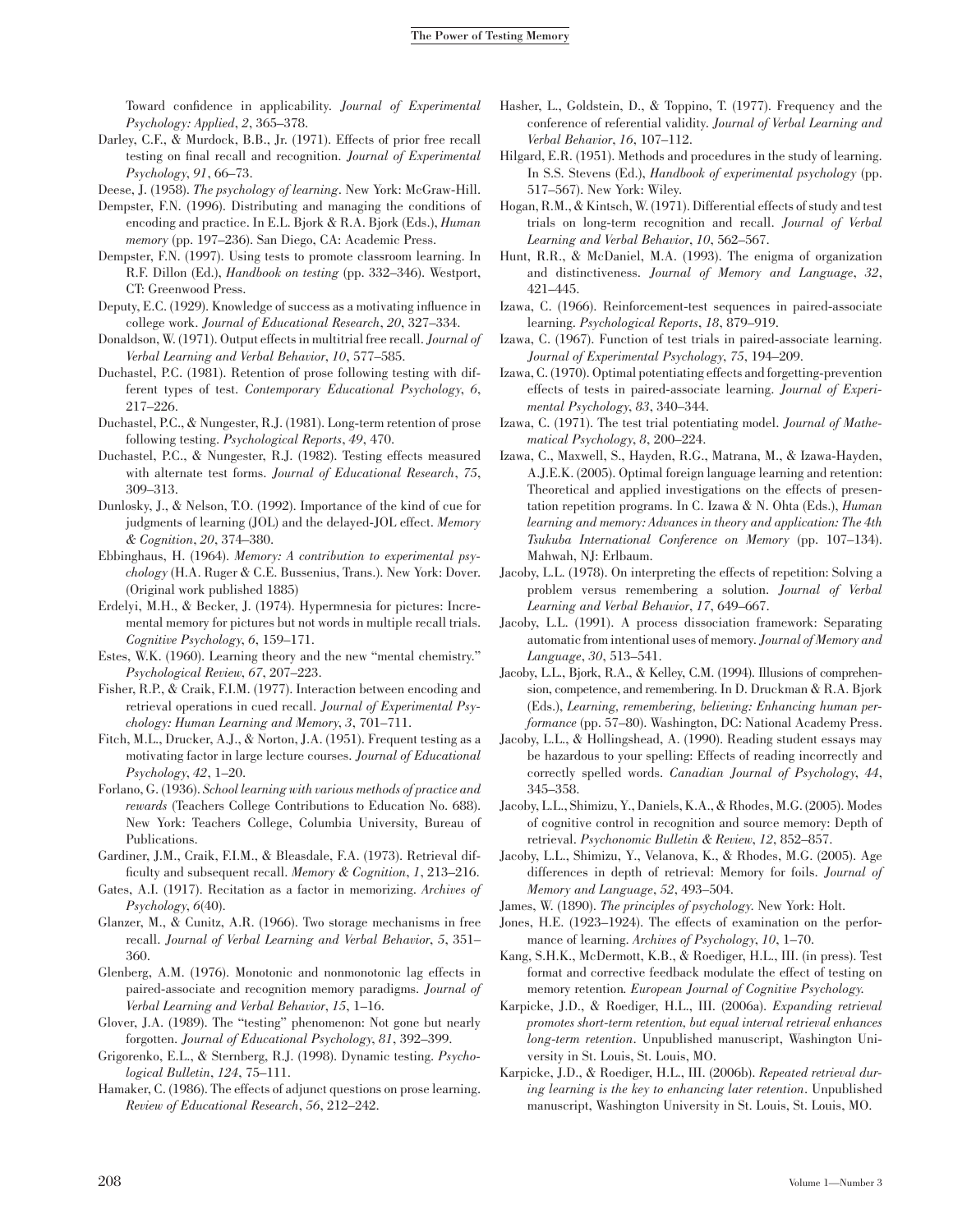Kolers, P.A., & Roediger, H.L., III. (1984). Procedures of mind. Journal of Verbal Learning and Verbal Behavior, 23, 425–449.

- Koriat, A., & Bjork, R.A. (2005). Illusions of competence in monitoring one's knowledge during study. Journal of Experimental Psychology: Learning, Memory, and Cognition, 31, 187–194.
- Koriat, A., & Bjork, R.A. (in press). Illusions of competence during study can be remedied by manipulations that enhance learners' sensitivity to retrieval conditions at test. Memory & Cognition.
- Kuo, T.M., & Hirshman, E. (1996). Investigations of the testing effect. American Journal of Psychology, 109, 451–464.
- Lachman, R., & Laughery, K.R. (1968). Is a test trial a training trial in free recall learning? Journal of Experimental Psychology, 76, 40–50.
- Landauer, T.K., & Bjork, R.A. (1978). Optimum rehearsal patterns and name learning. In M.M. Gruneberg, P.E. Morris, & R.N. Sykes (Eds.), Practical aspects of memory (pp. 625–632). London: Academic Press.
- LaPorte, R.E., & Voss, J.F. (1975). Retention of prose materials as a function of postacquisition testing. Journal of Educational Psychology, 67, 259–266.
- Leahy, S., Lyon, C., Thompson, M., & Wiliam, D. (2005). Classroom assessment minute by minute, day by day. Educational Leadership, 63, 18–24.
- Leeming, F.C. (2002). The exam-a-day procedure improves performance in psychology classes. Teaching of Psychology, 29, 210–212.
- Lockhart, R.S. (1975). The facilitation of recognition by recall. Journal of Verbal Learning and Verbal Behavior, 14, 253–258.
- Loftus, G. (1985). Evaluating forgetting curves. Journal of Experimental Psychology: Learning, Memory, and Cognition, 11, 397–406.
- Logan, J.M., & Balota, D.A. (in press). Expanded vs. equal interval spaced retrieval practice: Exploration of schedule of spacing and retention interval in younger and older adults. Aging, Neuropsychology, and Cognition.
- Madigan, S.A., & McCabe, L. (1971). Perfect recall and total forgetting: A problem for models of short-term memory. Journal of Verbal Learning and Verbal Behavior, 10, 101–106.
- Maloney, E.L., & Ruch, G.M. (1929). The use of objective tests in teaching as illustrated by grammar. School Review, 37, 62–66.
- Mandler, G., & Rabinowitz, J.C. (1981). Appearance and reality: Does a recognition test really improve subsequent recall and recognition? Journal of Experimental Psychology: Human Learning and Memory, 7, 79–90.
- Marsh, E.M., Fazio, L., & Roediger, H.L., III. (2006). The negative suggestion effect in multiple choice tests. Unpublished manuscript, Duke University, Durham, NC.
- McDaniel, M.A. (in press). Transfer. In H.L. Roediger, III, Y. Dudai, & S.M. Fitzpatrick (Eds.), The science of learning and memory: Concepts. Oxford, England: Oxford University Press.
- McDaniel, M.A., Anderson, J.L., Derbish, M.H., & Morrisette, N. (in press). Testing the testing effect in the classroom. European Journal of Cognitive Psychology.
- McDaniel, M.A., & Einstein, G.O. (1989). Material appropriate processing: A contextualist approach to reading and studying strategies. Educational Psychology Review, 1, 113–145.
- McDaniel, M.A., & Fisher, R.P. (1991). Tests and test feedback as learning sources. Contemporary Educational Psychology, 16, 192–201.
- McDaniel, M.A., Friedman, A., & Bourne, L.E. (1978). Remembering the levels of information in words. Memory & Cognition, 6, 156– 164.
- McDaniel, M.A., Kowitz, M.D., & Dunay, P.K. (1989). Altering memory through recall: The effects of cue-guided retrieval processing. Memory & Cognition, 17, 423–434.
- McDaniel, M.A., & Masson, M.E.J. (1985). Altering memory representations through retrieval. Journal of Experimental Psychology: Learning, Memory, and Cognition, 11, 371–385.
- McDermott, K.B. (2006). Paradoxical effects of testing: Repeated retrieval attempts enhance the likelihood of later accurate and false recall. Memory & Cognition, 34, 261–267.
- McGeoch, J.A. (1942). The psychology of human learning. New York: Longmans, Green and Co.
- McTighe, J., & O'Connor, K. (2005). Seven practices for effective learning. Educational Leadership, 63, 10–17.
- Meade, M.L., & Roediger, H.L., III. (2006). The effect of forced recall on illusory recollection in younger and older adults. American Journal of Psychology, 119, 433–462.
- Melton, A.W. (1970). The situation with respect to the spacing of repetitions and memory. Journal of Verbal Learning and Verbal Behavior, 9, 596–606.
- Melton, A.W., & Irwin, J.M. (1940). The influence of degree of interpolated learning on retroactive inhibition and the overt transfer of specific responses. American Journal of Psychology, 53, 173–203.
- Modigliani, V. (1976). Effects on a later recall by delaying initial recall. Journal of Experimental Psychology: Human Learning and Memory, 2, 609–622.
- Morris, C.D., Bransford, J.D., & Franks, J.J. (1977). Levels of processing versus transfer-appropriate processing. Journal of Verbal Learning and Verbal Behavior, 16, 519–533.
- Neely, J.H., Schmidt, S.R., & Roediger, H.L., III. (1983). Inhibitory priming effects in recognition memory. Journal of Experimental Psychology: Learning, Memory, and Cognition, 9, 196–211.
- Nungester, R.J., & Duchastel, P.C. (1982). Testing versus review: Effects on retention. Journal of Educational Psychology, 74, 18–22.
- Pashler, H., Cepeda, N.J., Wixted, J., & Rohrer, D. (2005). When does feedback facilitate learning of words? Journal of Experimental Psychology: Learning, Memory, and Cognition, 31, 3–8.
- Pashler, H., Zarow, G., & Triplett, B. (2003). Is temporal spacing of tests helpful even when it inflates error rates? Journal of Experimental Psychology: Learning, Memory, and Cognition, 29, 1051–1057.
- Rea, C.P., & Modigliani, V. (1985). The effect of expanded versus massed practice on the retention of multiplication facts and spelling lists. Human Learning, 4, 11–18.
- Rees, P.J. (1986). Do medical students learn from multiple-choice examinations? Medical Education, 20, 123–125.
- Remmers, H.H., & Remmers, E.M. (1926). The negative suggestion effect on true-false examination questions. Journal of Educational Psychology, 17, 52–56.
- Richardson, J.T.E. (1985). The effects of retention tests upon human learning and memory: An historical review and an experimental analysis. Educational Psychology, 5, 85–114.
- Rickards, J.P. (1979). Adjunct postquestions in text: A critical review of methods and processes. Review of Educational Research, 49, 181–196.
- Rock, I. (1957). The role of repetition in associative learning. American Journal of Psychology, 70, 186–193.
- Roediger, H.L., III. (1978). Recall as a self-limiting process. Memory & Cognition, 6, 54–63.
- Roediger, H.L., III. (1990). Implicit memory: Retention without remembering. American Psychologist, 45, 1043–1056.
- Roediger, H.L., III, & Challis, B.H. (1989). Hypermnesia: Increased recall with repeated tests. In C. Izawa (Ed.), Current issues in cognitive processes: The Tulane Floweree Symposium on Cognition (pp. 175–199). Hillsdale, NJ: Erlbaum.